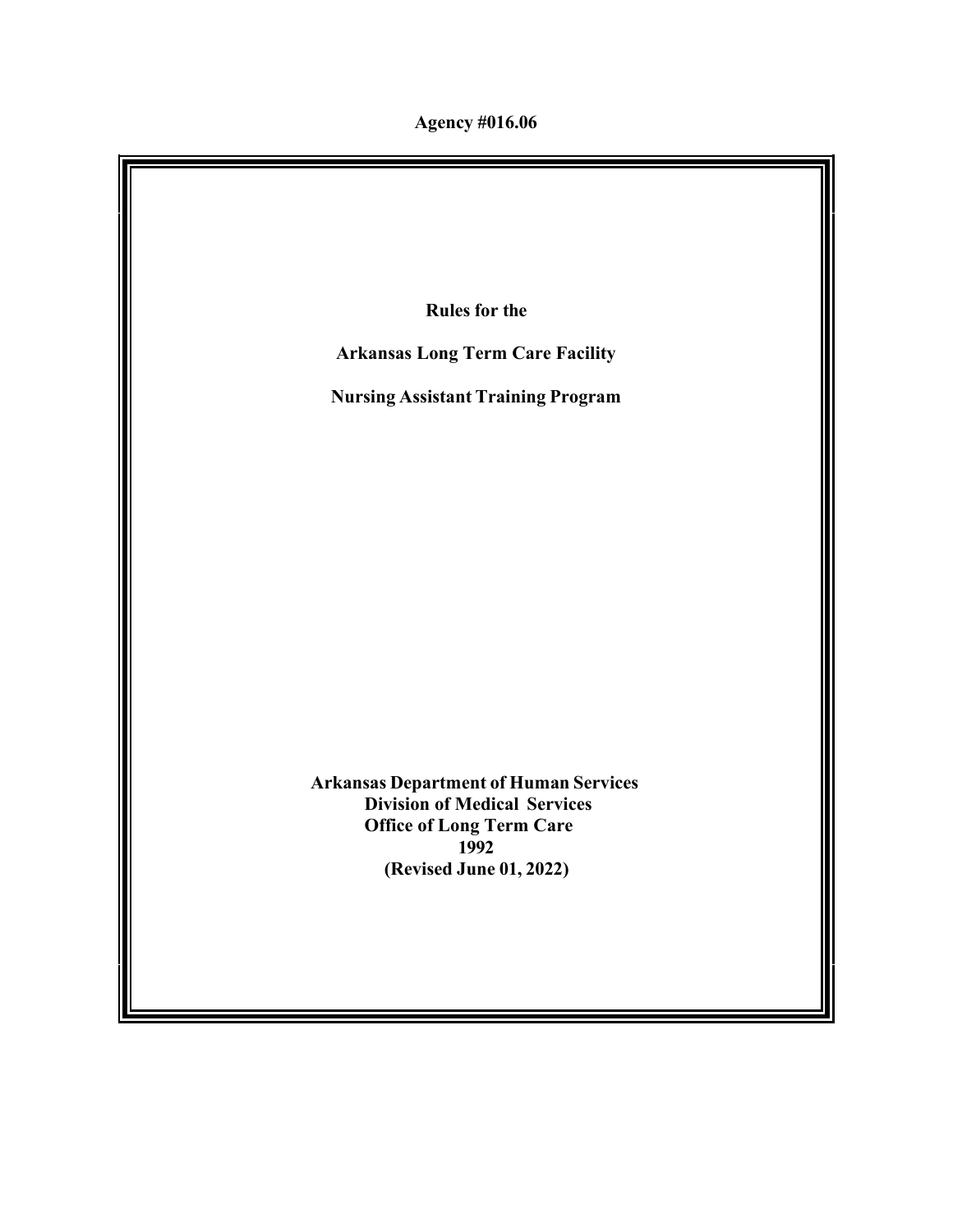## Section I AUTHORITY

1. The following rules for the Long Term Care Facility Nursing Assistant Training Program are duly adopted and promulgated by the Department of Human Services pursuant to Arkansas Code 20-10-701 et seq.

2. This initiative is pursuant to the Federal mandates of Public Law 100-203 (the Nursing Home Reform Act, Subtitle C of the Omnibus Budget and Reconciliation Act of 1987 and technical amendments of OBRA 1989 and 1990) concerning the training and competency evaluation of nursing assistants employed in long term care facilities and the registry of certified nursing assistants.

3. The Federal Omnibus Budget Reconciliation Act of 1987, 1989, and 1990 (OBRA) and regulations issued by the U.S. Department of Health and Human Services – Centers for Medicare and Medicaid Services (formerly Health Care Financing Administration, or HCFA) established the minimum requirements for nursing assistant training and competency evaluation programs in Section 1819(a) - (f) and 1919(a) - (f) of the Social Security Act.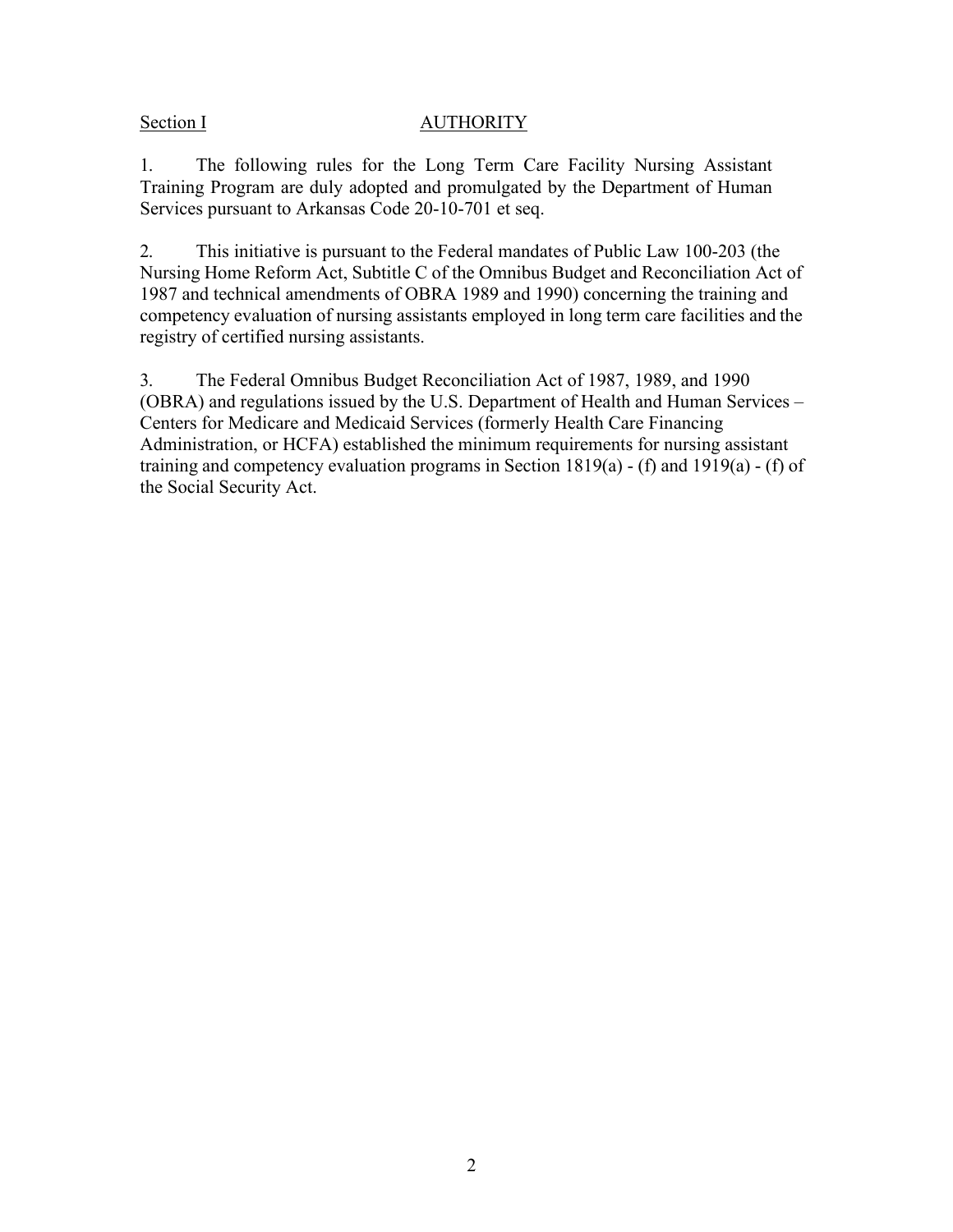## Section II PURPOSE

1. To develop and approve training and competency evaluation programs for individuals who provide nursing or nursing-related services to residents in long term care facilities and who are not licensed health professionals or volunteers who provide services without monetary compensations.

2. These requirements are designed to assist long term care facilities and other educational institutions with training and competency programs for nursing assistants. The objective of the Nursing Assistant Training Program is the provision of quality services to residents by nursing assistants who are able to:

(a) perform uncomplicated nursing procedures and to assist licensed practical nurses or registered nurses in direct resident care;

(b) form a relationship, communicate and interact competently on a one-to-one basis with the residents as part of the team implementing resident care objectives;

(c) demonstrate sensitivity to residents' emotional, social, and mental health needs through skillful, directed interactions;

(d) assist residents in attaining and maintaining functional independence;

(e) exhibit behavior in support and promotion of residents' rights;

(f) demonstrate observational and documenting skills needed in support of the assessment of residents' health, physical condition and well-being.

3. The training program must teach the attitudes and behaviors (which reflect attitudes) which promote the healthy functioning of residents both physically and emotionally, and focus on the restoration and maintenance of the resident in an independent as possible status. These attitudes and behaviors of staff are demonstrable in the day-to-day care environment in the facility.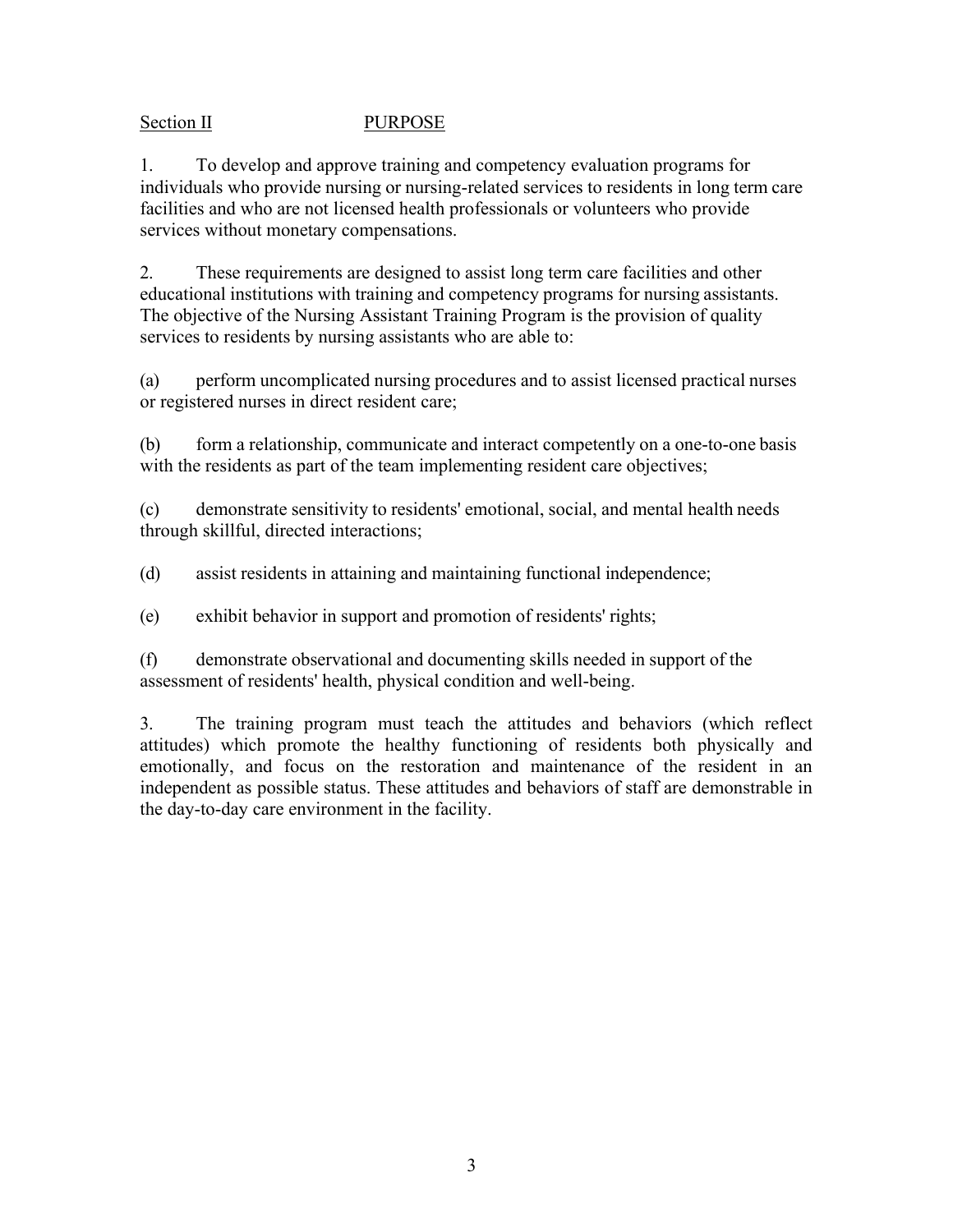#### Section III DEFINITIONS

The following words and terms, when used in this section, shall have the following meaning, unless the context clearly indicates otherwise.

- − Abuse The willful, knowing, or reckless act of mistreatment of a resident through words or physical action which results in physical, emotional, or mental injury to a resident.
- − Act Public Law 100-203 (the Federal Nursing Home Reform Act, Subtitle C of the Omnibus Budget and Reconciliation Act) of 1987 and technical amendments of OBRA 1989 and 1990. Also may refer to Arkansas Code 20-10-701 et seq.
- Competency Evaluation An examination that includes manual (skills) and written (or oral component for those with limited literacy skills) evaluations.
- − Department The Arkansas Department of Human Services.
- Division The Division of Medical Services within the Department of Human Services.
- Educational Institution An institution that is licensed by the Arkansas State Board of Private Career Education as defined by Act 906 of 1989 (i.e. career colleges, proprietary school, etc).
- − Examination (See competency evaluation) A competency evaluation that includes manual (skills) and written evaluations.
- − Facility A long term care facility/nursing facility (nursing home) licensed by the Office of Long Term Care. A nursing facility that provides nursing care and supportive care on a 24-hour basis to residents. Facility "premises" include all structures and surrounding property.
- − Facility Based Program A nursing assistant training program offered by or in a long term care facility.
- Instructor Training Program A train-the-trainer program of instruction in educational teaching techniques and methods for Primary Instructors and Team Instructors approved by the Office of Long Term Care.
- − Licensed Health Professional A physician, physician assistant, nurse practitioner, physical, speech, or occupational therapist, physical or occupational assistant, registered professional nurse, licensed practical nurse, or certified social worker.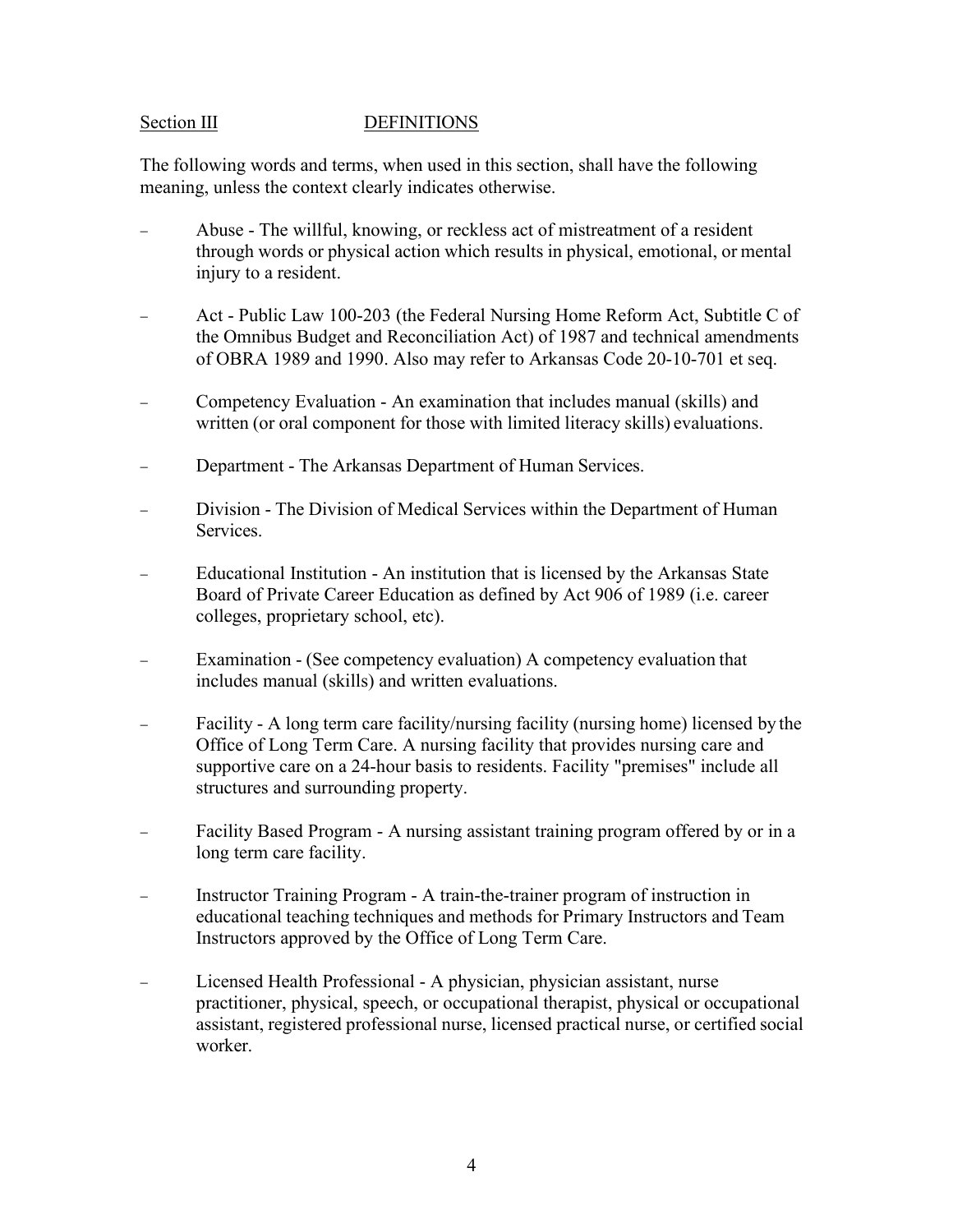- Misappropriation of resident property The taking, secretion, misapplication, deprivation, transfer, or attempted transfer to any person not entitled to receive any property, real or personal, or anything of value belonging to or under the effective control of a resident or other appropriate legal authority, or the taking of any action contrary to any duty imposed by law prescribing conduct relating to the custody or disposition of property of a resident.
- Neglect An act of omission or an act without due care which causes physical or emotional harm to a resident or adversely affects the resident's health, safety, or welfare in any way.
- Non-facility based program A nursing assistant training program not offered by or in a facility (i.e. career college, community college, Vo-Tech school, proprietary school, etc.)
- − Nursing Assistant An individual providing nursing or nursing-related servicesto residents in a long term care facility who has successfully completed a training and/or competency evaluation program and is competent to provide such services but not an individual who is a licensed health professional or who volunteers to provide such services without monetary compensation.
- − Orientation Program A program which provides the nursing assistant with explanations of facility structure, policies, procedures, philosophy of care, description of the resident population and employee rules. This orientation phase is not included as part of the Nursing Assistant Training Program.
- Performance Record A list of the major duties/skills to be learned in the program and the trainee's performance of each.
- − Petitioner A person who appeals a finding that such person has, while acting as a nursing assistant in a facility or while being used by a facility in providing services to a resident, abused or neglected a resident, or has misappropriated a resident's property.
- Primary Instructor (PI) An individual approved by the Office of Long Term Care to provide instruction in a program and who has overall responsibility for conducting a program.
- − Program Trainer A registered nurse, licensed practical nurse, or other licensed health professionals who conduct specific classroom lectures based upon an expertise in a given subject area, under the direct supervision of the Primary Instructor.
- − Office The Office of Long Term Care within the Division of Medical Services.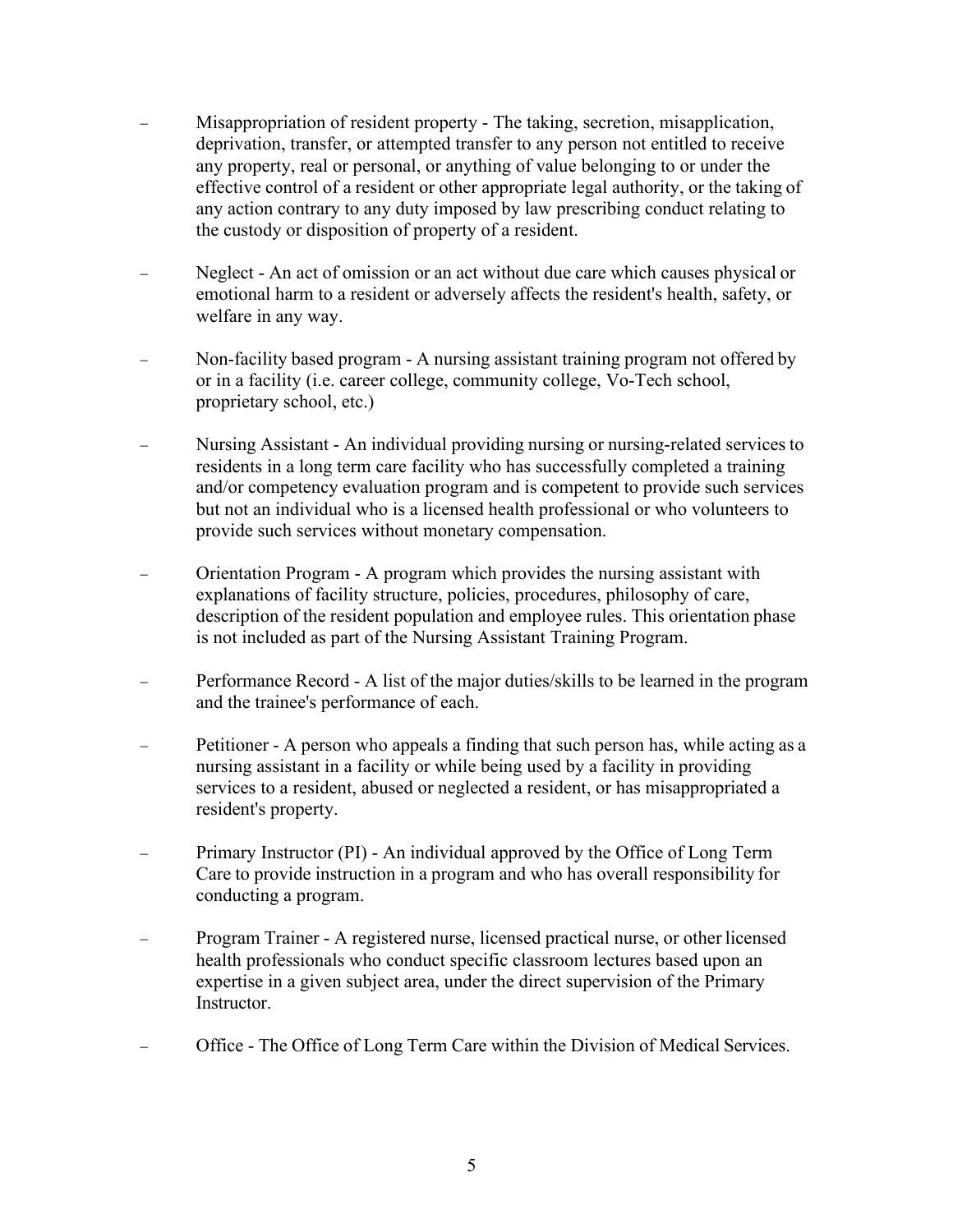- − Registry A listing of all individuals who have satisfactorily completed a training and competency evaluation program or a competency evaluation program approved by the Office of Long Term Care.
- − Resident A patient residing in a facility.
- − Skills training Training composed of both skills demonstration in the classroom lab and skills performance in the clinical area with residents in a long term care facility.
- − Team (Additional) Instructor A RN or LPN who, under the general supervision of the Primary Instructor, may provide classroom and skills training.
- − Trainee An individual who is enrolled in a nursing assistant training program and who is not permitted to perform nursing services for residents during the training period for which he/she have not been trained and found to be competent.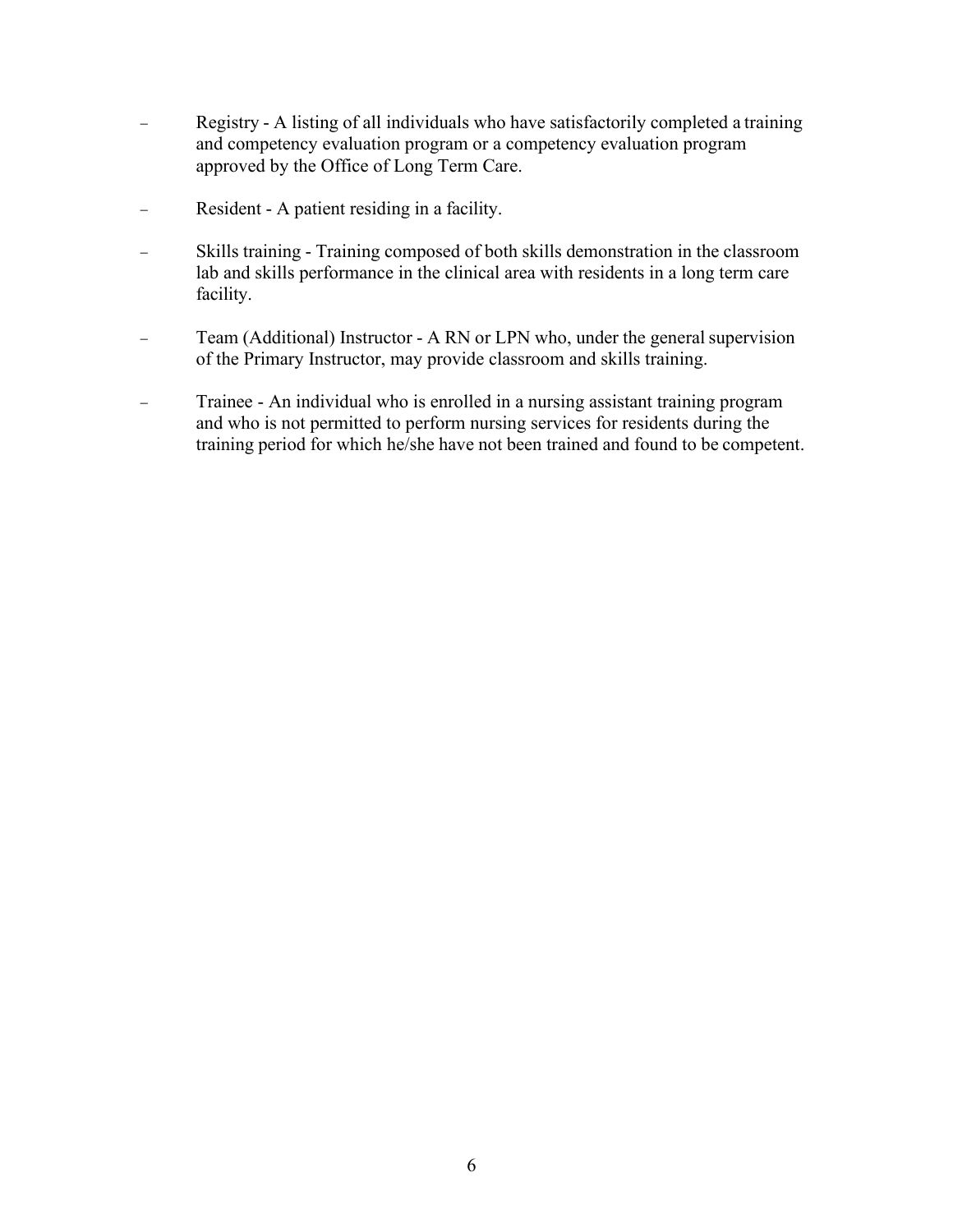#### Section IV NURSING ASSISTANT TRAINING

GENERAL RULE: A facility must not use any individual working in the facility as a nursing assistant for more than four (4) months (120 calendar days) unless that individual has successfully completed a training program and competency evaluation approved by the Office of Long Term Care as described in these rules.

#### A. Training

1. Nursing assistant training programs must include materials that provide a basic level of both knowledge and demonstrable skills for each individual completing the program.

2. Each course must be prepared and administered in accordance with the training course guidelines prescribed in the "Arkansas LTCF Nursing Assistant Training Curriculum". This curriculum is to be used as a guide for conducting training in both facility and non-facility programs.

3. These guidelines essentially provide the outline for each training program and can be enhanced by the inclusion of current information to keep training relevant to changing needs. The content provides fundamental information and leaves open the opportunity for an instructor to function as necessary in response to perceived student requirements. **It is important to recognize that the curriculum guidelines identify the limitations (i.e. scope of practice) of the LTCF nursing assistants' direct care responsibilities.**

4. Each training program must use the behavioral stated objectives in the "Arkansas LTCF Nursing Assistant Training Curriculum" for each unit of instruction. These objectives state the measurable performance criteria that serve as the basis for the state competency evaluation test. The instructor shall conduct a review of each unit objective with trainees at the beginning of each unit so that each trainee knows what is expected of him/her in each part of the training program.

5. Upon successful completion of the required training, the trainee must pass the state competency evaluation/examination administered by the Department (see Section VII). An individual must complete the state competency examination within 12 months of graduation from a training program or retraining will be required.

#### B. Implementation Requirements

1. Each course shall consist of a combination of classroom and clinical instruction. The requirement for state certification will be a minimum of 90 hours of training with a balance between theory instruction and skills training. Skills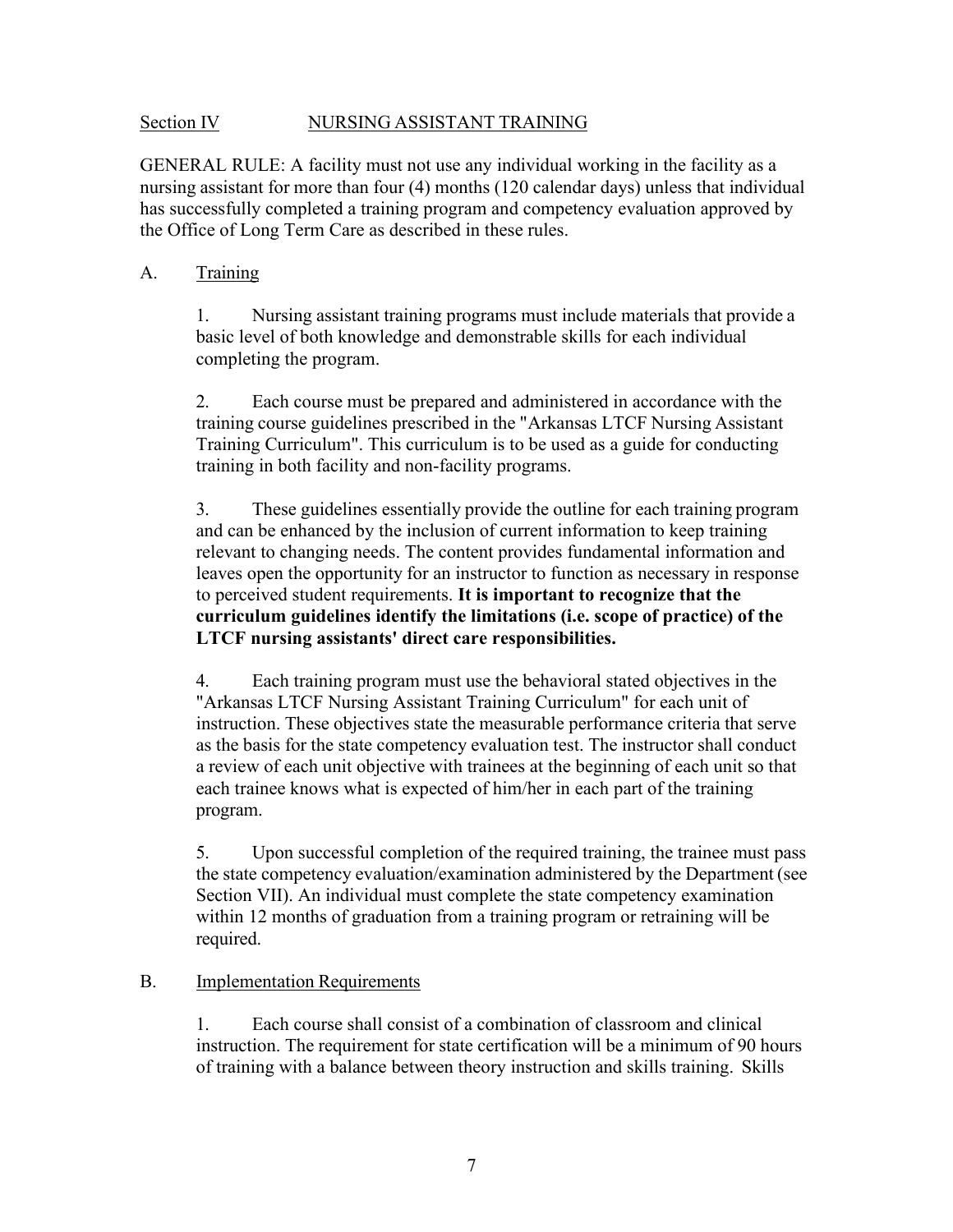training is composed of both skills demonstration in the classroom lab and skills performance in the clinical area with residents in a long term care facility.

2. The clinical site must be a long term care facility, skilled nursing unit or rehabilitation unit located in an acute care facility or inpatient hospice unit which has not been disqualified by restrictions as described in Section V (B).

3. A minimum of 16 hours initial classroom instruction is required in Part I. This will include both theory instruction and skills demonstration in the classroom lab. During Part I the trainee is not allowed on the floor as part of a facility's staffing pattern. After completion of Part I, a trainee may be used in a facility's staffing pattern **but only assigned to duties for which they have demonstrated competency**. Documentation of acceptable performance of all skills and duties shall be on file with the Primary Instructor (see item C - Trainee Activities).

4. Parts II and III require the completion of the remaining 74 hours of training consisting of theory, classroom lab and clinical skills training. Clinical skills training must include at least 16 hours of supervised practical training in a facility performing tasks on an individual under the direct supervision of the instructor. Supervised practical training is defined as training in a laboratory or other setting in which the trainee demonstrates knowledge while performing tasks on an individual under the direct supervision of a registered or licensed practical nurse. Clinical training or supervision shall not be performed using the "buddy" system of assigning the trainee to work with an experienced nursing assistant.

5. The ratio of trainees to instructors in classroom must not exceed 24 trainees to one instructor and the ratio for skills training must not exceed 12 trainees to one instructor.

6. For facility-based programs that wish to use student trainees in staffing while in training following completion of Part I, a minimum of ten (10) hours per week must be spent in the training program until completed. This provides for the completion of the training program allowing time for students to challenge and successfully pass the competency evaluation test within the four (4) month (120 calendar days) limit.

7. Each program shall issue to each trainee, upon successful completion of the program, a written statement in the form of a certificate of completion, which shall include the program's name, the student's name and a numerical identifier such as a Driver's License Number or identification number from a valid government issued document that contains a current photo (such as state or national-issued ID card, alien registration card, military identification or passport), the date of completion and the signature of the Primary Instructor. Such certificate, or copies thereof, shall serve as evidence of successful completion of a training program in order to be eligible to take the state certification/competency test.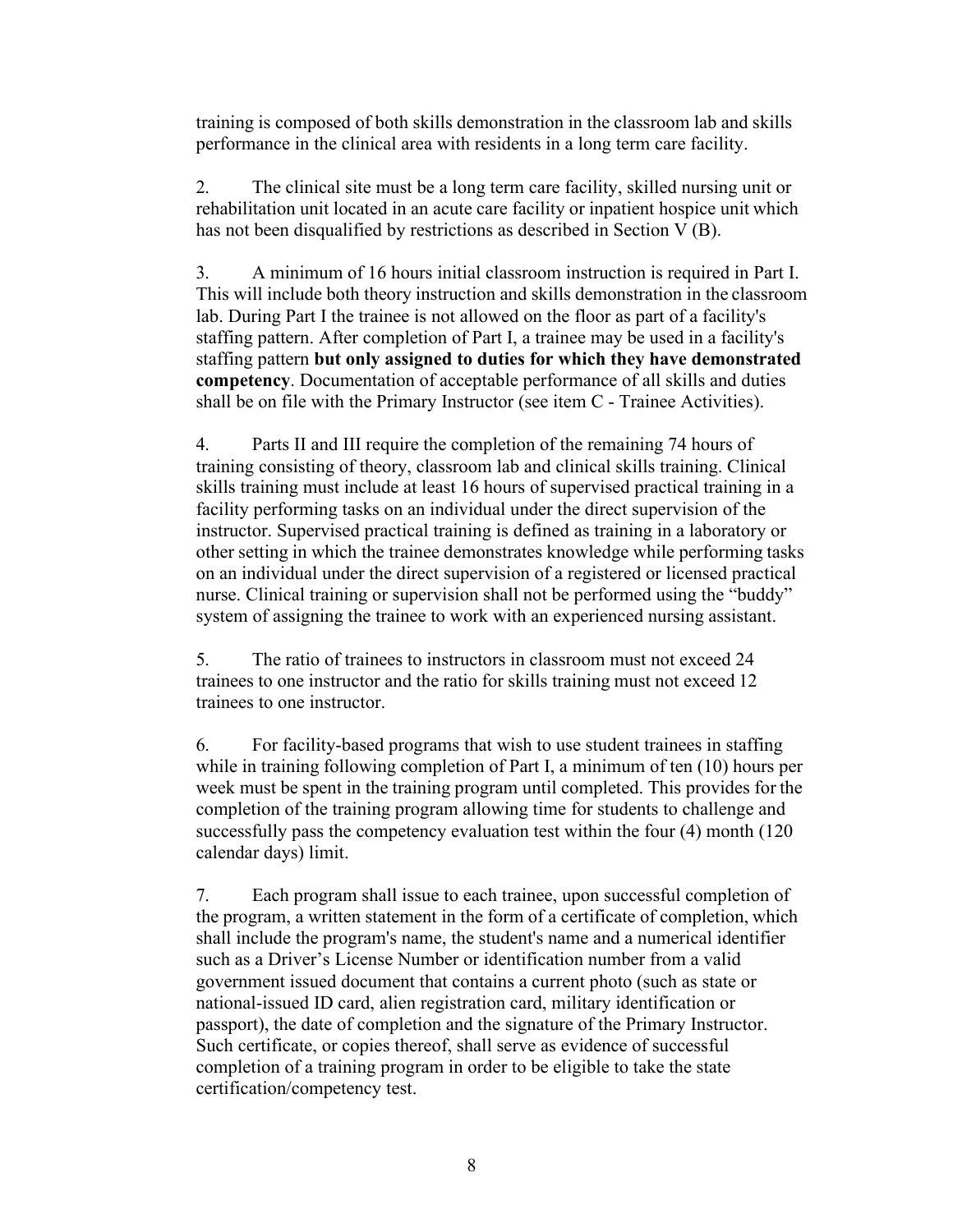## C. Nursing Assistant Trainee Activities

1. Each trainee shall be clearly identified during all skills training portions. Identification must be recognizable to residents, family members, visitors, and staff.

2. A nursing assistant who has begun a training program, whether facilitybased or not, and who has not completed the program, may be hired by a facility to provide care for which he/she has received training and has demonstrated competence. In other words, nursing assistants are not permitted to perform services for residents during the training period for which they have not been trained and found by the training program to be competent.

3. Documentation of each trainee's acceptable performance of each skill/procedure must be maintained by the Primary Instructor on the Task Performance Record provided by the Department (Form DMS-741). This record will consist of a listing of the duties/skills expected to be learned in the program, space to record when the trainee performs this duty/skill, spaces to note satisfactory or unsatisfactory performance, and the signature of the instructor supervising the performance.

4. A program must terminate a trainee when provided with substantial evidence or a determination that the trainee is guilty of resident neglect or abuse or misappropriation of resident property. The program shall establish procedures for a review of the allegations when requested by the trainee. The program shall inform the Department of any trainees terminated under these circumstances.

#### D. Classroom Facilities & Resources

1. The nursing assistant training program shall require the provision of physical facilities as follows:

- Comfortable temperatures.
- − Clean and safe conditions.
- − Adequate lighting.
- Adequate space to accommodate all students.
- All equipment needed, including audio-visual equipment and that needed for simulating resident care.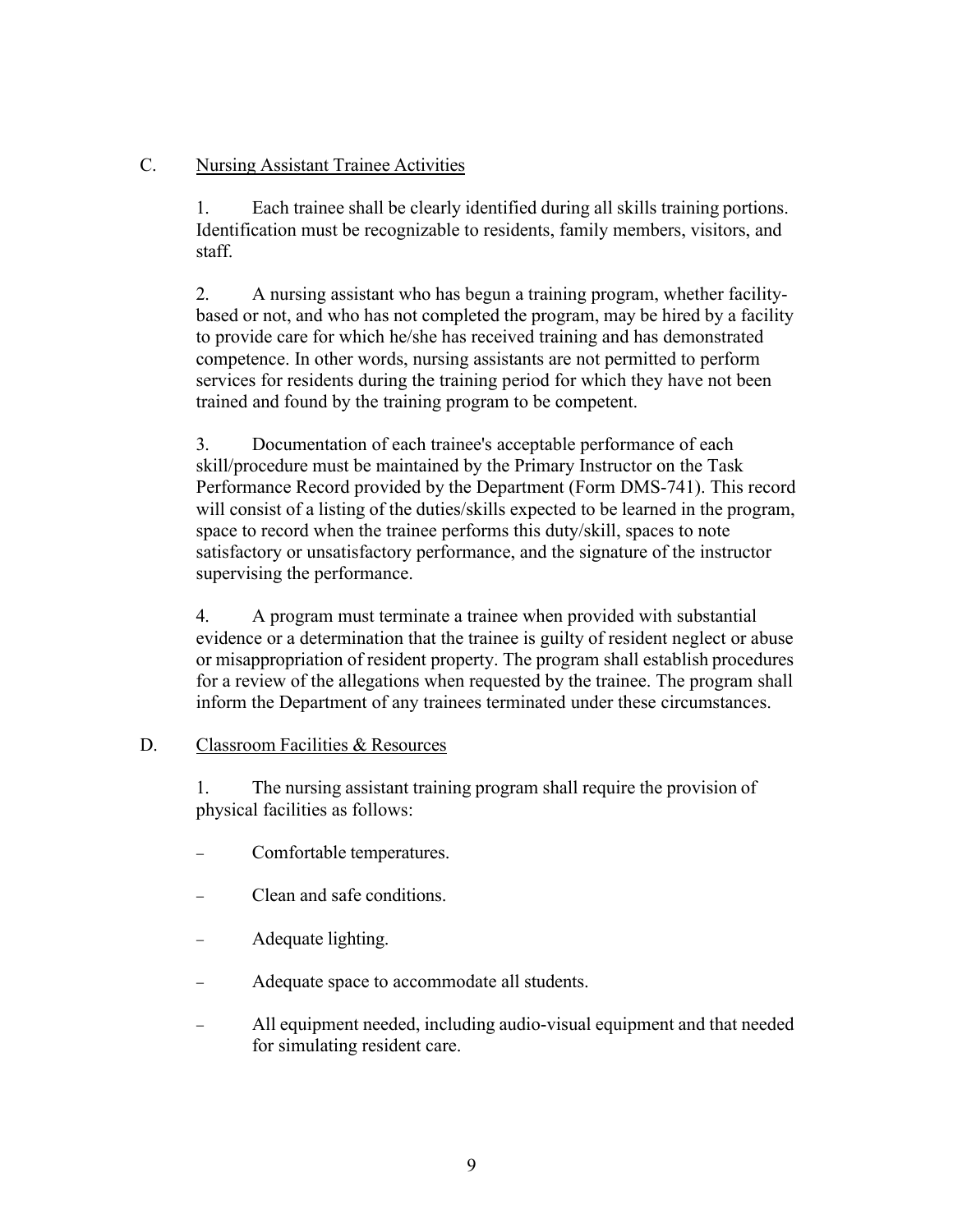2. The physical facilities including classrooms, laboratories, conference space, library and educational materials shall be adequate to meet the needs of the program, the number of trainees, and the instructional staff.

3. Suggested training material/resources may include (but not be limited to) a blackboard, flipchart, projector/screen, VCR, interactive video machine, anatomical chart, mannequin, bed, lavatory/sink, etc.

4. The Department will not require or endorse any one textbook or other material such as video-tapes, films, etc. There are several textbooks, video-tapes, etc. on the market and each facility or school will have the choice in selecting their materials. The curriculum guide is to be used in identifying the information to be taught in order that each program will know the objectives and procedures expected to be communicated to the nursing assistant trainee in order for the trainee to pass the state competency evaluation.

## E. Orientation Program

1. All nursing assistants must receive an orientation program that includes, but is not limited to, an explanation of:

- The organizational structure of the facility;
- Policies and procedures (including fire/disaster plans, etc.)
- The philosophy of care of the facility;
- The description of the resident population; and
- Employee rules.

2. This facility orientation training program is not included in the required 90 hours of nursing assistant training.

## F. Ongoing In-Service Training

1. All facilities will continue to provide ongoing in-service training on a routine basis both in groups and as necessary in specific situations on a one-toone basis. Each nursing assistant must receive one (1) hour of in-service training per month.

2. The facility must complete a performance review of each nursing assistant at least once per year and provide regular in-service training based on the outcome of these reviews. The in-service training should address areas of weakness and be sufficient to ensure the continuing competence of the nursing assistants.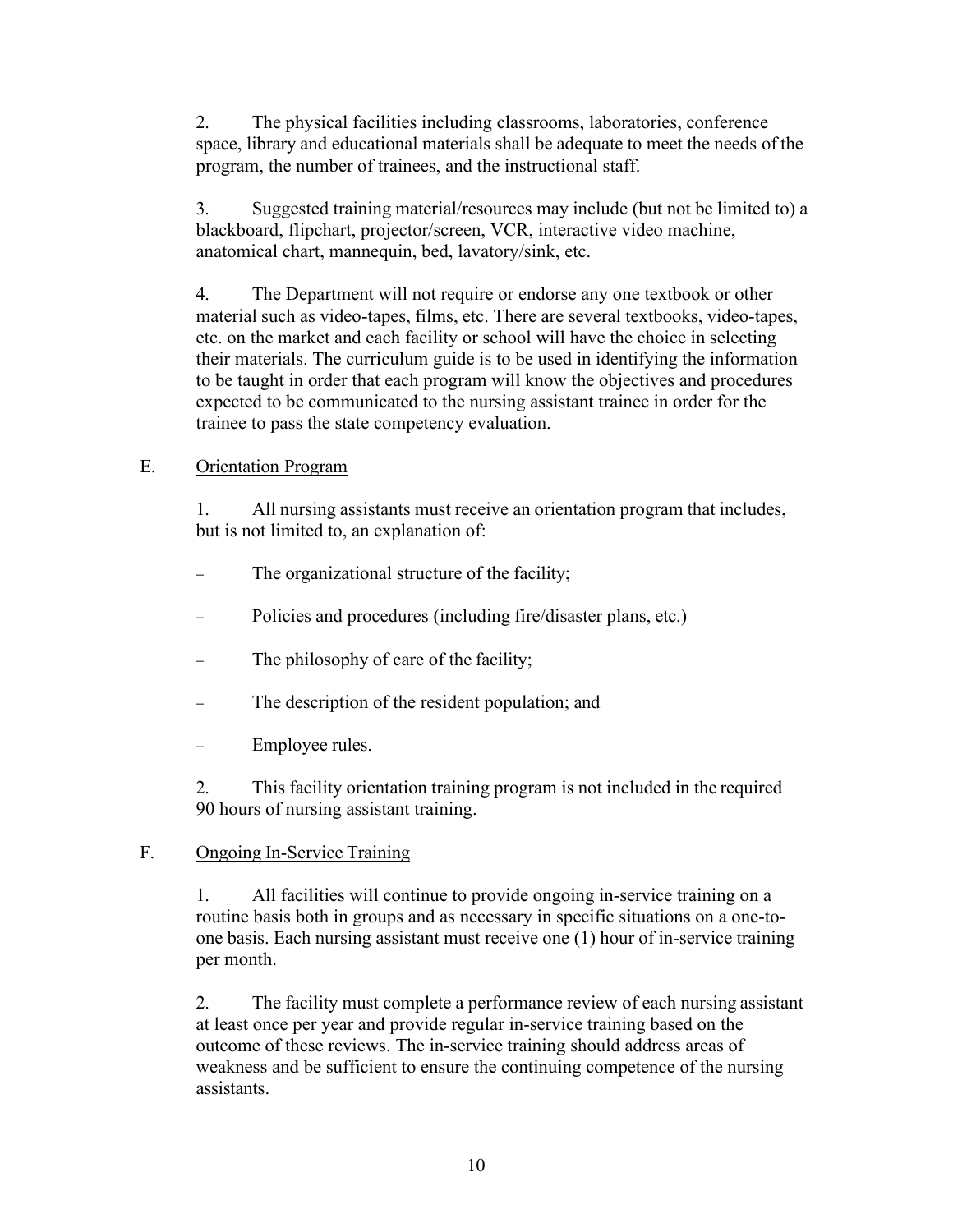3. In addition to training needs identified by performance reviews, in-service training should also address the special needs of residents as determined by each facility. Training can be received on the unit as long as it is directed toward skills improvement, provided by appropriately trained staff and documented (for example, skills demonstration with return demonstration recorded on a check list).

4. Effective July 1, 2006, facilities are strongly encouraged to offer inservice training for nursing-home-employed CNAs who were certified in Arkansas prior to July 1, 2006 that covers the Barbara Broyles Alzheimer and Dementia Training that is included in Arkansas LTCF Nursing Assistant Training Curriculum. Facilities should maintain records that verify each employed CNA, who was certified in Arkansas prior to July 1, 2006, has received this training. After July 1, 2006 and ongoing, the new Alzheimer's training is strongly encouraged for CNAs registered in Arkansas through reciprocity from other states and test candidates that are allowed to challenge the State competency test based on exemptions found in Section VII (D) (3 through 6).

#### G. Non-Permanent Employees

1. Nursing assistants who are employed/leased through a temporary hiring service must have completed an approved training program and passed the state competency evaluation test prior to employment and use by a facility.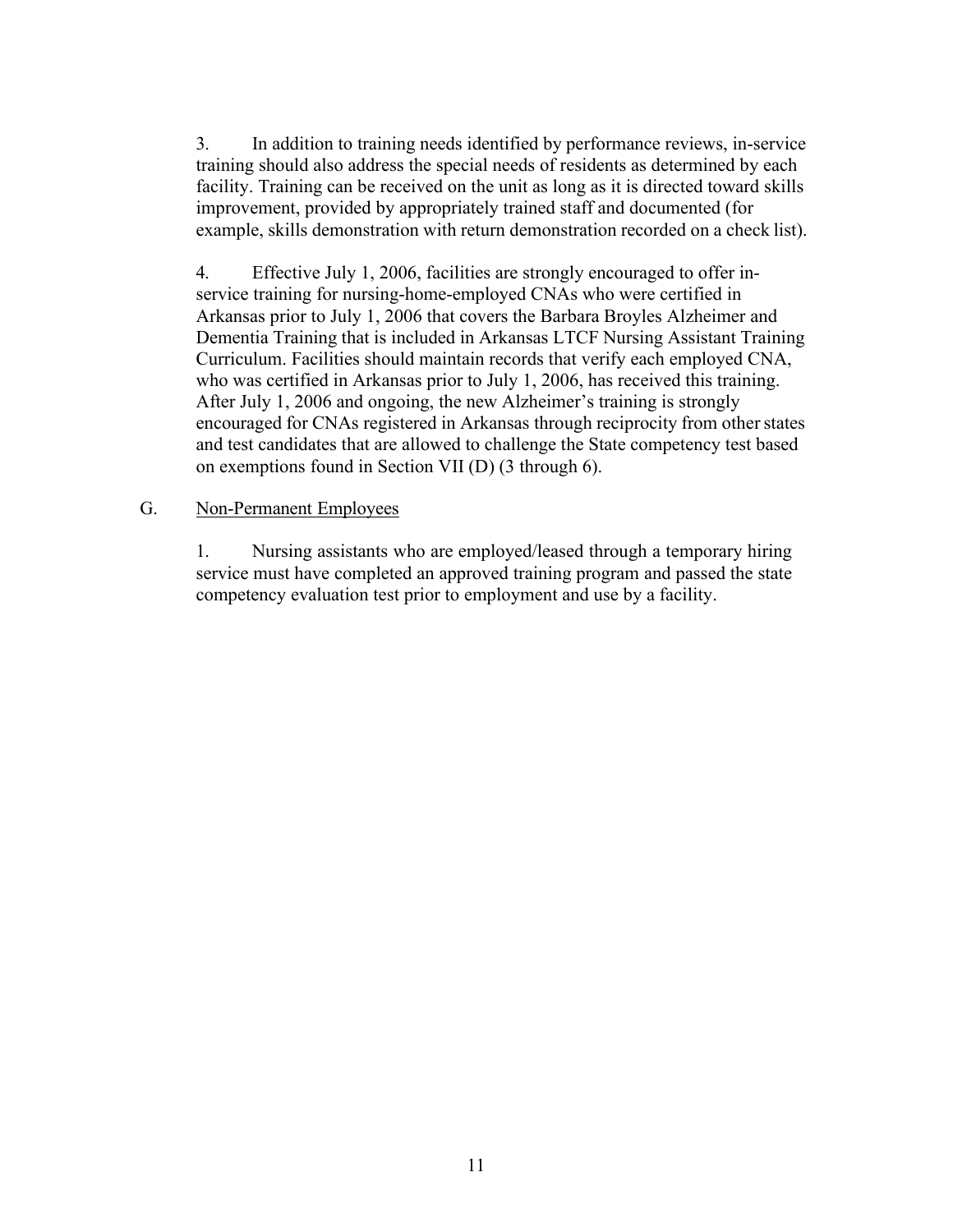#### Section V APPROVAL OF PROGRAMS

## A. Location

1. Nursing assistant training programs may be offered by or in nursing facilities, as well as outside facilities. The clinical portion of the training must in all cases utilize a nursing facility and its residents. Nursing facilities may offer a complete training program themselves and/or may contract with another organization to provide the training.

2. Other groups and/or institutions such as employee organizations, vocational/technical schools, community colleges, and private institutions may conduct programs, dependent upon Department approval.

3. Programs offered to the public and that charge a tuition fee must be licensed through the State Board of Private Career Education. This provision would not apply to the state schools (Vo-Tech, community colleges, etc.) or programs offered by nursing facilities who train their own employees (or potential "on-call" employees).

## B. Restrictions

1. The Department shall not approve a program offered by or in a nursing facility which, in the previous two years:

(A) has operated under a waiver of the nurse staffing requirements in excess of 48 hours during the week;

(B) has been subject to an extended (or partial extended)**\*** survey; or

(C) has been subject to a civil money penalty of not less than \$5,000, denial of payment for new admissions, appointment of temporary management, closure, or transfer of residents.

 Extended survey is defined for this provision as a survey which includes a review of facility policy and procedures pertinent to Level A deficiencies in Resident Rights, Resident Behavior and Facility Practices, Quality of Life or Quality of Care. Partial extended survey is defined as a survey conducted as a result of a deficiency in Level A requirements other than those listed above in the extended survey definition.

2. Facility-based training programs are prohibited from charging tuitions/training fees to their nursing assistant employees (or those who have received an offer of employment) for any portion of the program (including any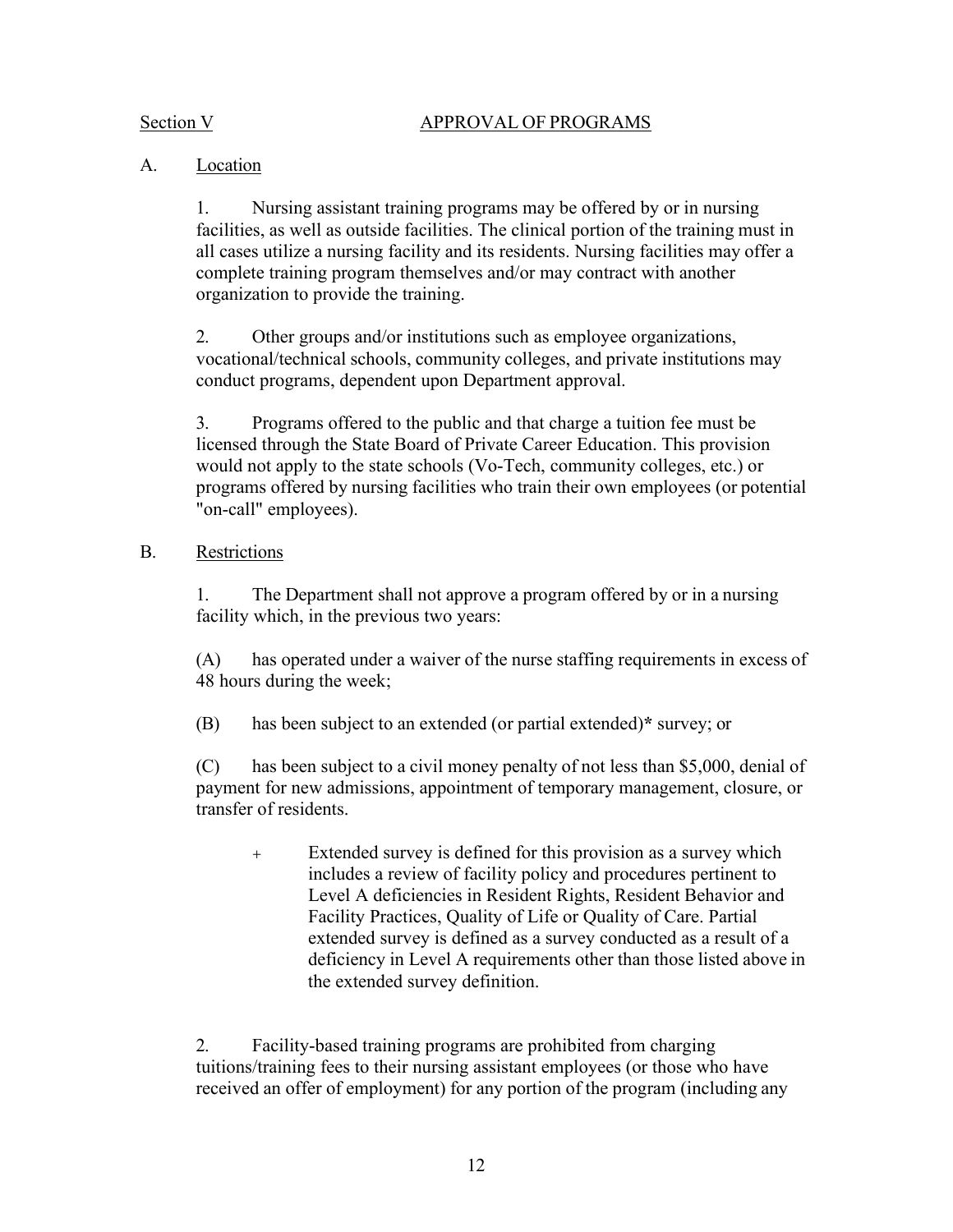fees for textbooks or other required course materials). See Section X regarding reimbursements.

## C. Application

1. Each facility or entity that desires to offer a program shall file an Application for Program Approval form prescribed by the Department (Form DMS-724). Application forms are available on request by calling the Nursing Assistant Training Program at 501-320-6276 and on the Office of Long Term Care website.

2. If the course to be offered differs in content or length from the guidelines prescribed in the "Arkansas LTCF Nursing Assistant Training Curriculum", a basic outline must be attached to the application showing the lesson plans/teaching modules the program will offer to cover the curriculum contents. This should specify the elements covered in each module, hours of classroom theory, hours of lab (return demonstrations), and hours in the clinical area in a nursing home. Additional information deemed important in consideration of the program may be requested by the Department.

3. If applicable, verification of school licensure by the State Board of Private Career Education will be required (see item A of this section). A notarized copy of the school licensure document must be included with applications for new programs and for renewal of programs. Verification of notification to the State Board of Private Career Education for additional instructors and/or changes in instructors shall be required with each application.

4. Application must be submitted to the Department eight weeks (56 calendar days) prior to the start of the first course and every two years thereafter. An application must be completed and signed by the Primary Instructor. All official application forms must be notarized.

5. Applications that are received incomplete may cause postponement of the program starting date. A notice of deficiency in the application will be mailed to an applicant within 15 business days of the date of filing. The applicant will be given an opportunity to correct any deficiencies.

6. Notice of approval or disapproval of the application will be given to the entity within 15 business days of the receipt of a complete application. If the application is to be disapproved, the reasons for disapproval shall be given in the notice.

7. An applicant may request a hearing on a disapproval in writing within 10 business days of receipt of the notice of the proposed disapproval. If no request is made, the entity is deemed to have waived the opportunity for a hearing.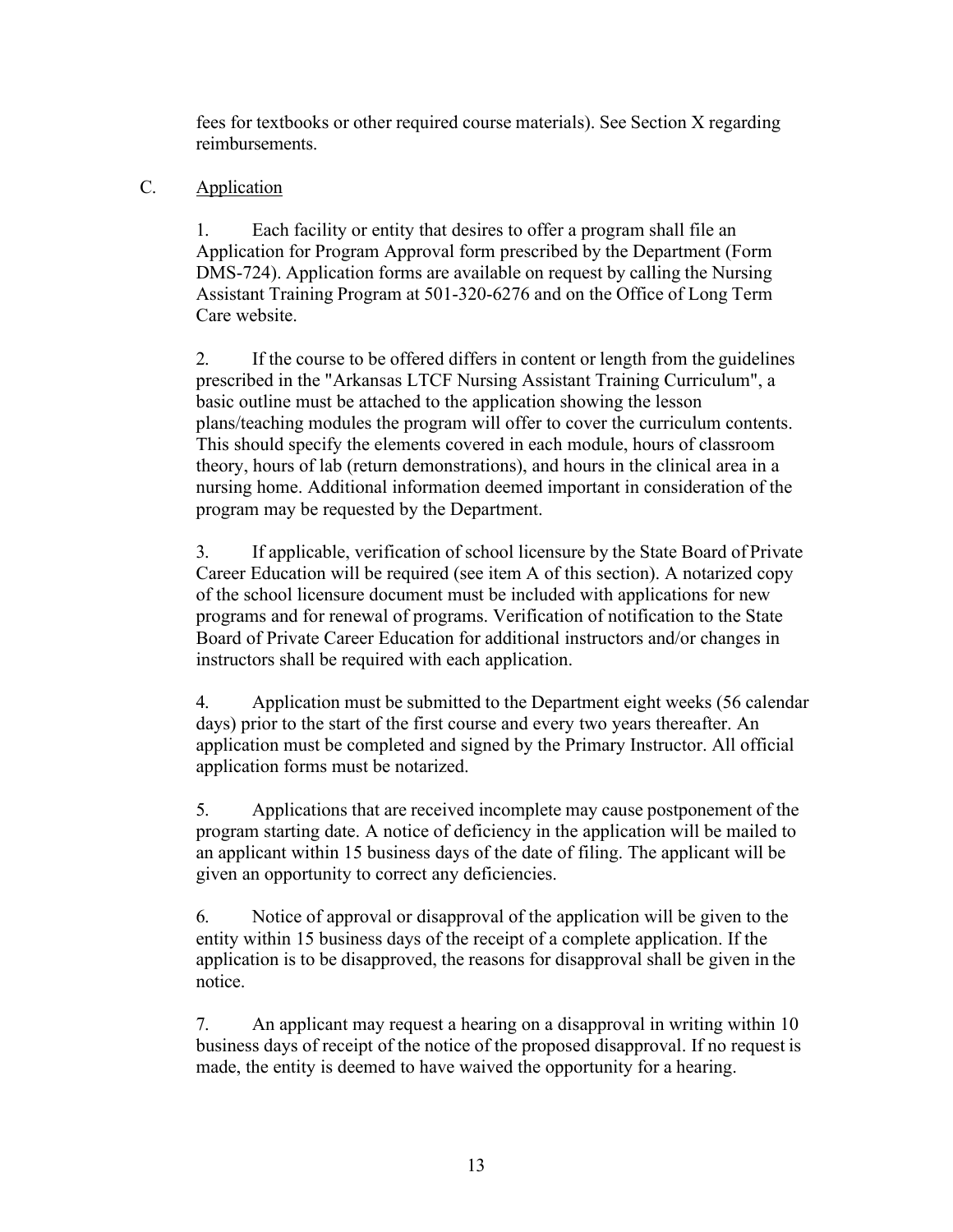#### D. Changes in Programs

1. Prior to major changes in the course, an application must be resubmitted for approval.

- 2. Major changes include:
- Change in training provider
- Change in classroom site
- − Change in clinical site
- − Change in instructor
- − Complete revision of course structure
- 3. Major changes do NOT include:
- − Change in materials (handouts, textbooks, videos, etc.)
- − Change in hours allotted to one or more modules
- − Change in order in which modules are taught
- Addition of modules/tasks not required by rules or guidelines

## E. Withdrawal of Approval

1. Provisions for monitoring and review of compliance with program requirements are specified in Section IX of these rules. The Department shall withdraw approval of a training program when;

(a) One or more restrictions exist as listed in Section V (B).

(b) The entity offering the program refuses to permit visits by the Department, whether announced or unannounced. (Also, any facility that refuses to permit unannounced visits is subject to having its provider agreement terminated.)

(c) Curriculum and implementation requirements specified in these rules are not met by the program.

(d) An excessive failure rate exists for trainees on the state competency evaluation test.

(e) The program:

1. Purposely makes or causes to be made any false statement or representation of a material fact used in any application for payment by any entity for reimbursement of training costs as allowed in Section X of these rules;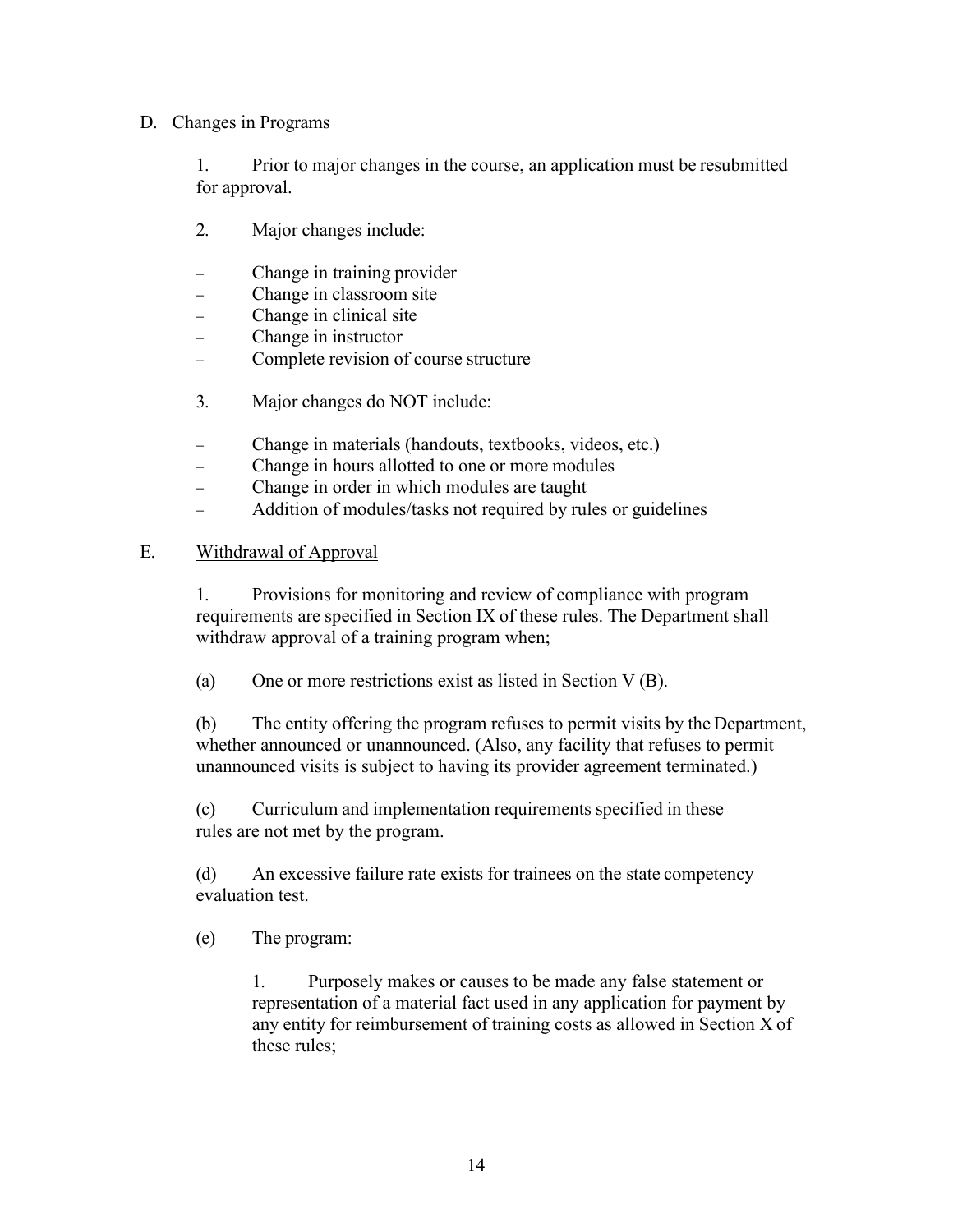2. Purposely makes or causes to be made any false statement or representation of a material fact for use in determining rights to payment to any entity for training costs as allowed in Section X of these rules;

3. Purposely makes or causes to be made any false statement or representation that training was provided when training was not provided;

4. Purposely makes or causes to be made, or induces or seeks to induce the making of, any false statement or representation of a material fact with respect to the conditions or operation of the program in order that the program may qualify either upon initial approval or re-approval;

5. Purposely makes or causes to be made any false statement or representation that the amount of training costs is greater than the actual cost of the training to obtain Medicaid reimbursement, as allowed in Section X of these rules, that exceeds the actual cost of training; or,

6. Purposely makes or causes to be made any false statement or representation of a material fact in violation of these rules.

2. When the Department withdraws approval from a training program, it shall:

(a) Notify the program in writing, indicating the reason (or reasons) for withdrawal of approval,

(b) Permit students who have already started the program to finish it.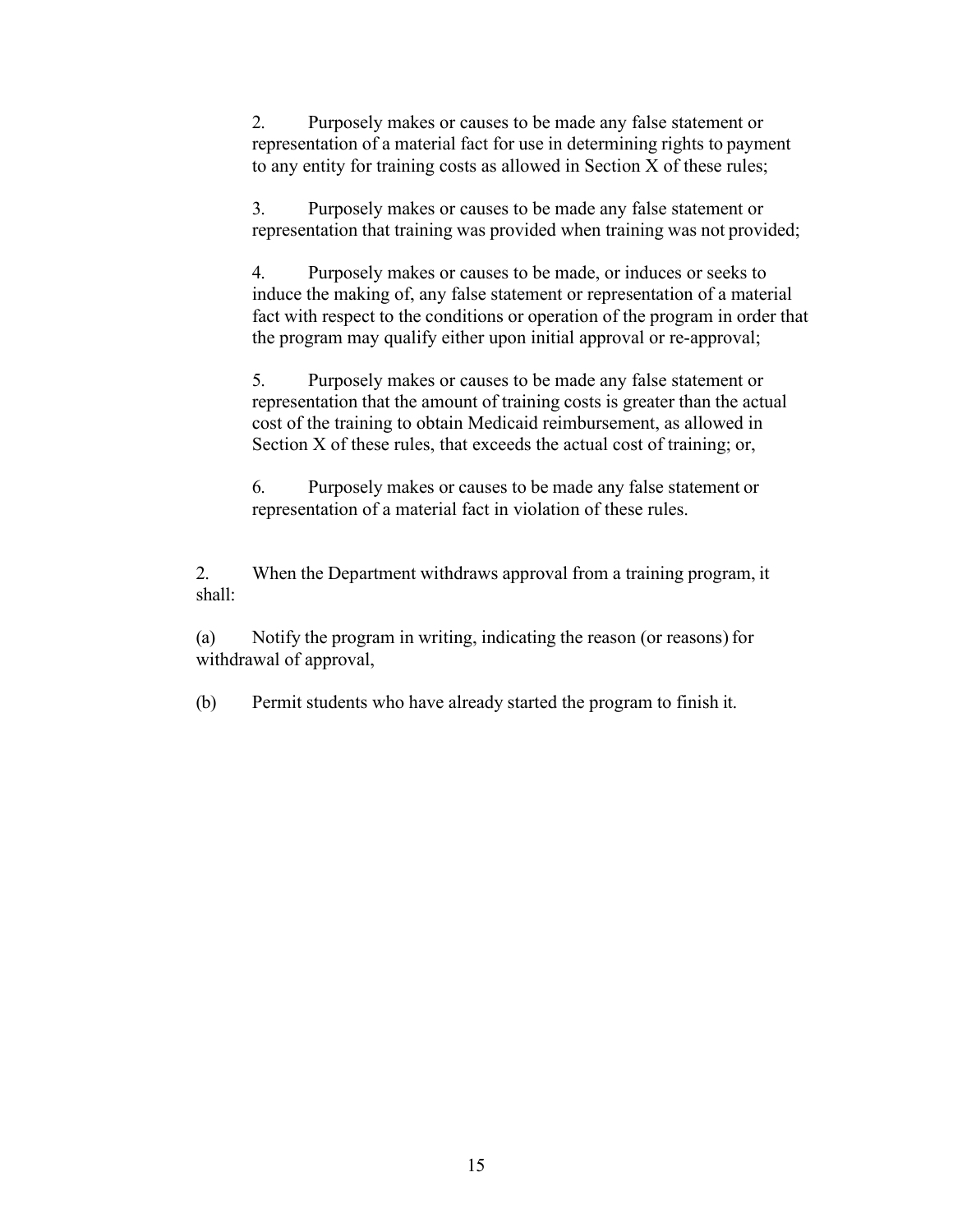#### Section VI QUALIFICATIONS OF INSTRUCTORS

#### A. Primary Instructor (PI)

1. The Primary Instructor shall be a registered nurse currently licensed in Arkansas and shall not be subject to disciplinary action by the Arkansas State Board of Nursing. Disciplinary action includes, but is not limited to: probation, suspension, revocation or voluntary surrender of license due to disciplinary action.

2. The Primary Instructor must possess a minimum of two (2) years nursing experience including at least one (1) year of long term care nursing services within the last five (5) years. Experience may include, but is not limited to, employment in a nursing assistant education program or employment in or supervision of nursing students in a nursing facility or unit, geriatrics department (excluding geriatric psychiatry), long-term acute care hospital, home care, hospice care or other long term care setting.

3. In a facility-based program, the training of nursing assistants may be performed under the general supervision of the Director of Nursing (DON), who is prohibited from performing the actual training (unless replacement DON coverage is provided).

4. An individual who will be the Primary Instructor and meets the above criteria may submit the Application for Program Approval (Form DMS-724) identifying their qualifications to teach. This must include nursing experience, supervisory experience, teaching experience and/or certificate of attendance in an instructor workshop.

#### B. Primary Instructor Responsibilities

1. There must be one, and only one, Primary Instructor for each course. All questions and correspondence referring to the course will be directed to this person. The PI should participate in the planning of each lesson/teaching module - including clinical instruction - whether or not the PI teaches the lesson.

2. The Primary Instructor of a nursing assistant training program shall be responsible for supervision of the program and ensuring that the following requirements are met:

(a) Course objectives are accomplished.

(b) Only persons having appropriate skills and knowledge are selected to conduct any part of the training. Each instructor shall be monitored and evaluated during classroom, learning laboratory and clinical training whenever new material is being taught and at periodic intervals to include, but not limited to, first training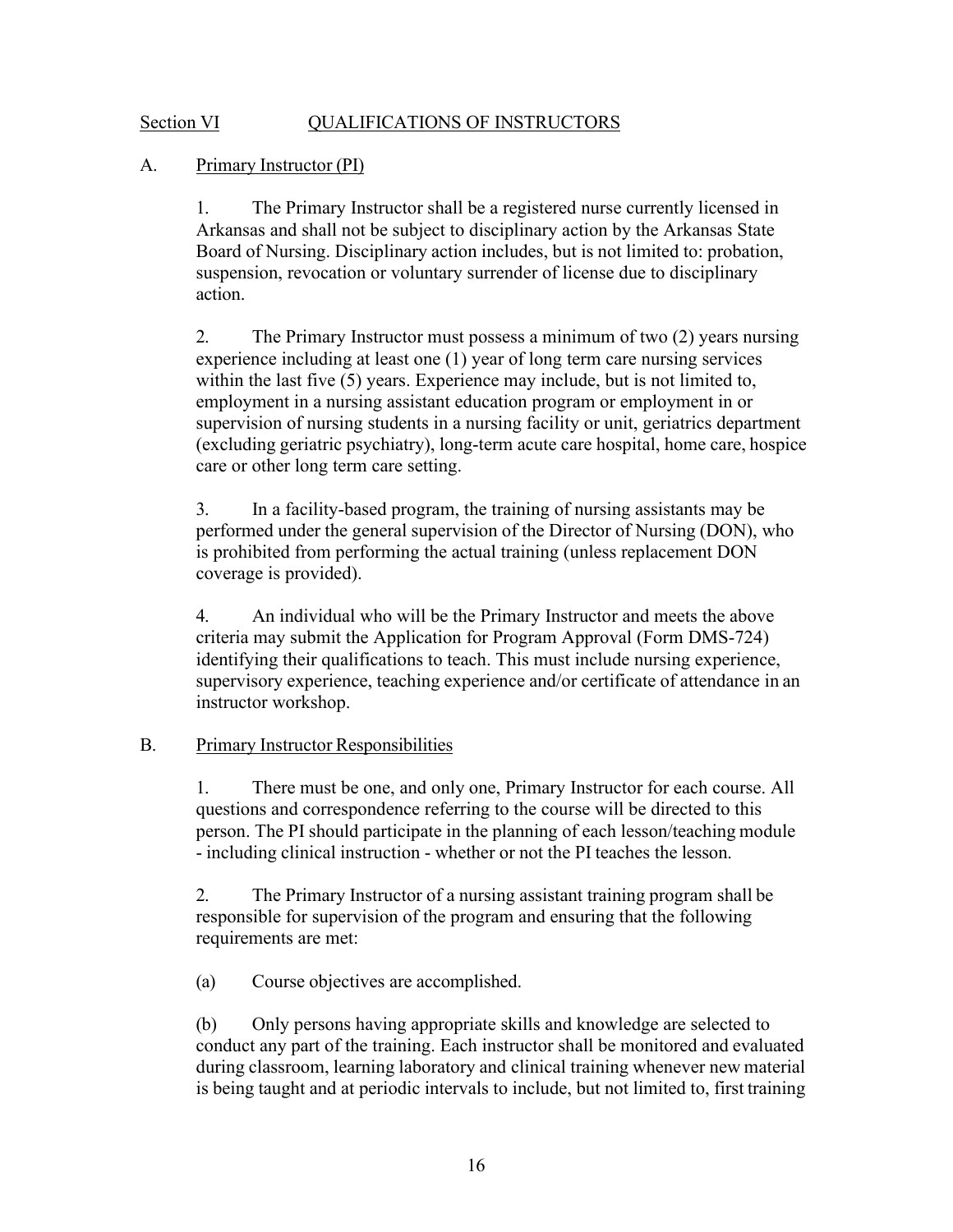calls, following any complaint on a specific instructor and at least annually. Performance reviews of instructors must be documented and maintained.

(c) The provision of direct individual care to assigned residents by a trainee is limited to appropriately supervised clinical experience. Instructors, not unit or facility staff, are expected to function as supervisor of trainees while in clinical areas and providing resident care.

(d) Each trainee shall demonstrate competence in clinical skills and fundamental principles of resident care. The task performance record (skills check-off) must be approved by the Primary Instructor who must sign or initial all final skills check-off records.

(e) Records are kept to verify the participation and performance of each trainee in each phase of the training program. The satisfactory completion of the training program by each trainee shall be attested on each trainee's record.

(f) Each trainee is issued a certificate of completion within ten (10) calendar days of course completion and as described in Section IV (B) (7) of these rules.

## C. Additional Instructors/Trainers

1. Instructors may use other qualified resource personnel from the health field as guest instructors in the program to meet the objectives for a specific unit. Examples are pharmacists, dietitians, social workers, sanitarians, advocates, gerontologists, nursing home administrators, etc. Guest instructors must have a minimum of one (1) year of experience in their respective fields and must not have current disciplinary action by their respective regulatory board.

2. Licensed Practical Nurses (LPN's) may be used to provide classroom and skills training and supervision. They must be under the general supervision of the Primary Instructor, currently licensed in Arkansas and shall not be subject to disciplinary action by the Arkansas State Board of Nursing. Disciplinary action includes, but is not limited to: probation, suspension, revocation or voluntary surrender of license due to disciplinary action and have a minimum of one (1) year of long term care experience. (All final skills check-off reviews must be approved by the Primary Instructor.)

3. The Application of Program Approval (Form DMS-724) shall be used to identify each additional instructor/trainer and their qualifications to teach.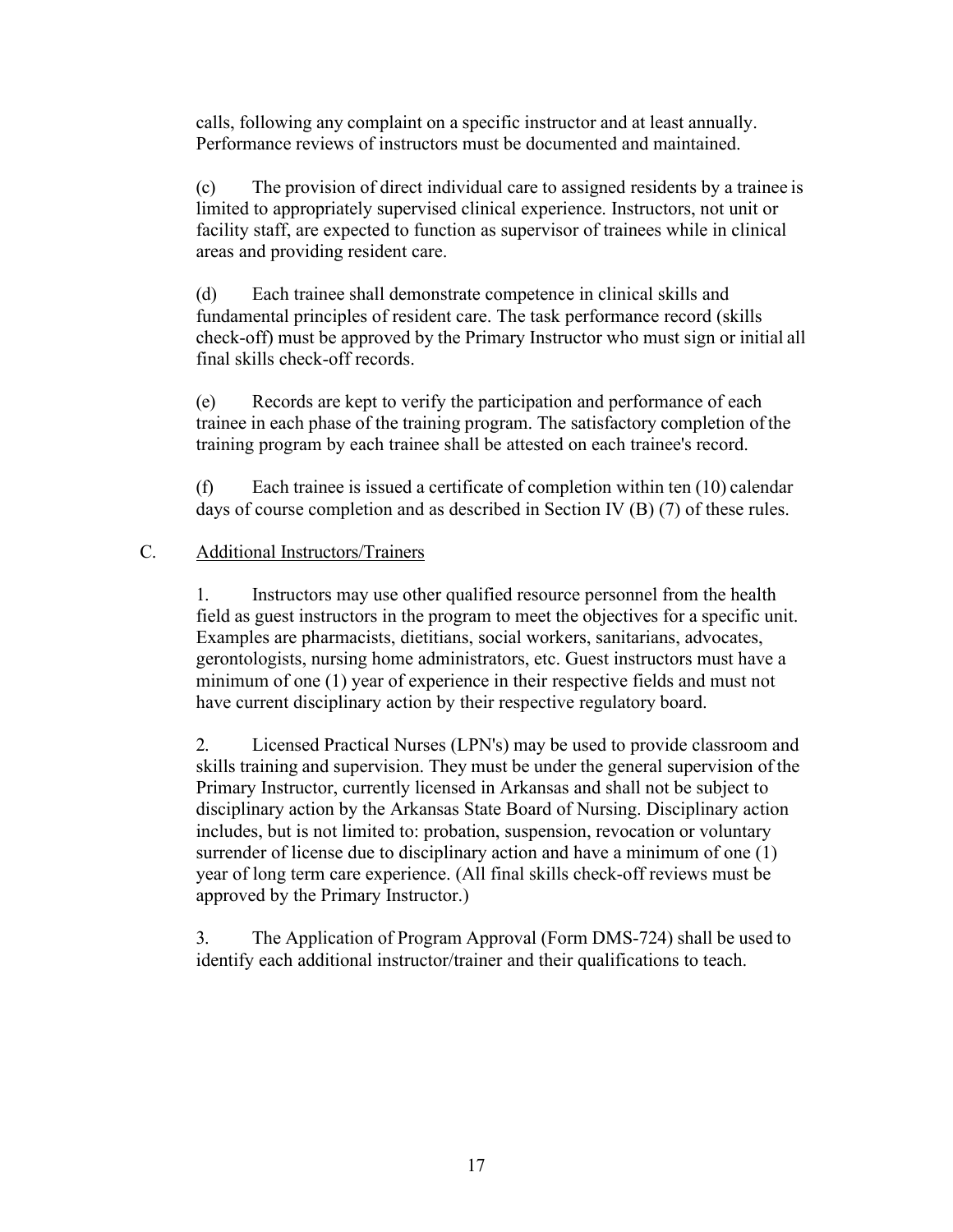#### Section VII REQUIREMENTS FOR EXAMINATION AND CERTIFICATION

#### A. Transition

The initial implementation of these training and examination requirements have covered three basic phases:

1. Deemed Equivalence Waivers -

A nursing assistant shall be deemed to have satisfied the requirement of completing a training and competency examination program approved by the State if the nursing assistant:

- a. Completed a program that offered a minimum of sixty (60) hours of nursing assistant training before July 1, 1989 and if such received before July 1, 1989 up to fifteen (15) hours of supervised and practical nursing assistant training or regular inservice nursing assistant education (initial training must be at least seventy-five (75) hours);
- b. Completed a course of at least one hundred (100) hours of nursing assistant training and was found competent (whether by the State or not) before January 1, 1989; or
- c. Has served as a nursing assistant at one (1) or more facilities of the same employer in the State for at least twenty-four (24) consecutive months before December 19, 1989.

Individuals will not qualify for these waivers if they have not provided nursing or nursing-related services for a period of twenty-four (24) months or longer since completing training. They will be required to complete a new training program and state examination to obtain current certification.

Facilities who wish to obtain certification for the above-described individuals should submit to the Department Form DMS-798, Interstate Transfer Form, with attached copies of documents or certificates verifying course completion, and the number of hours in the course.

2. Employment status as of July 1, 1989 -

All individuals working as nursing assistants in Arkansas nursing facilities as of July 1, 1989, were allowed to become certified by passing the state examination but were not required to complete the "formal" 75 hour training course.

This phase was completed by October 1, 1990 and does not apply thereafter. Therefore, all individuals must now complete the ninety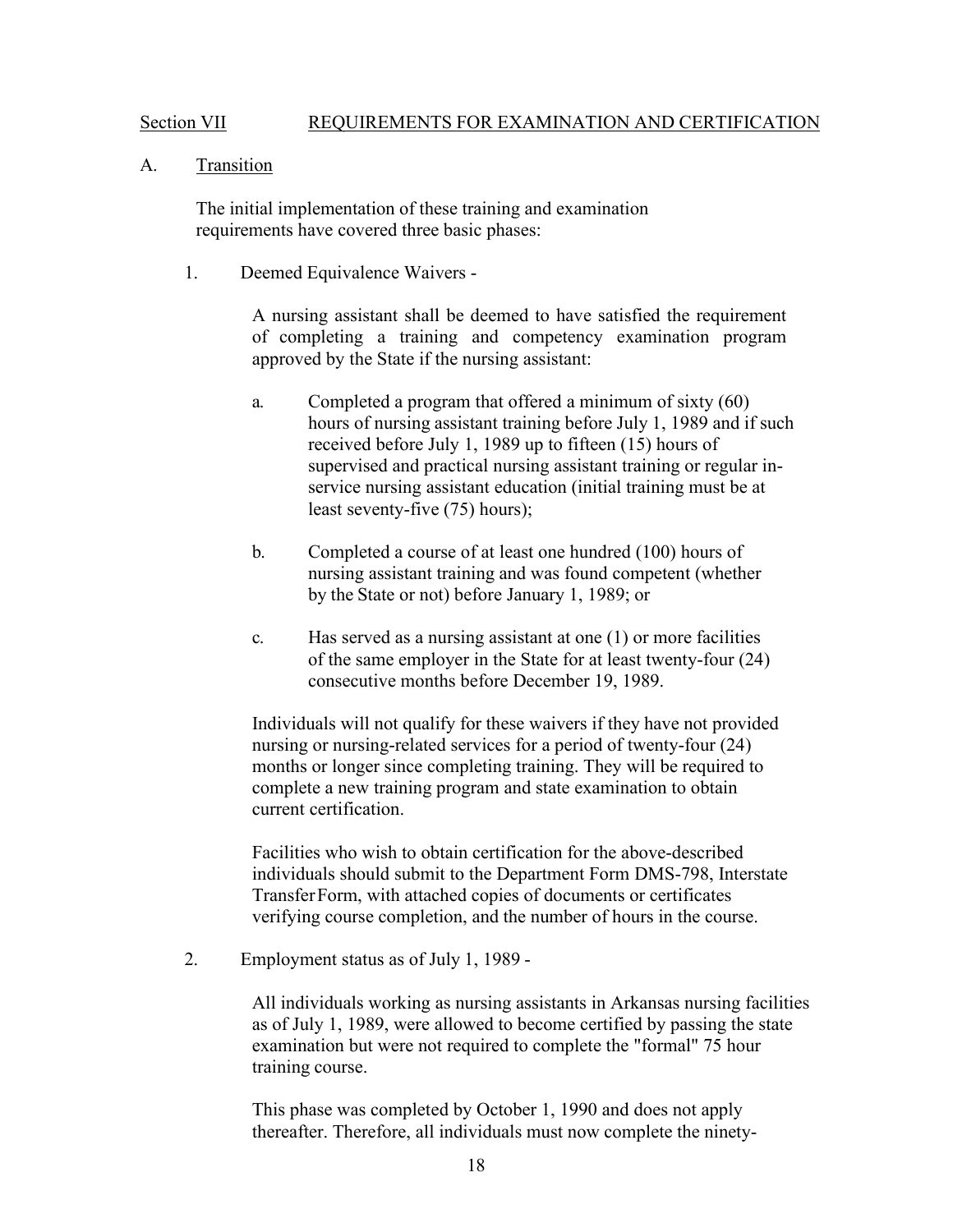hour training requirements to qualify to take the state examination regardless of past employment status on July 1, 1989.

3. July 1, 1989 - Ongoing -

Effective July 1, 1989, a facility must not use any individual working in the facility as a nursing assistant for more than four (4) months (one hundred twenty (120) calendar days) unless that individual has successfully completed a training program and competency examination, approved by the Department, as described in these rules.

#### B. Examination

1. The Department or its appointed agency shall be responsible for administering the competency examination. The exam shall be based upon the training curriculum requirements specified in the LTCF Nursing Assistant Training Curriculum Guide.

2. The examination will be in English. Translation of this examination will be offered, if needed. Additional accommodations can be made by the Department or contractor based on a documented need; however, an additional fee may be required.

3. The competency examination shall consist of two (2) components, a written (or oral) exam and a skills demonstration. Each examination candidate will be allowed to choose between a written or oral exam. The oral examination will be read from a prepared text in a neutral manner.

4. The written or oral component shall be developed from a pool of examination questions, only a portion of which are used in each exam. The skills demonstration shall consist of a demonstration of five (5) randomly selected items drawn from a pool of tasks ranked according to difficulty.

5. The skills demonstration component will be performed in a facility (which has not been disqualified by criteria specified in Section V, item B.) or laboratory setting similar to the setting in which the individual will function.

6. The skills demonstration will be administered and evaluated by a registered nurse (RN) with at least one (1) year experience in providing care for the elderly or chronically ill of any age.

7. The skills demonstration component may be proctored by facility or training site personnel (RNs as described above) if secure, standardized, and scored by the contractor approved by the Department. "Proctoring" will not be approved in facilities subject to prohibitions specified in Section V (item B).

8. To complete the competency examination successfully, an individual must pass both the written (or oral) examination and the skills demonstration. If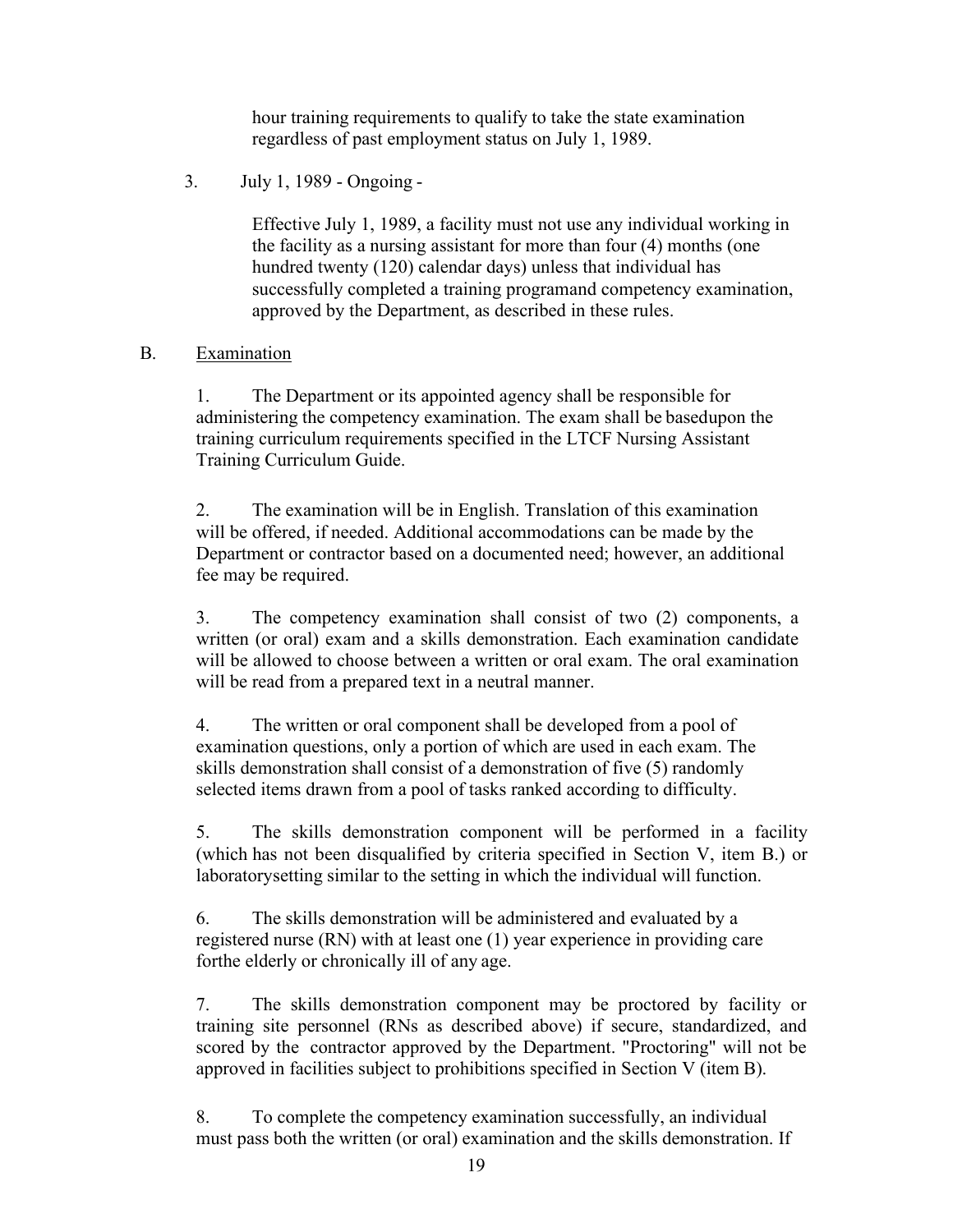an individual does not complete the examination satisfactorily, they will be advised of areas which they did not pass and their right to take the examination three (3) times.

9. All candidates will be allowed up to three (3) opportunities to successfully complete the examination. Failure after three (3) attempts will require re-training to qualify for further examination opportunities. A maximum time limit of twelve (12) months shall be imposed on an individual to complete the examination. Verification of new re-training will be required after this 12 month limit, for further examination opportunities.

10. Effective upon notification of examination results, any person who has failed the competency examination (either the written, oral, or skills portion) after three (3) attempts is prohibited from providing nursing services to residents in a nursing facility. However, based on the program rules, these individuals may maintain their employment status if they re-enroll in a new training program. They would be required to follow the program implementation requirements of completing the first sixteen (16) hours (Part I) training prior to direct resident contact and can only be assigned to job duties thereafter in which they have been "checked- off" as competent to perform as they complete the remainder of the full ninety (90) hours of training. Upon successful completion of their training, they should be scheduled for the next available competency examination.

11. All individuals who successfully complete the examination shall be placed on the CNA registry and issued a state certificate. Information on the registry shall be made available for public inquiry (see Section VIII).

#### C. Examination Fees, Dates, and Locations

- 1. The Department does not require an initial fee for this occupational license; however, there is a fee to take the state examination. The amount of the examination fee will be announced in a timely manner by the Department or designated contractor.
- 2. If there were to be an initial fee, per Arkansas Code Ann §17-5-104, the following individuals are not required to pay an initial fee for this license:
	- a. An individual receiving assistance through the Arkansas Medicaid Program, the Supplemental Nutrition Assistance Program, the Special Supplemental Nutrition Program for Women, Infants, and Children, Temporary Assistance for Needy Families Program, or the Lifeline Assistance Program;
	- b. An individual who was approved for unemployment within the last twelve (12) months; or
	- c. An individual who has an income that does not exceed two hundred percent (200%) of the federal poverty income guidelines.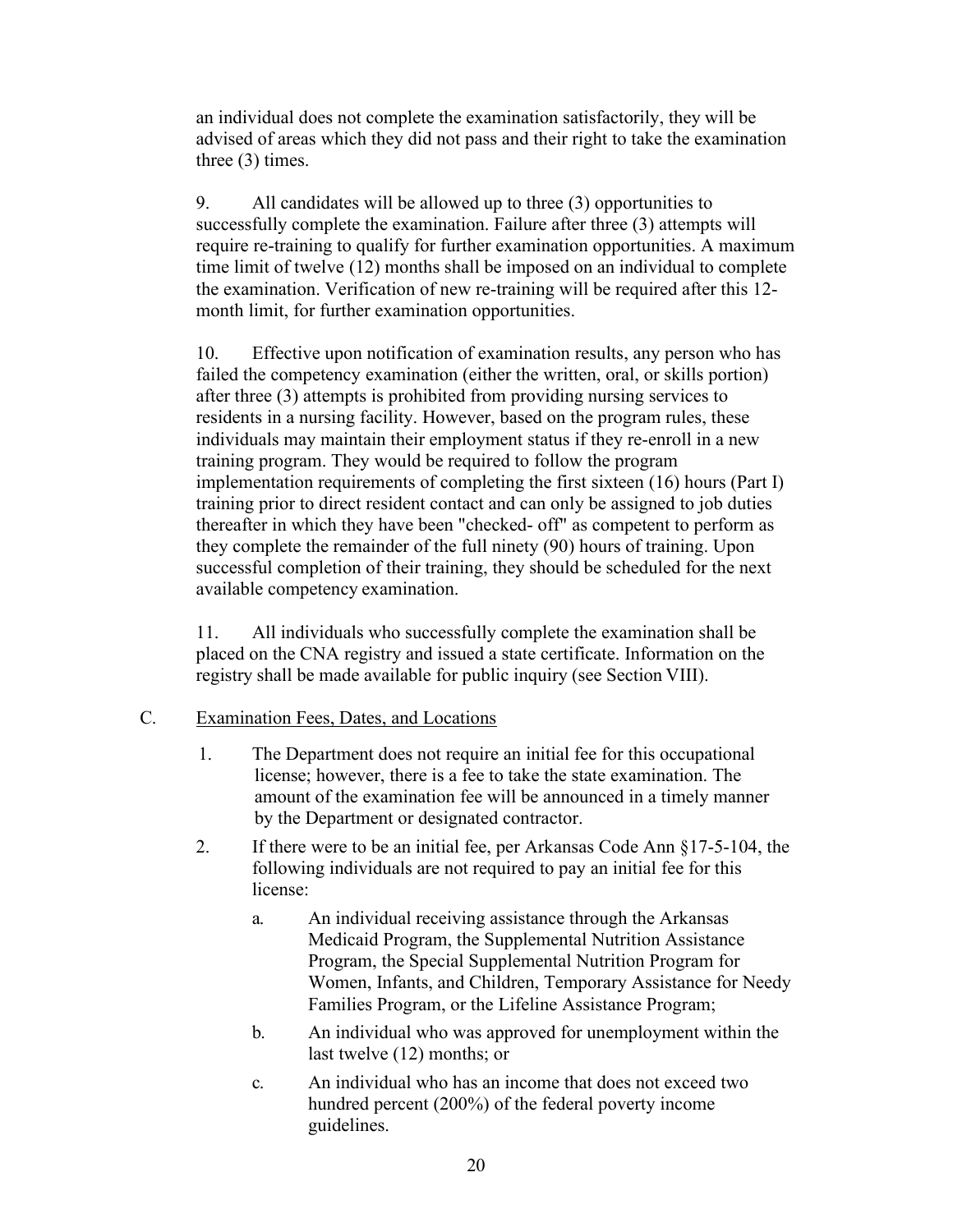- 3. The waiver of the initial fee does not include fees for:
	- a. A criminal background check;
	- b. An examination or a test; or
	- c. A medical or drug test.
- 4. The examination will be given at multiple sites geographically dispersed throughout the state. Schedules of times, locations, and registration requirements will be announced in a timely manner by the Department or designated contractor.
- 5. At the option of the NA, the competency examination (both written, oral, and skills components) may be administered in the facility at which the NA is (or will be) employed (unless the facility is disqualified by the Department under criteria specified in Section V, item B).
- 6. Each candidate must have appropriate verification of completion of the training requirements. This will be in the form of a "certificate of completion" from an approved training program or other acceptable documents (see item D of this section and Section IV(B) of these rules).
- 7. The Department will be responsible to pay the examination fee for individuals who are employed by a Medicaid certified nursing facility or those individuals that have a commitment ("letter of intent" as defined in Section  $X(A)$  (2) of these rules) to be employed in a Medicaid certified nursing facility. Letters of intent to hire from Medicaid certified nursing facilities must be dated within twelve (12) months immediately preceding the date of the application to take the examination. Independent examination candidates who are taking the competency examination without an employment connection to a long-term care facility will be responsible to pay their own examination fee. In accordance with 42 CFR § 483.154, no nurse aide who is employed by, or who has received an offer of employment from, a facility on the date on which the aide begins a nurse aide competency examination program may be charged for any portion of the program.
- 8. If an individual who is not employed, or does not have an offer to be employed, as a nurse aide becomes employed by, or receives an offer of employment from, a facility not later than twelve (12) months after completing a nurse aide training and competency examination program, the State must provide for the reimbursement of costs incurred in completing the program on a pro rata basis during the period in which the individual is employed as a nurse aide.

#### D. Candidate Qualifications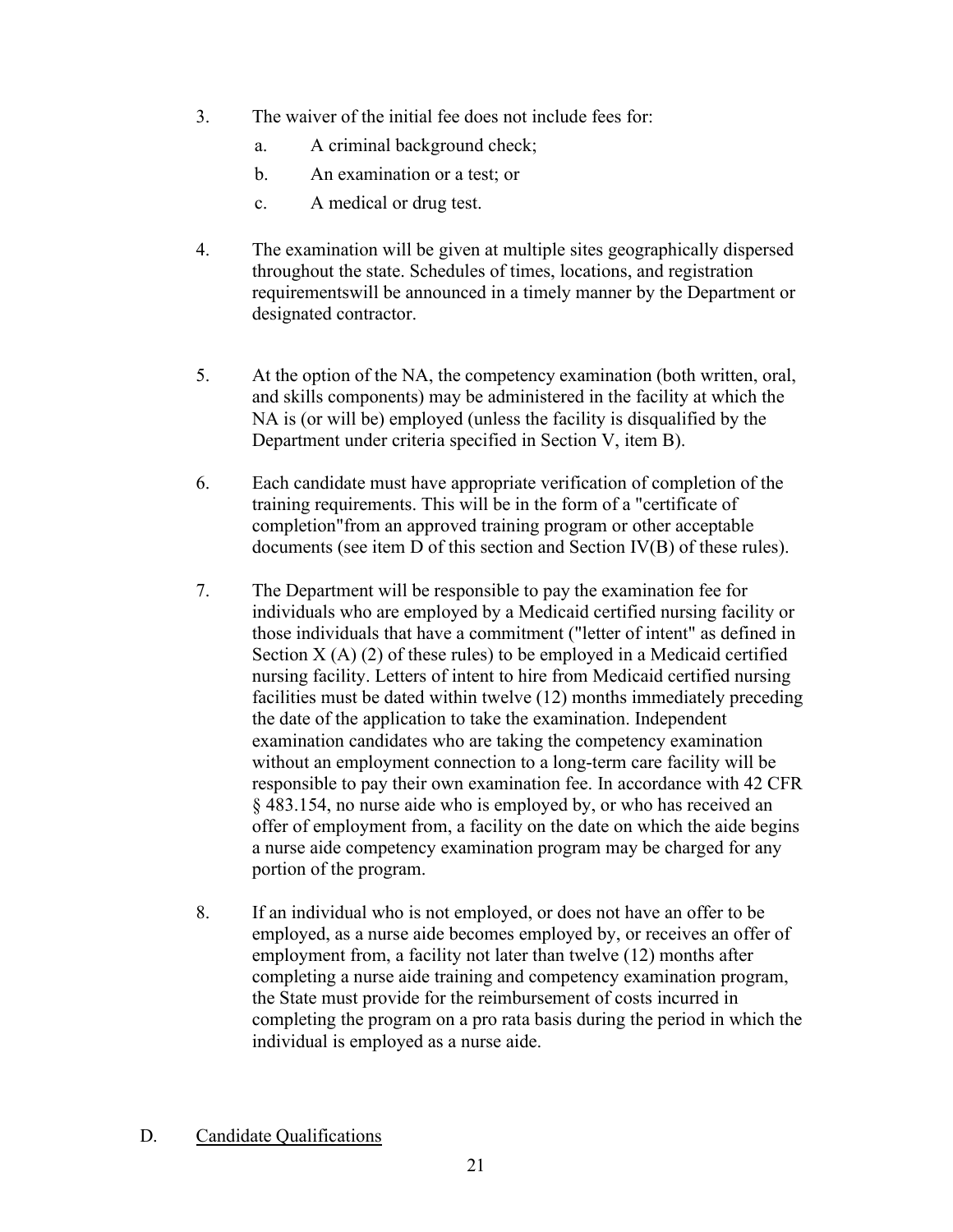The following list identifies those individuals who qualify for the state competency exam.

Note: Individuals listed on the LTCF Employment Clearance Registry, with a disqualification status due to a substantiated administrative finding of abuse, neglect, misappropriation of resident property or a disqualifying criminal record in accordance with Ark. Code Ann. § 20-38-101 et seq, shall not be eligible to take the competency examination.

- 1. Nursing assistants who were trained in **approved** non-facility programs (for example: career colleges, Vo-Tech schools, or proprietary schools) after January 1, 1989.
- 2. Nursing assistants who were trained in **approved** facility (nursing homes) programs after July 1, 1989.
- 3. RN or LPN students who have finished the basic nursing course (for example: Introduction to Nursing, or Fundamentals of Nursing). The individual must provide a copy of their school transcript, or documentation showing successful completion of the basic nursing course, to qualify to take the state competency examination.
- 4. Registered nurses or licensed practical nurses that have had disciplinary action resulting in suspension, revocation, or voluntary surrender of license due to disciplinary action, shall not be allowed an exemption to training or be allowed to challenge the state examination.
- 5. Home health aides who have met appropriate federal training or examination requirements for HHA certification. Verification must show completion of a minimum of seventy-five (75) hours training or federal testing requirements as a home health aide. This provision does not apply to "personal care aides" as their training requirements of forty (40) hours does not meet the LTCF Nursing Assistant Training Program's ninety (90) hours or curriculum content.
- 6. Individuals from other states who can verify completion of a state approved geriatric nursing assistant training program but who were not tested and registered. (If registered in the other state, see Section VIII for reciprocity transfers without further examination.) Verification of course completion rests with the individual and must be submitted to the DHS designated contractor for approval to take the Arkansas competency examination.
- 7. Nursing assistants whose certification has become inactive based on the recertification requirements (see Section VIII, item D.). These individuals shall be required to be retested for recertification. Permission for retesting shall require an "admission slip" obtained from the examination agency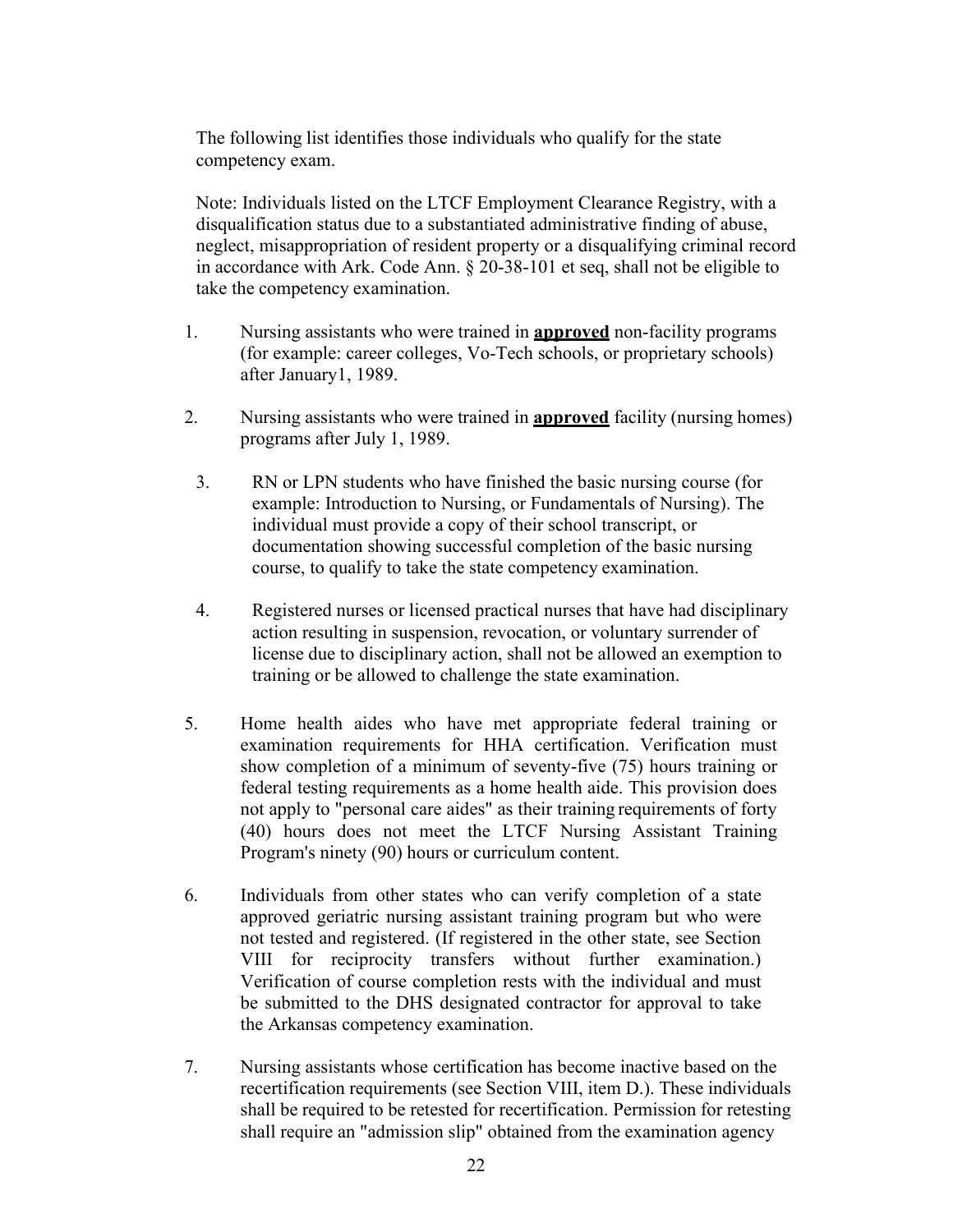prior to the specified examination date.

All other persons trained in programs that have not received approval from the Department as a training provider shall not qualify and shall not be allowed to take the examination. Such programs may include hospitals, emergency medical technicians, medical assistant programs, personal care aides, correspondence courses, independent study, on-the-job training, or in-service training, as they are not acceptable in lieu of the approved training program.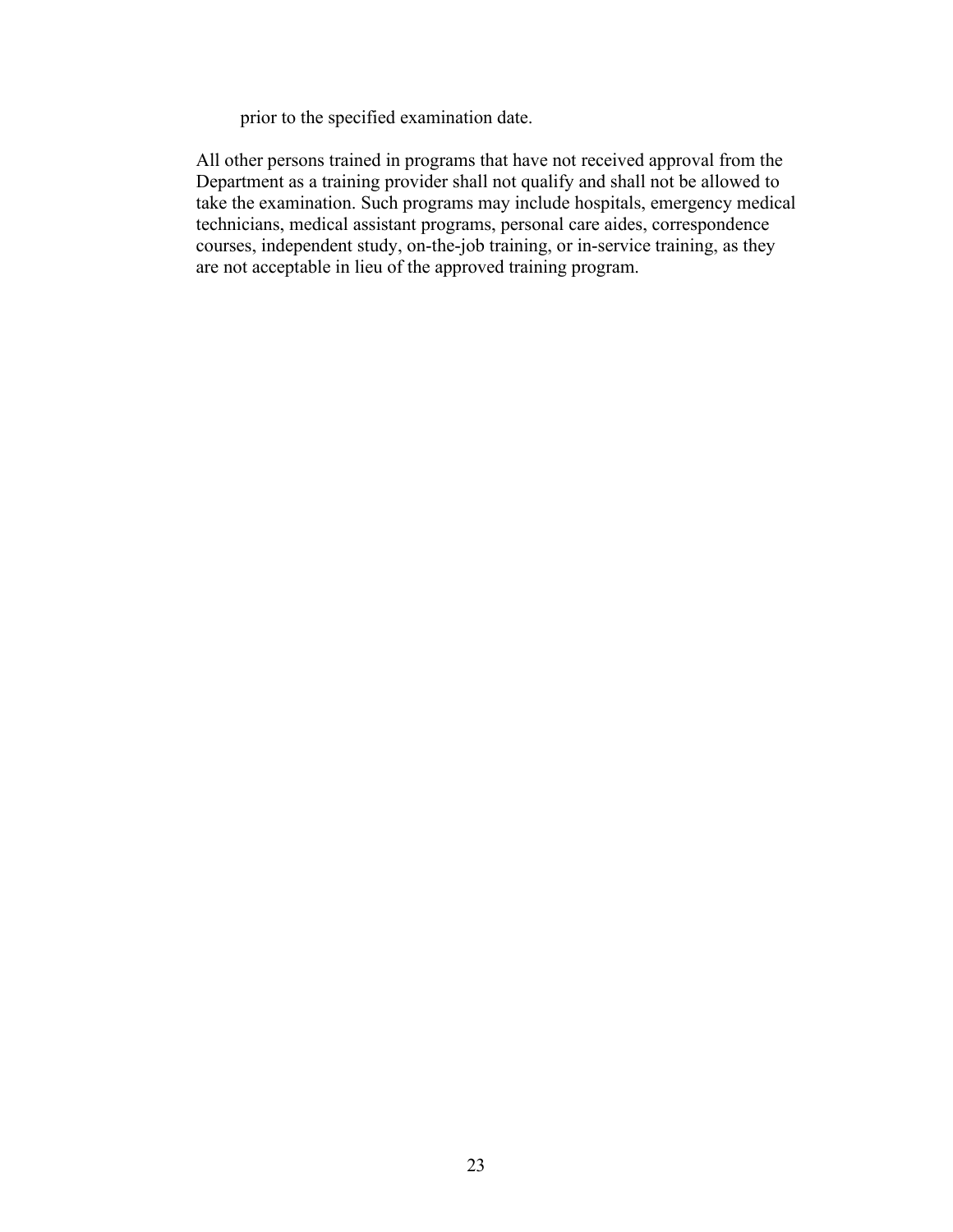#### Section VIII REGISTRY

#### A. Function and Content

1. The Department shall establish and maintain a registry of all individuals who have satisfactorily completed the training and competency evaluation program requirements. The nursing assistant registry shall be incorporated into the Long Term Care Facility Employment Clearance Registry (ECR), which also includes criminal record disqualifications for applicable employees and job applicants, and substantiated administrative findings of abuse, neglect or misappropriation of resident property for employees.

2. The information in the registry shall be made available to the public. Registry information shall be open for inquiries 24 hours per day, 7 days per week (except for scheduled maintenance or at times of technical problems), by computer through an online website system (see Subsection B of this section).

3. The nursing assistant registry record, for each individual who has successfully obtained certification as a LTCF nursing assistant shall contain the following information:

- individual's full name;
- date of birth:
- Social Security Number;
- name and date of the State approved training program successfully completed;
- certification number and date of issuance;
- most recent re-certification date: and
- documentation of investigations showing substantiated findings of resident neglect, abuse, or misappropriation of resident property by the nursing assistant including a summary of the findings, and where applicable, the date and results of the hearing or date of a waiver of hearing, and a statement by the nursing assistant disputing the findings of the investigation.

4. The Department shall review and investigate allegations of neglect, abuse, or misappropriation of resident property by a nursing assistant. A nursing assistant shall be given written notice by the Department of a finding on an allegation and must request, in writing, a formal hearing within 30 days of receipt of the notice or the right to a hearing shall be waived. Following any appeal, the registry and the nursing assistant shall be notified of the findings. If the finding is substantiated either by the individual's failure to appeal or by issuance of a final administrative order, the registry shall include the documented findings involving an individual listed in the registry, as well as any brief statement of the individual disputing the findings. (See Subsection E of this Section for the process to petition to remove findings of neglect.)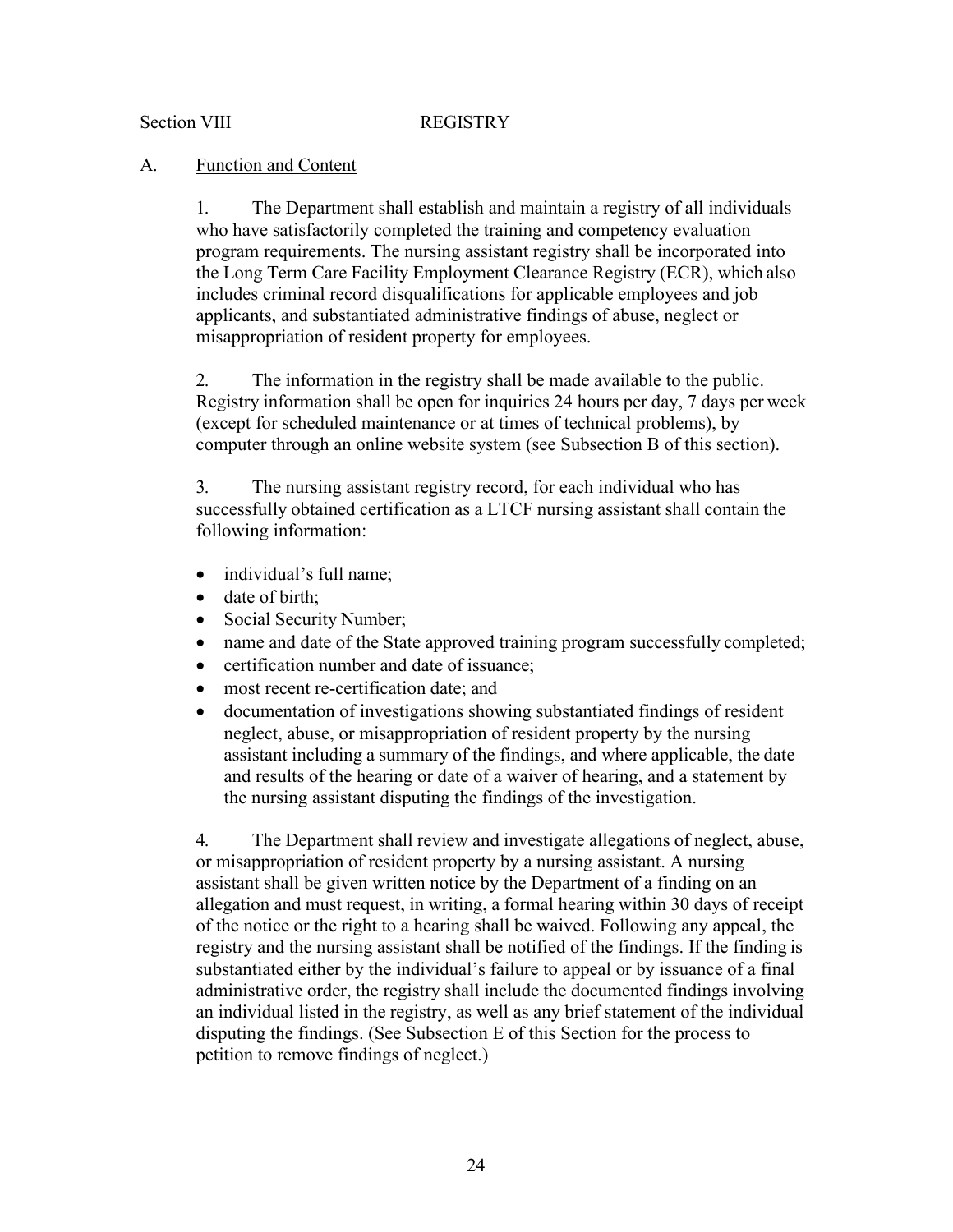5. The Department, in the case of inquiries to the registry, shall verify if the individual is listed in the registry and shall disclose any information concerning a finding of resident neglect, resident abuse, or misappropriation of resident property involving an individual listed in the registry. It shall also disclose any statement by the individual related to the finding or a clear and accurate summary of such a statement.

## B. Inquiry Process

1. A facility must inquire of the registry as to information in the registry concerning any individual to be used as a nursing assistant. A facility may not use an individual as a nursing assistant until registry inquiry and clearance is obtained. Registry inquiries shall be performed within five calendar days of the offer of employment and prior to any resident contact. A facility must document all inquiries and must include such documentation in the personnel file of each nursing assistant used by the facility.

2. Registry clearance shall be obtained by computer access to the online website system. The URL address to the online website system shall be issued by the OLTC, or its designated agent, and may be subject to change. If needed, facilities should contact the OLTC for the latest contact information for the system.

3. The online website system will maintain an internal log of each inquiry made by Arkansas nursing facilities using a numeric code (Registry Identification Number) assigned to each facility. The internal log shall be monitored by OLTC to verify each facility's compliance with inquiry requirements.

4. The online website system is capable of providing a printable registry clearance verification report document for the nursing facility's use in record keeping. The facility shall be required to print the registry clearance report and maintain this report in the employee's personnel file.

5. Registry clearances accessed through the online system require the nursing assistant's Social Security Number (SSN) and date of birth. Facilities are required to access by using the SSN or certification number in order to assure an accurate inquiry.

**NAME SEARCHES ARE POSSIBLE ON THE ONLINE SYSTEM BUT ACCURACY IS NOT ASSURED. NAME SEARCHES MAY ALSO BE OBTAINED BY CALLING THE OLTC. PLEASE NOTE, HOWEVER, THAT NAME SEARCHES BY CALLING OLTC DO NOT GENERATE A VERIFICATION LOG OF THE CLEARANCE. THEREFORE, FACILITIES SHALL AVOID THE USE OF NAME SEARCHES WHEN THE NEED FOR DOCUMENTATION AND ACCURACY OF THE REGISTRY CHECK IS REQUIRED.**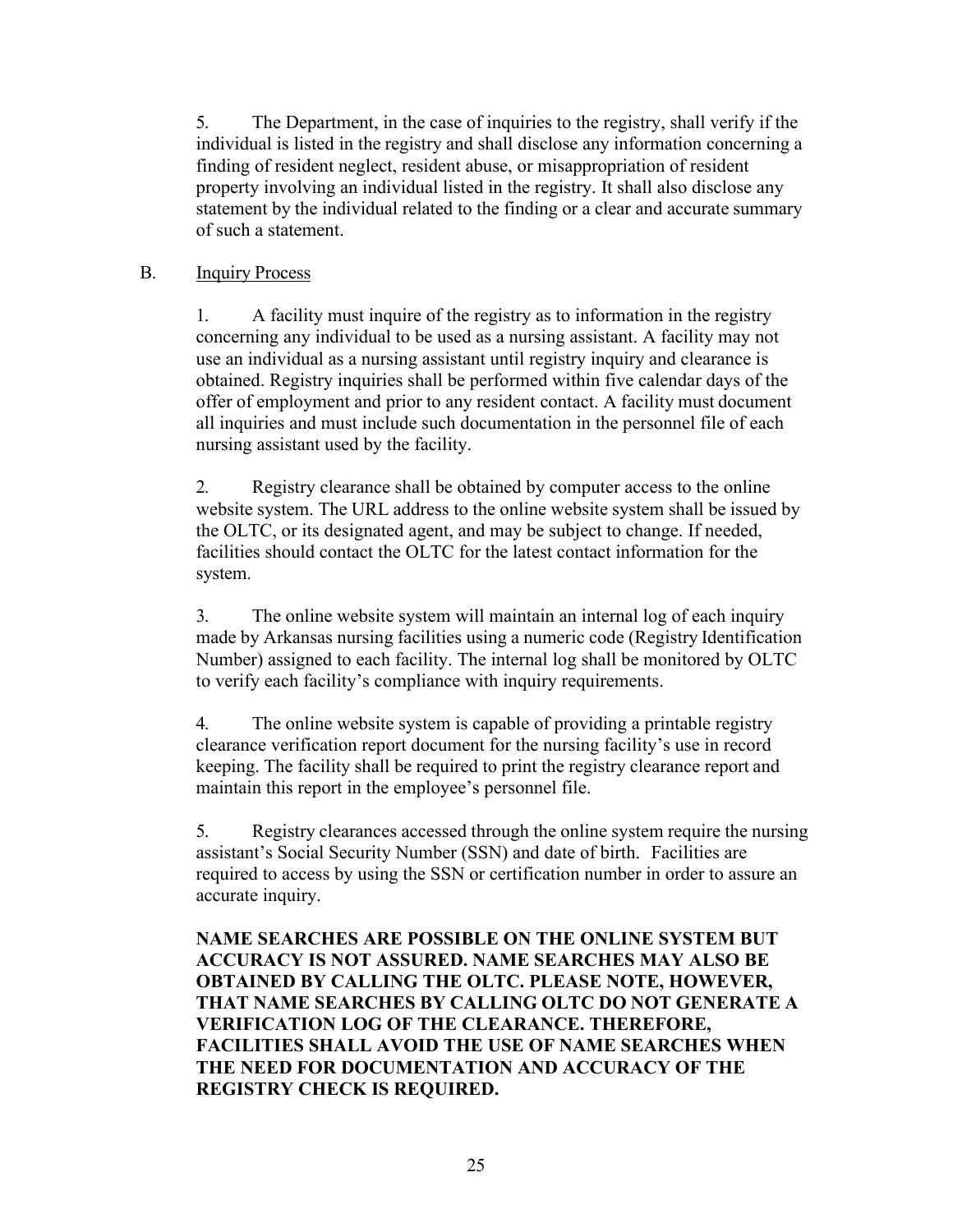#### C. Inter-state (Reciprocity) Transfer

1. If an individual has completed a training and competency evaluation program and become registered as a nursing assistant in other state(s) that meet federal guidelines, reciprocity may be granted without further training or testing. The DMS-798, Interstate Transfer Form, must be submitted to OLTC with a copy of each other state's certificate/registration document. OLTC will contact each other state to clear the individual's status for the transfer of their certification through reciprocity. However, this process may take several weeks to complete and the facility may not use the individual until each other state's registry is cleared. If the facility wishes, they may telephone each other state's registry, document the contact in the individual's file and use the NA in staffing (if in good standing on the other state's registry) while OLTC processes the official transfer. Contact must be made to all states the individual has worked as a nursing assistant.

2. This process for out-of-state registry verification becomes complicated if the individual is not officially registered under the new federal standards. Facilities may not use these individuals in staffing until their qualifications have been cleared by OLTC. The same process described above, of submitting the DMS-798, Interstate Transfer Form, with copies of certificates or documents attached, also applies. Some of these individuals may qualify for registration under certain exemption criteria, some may be required to take the Arkansas state test, and some may be required to complete both training and testing. In any case, OLTC has the responsibility to make these determinations and notify the facility and/or individual of the results.

#### D. Certification Renewal

1. The initial certification period is valid for 24 months. Each certificate contains an expiration date. The Department will develop a plan and procedure to renew each nursing assistant certification listed in the registry on a biennial basis (every two years). The renewal process will require the nursing assistant to document having worked as a nursing assistant for monetary compensation during the prior two years. This provision shall be defined by at least one documented day (e.g. eight (8) hours) of employment providing nursing or nursing-related services for monetary compensation in any setting.

2. Employing facilities and/or individuals shall be required to submit update information to the registry to establish ongoing eligibility for active status. The registry shall make "inactive" those individuals who cannot document having worked in an aide capacity within a 24-month period. Nursing assistants who are currently employed as a nursing assistant at the time of their renewal will be renewed for 24 months. Nursing assistants who are not currently employed will be renewed for 24 months beginning with the last day employed as a nursing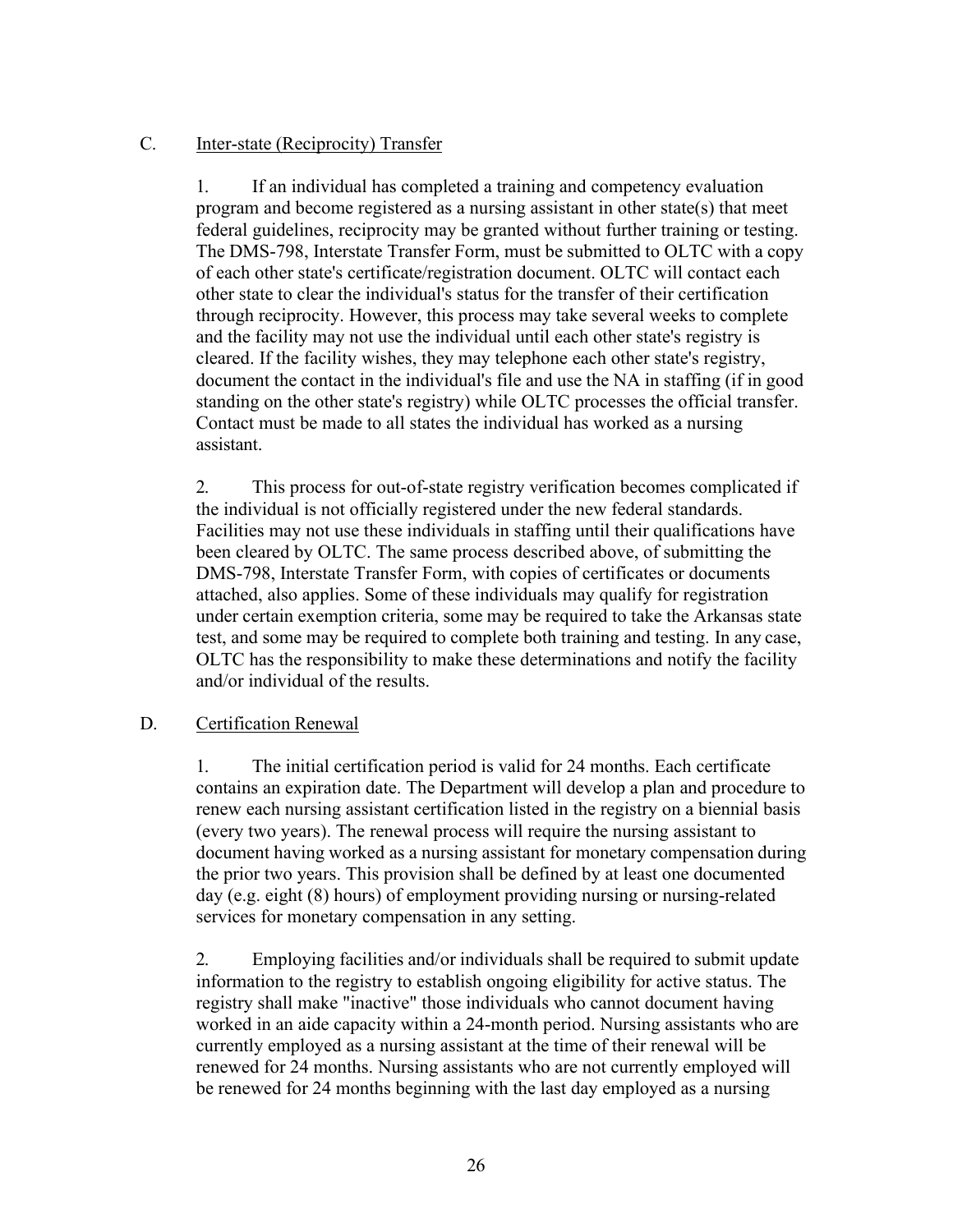assistant. A certification that has been expired for a period longer than 24 months cannot be renewed and the individual must retest to re-certify to an active status.

3. An individual will be required to successfully complete a new competency evaluation test to become recertified (see Section VII, item D-7) if documentation of having worked in an aide capacity within the previous 24-month period can not be provided or for any certification that has been expired for over 24 months.

4. The process to renew a nursing assistant certification shall be implemented by the Department or its agent. Each certified nursing assistant will be mailed a renewal form approximately 60 calendar days before the expiration of their certification. The renewal form shall be mailed to the home address currently listed in the registry database when the nursing assistant was initially tested or renewed. It is the responsibility of each nursing assistant to update their mailing address by contacting the Department or its designated agent. It is the responsibility of each nursing assistant to renew their certification regardless if they have received the mailed renewal notice. Renewal forms may be obtained from the OLTC or its designated agent.

5. Individuals listed on the LTCF Employment Clearance Registry with a disqualification status due to a substantiated administrative finding of abuse, neglect, misappropriation of resident property or a disqualifying criminal record in accordance with Ark. Code Ann. § 20-38-101 et seq shall not be eligible to renew their certification. Individuals approved for removal of a neglect finding pursuant to Subsection VIII (E) shall be eligible to renew their certification.

6. Nursing assistant certifications may not be renewed more than 60 calendar days prior to the expiration date.

7. Renewals may be conducted either by mail or through an online website. The Department or its designated agent shall provide instructions for the online renewal process attached to the renewal notice.

8. The Arkansas Nursing Assistant Registry Renewal Form must be fully completed, and the information in the form must be accurate to the best of the knowledge and information of the nursing assistant. Failure to fully complete the form, or the inclusion of false or inaccurate information, shall constitute the basis for denial of certification renewal.

9. When a nursing assistant renewal is processed (either by mail or online) and the nursing assistant is determined to be eligible for renewal, a new certificate showing the new expiration date will be mailed to the individual and their registry record shall be updated to reflect the new certification period.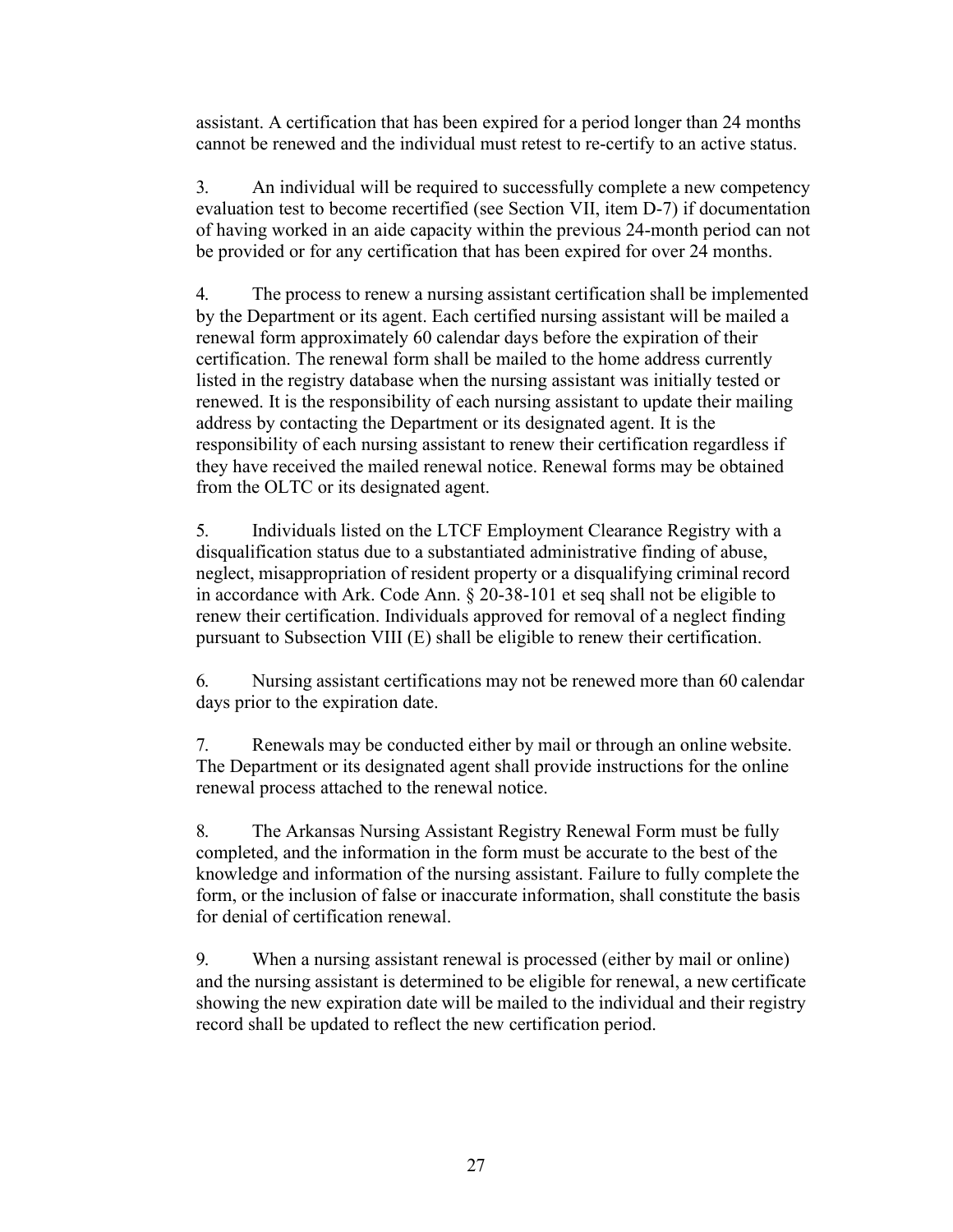#### E. Petition to Remove Neglect Findings

Pursuant to federal law 42 U.S.C. § 1395i-3(g)(1)(D), in the case of a finding of neglect under Subsection A of Section VIII of these rules, the Office of Long Term Care shall establish a procedure that permits a certified nursing assistant to petition for the removal of a substantiated finding of neglect. The procedure to file a petition shall be as follows:

- 1. Factors that must be met are:
	- a. The certified nursing assistant must have a substantiated finding of neglect. There shall not be a petition process available for substantiated findings of physical abuse, verbal abuse or misappropriation of resident property.
	- b. The Office of Long Term Care makes a determination that the petition applicant's employment and personal record does not reflect a pattern of abusive behavior or neglect. Factors to be considered shall include, but shall not be limited to:
		- The neglect that resulted in a finding was a singular occurrence as identified in the incident investigation file.
		- The petition applicant does not have a criminal conviction related to neglect, abusive behavior or physical violence.
		- The petition applicant's name does not appear on the DHS/Division of Aging and Adult Services' Adult Abuse Registry or the DHS/Division of Children and Family Services' Child Abuse Registry.
		- Whether a pattern of abusive behavior or neglect is discovered through reference checks with prior employers or other parties.
		- Character references as provided by the petition applicant.
	- c. At least one year has passed since the petition applicant's substantiated finding of neglect was placed on the Registry.
- 2. The procedure to file for a petition to remove a neglect finding shall include the following:
	- a. Petition applicants shall submit a letter requesting the removal of the neglect finding. The letter shall be addressed to:

Office of Long Term Care Nursing Assistant Training Program Mail Slot S-405, P.O. Box 8059 Little Rock, AR 72203-8059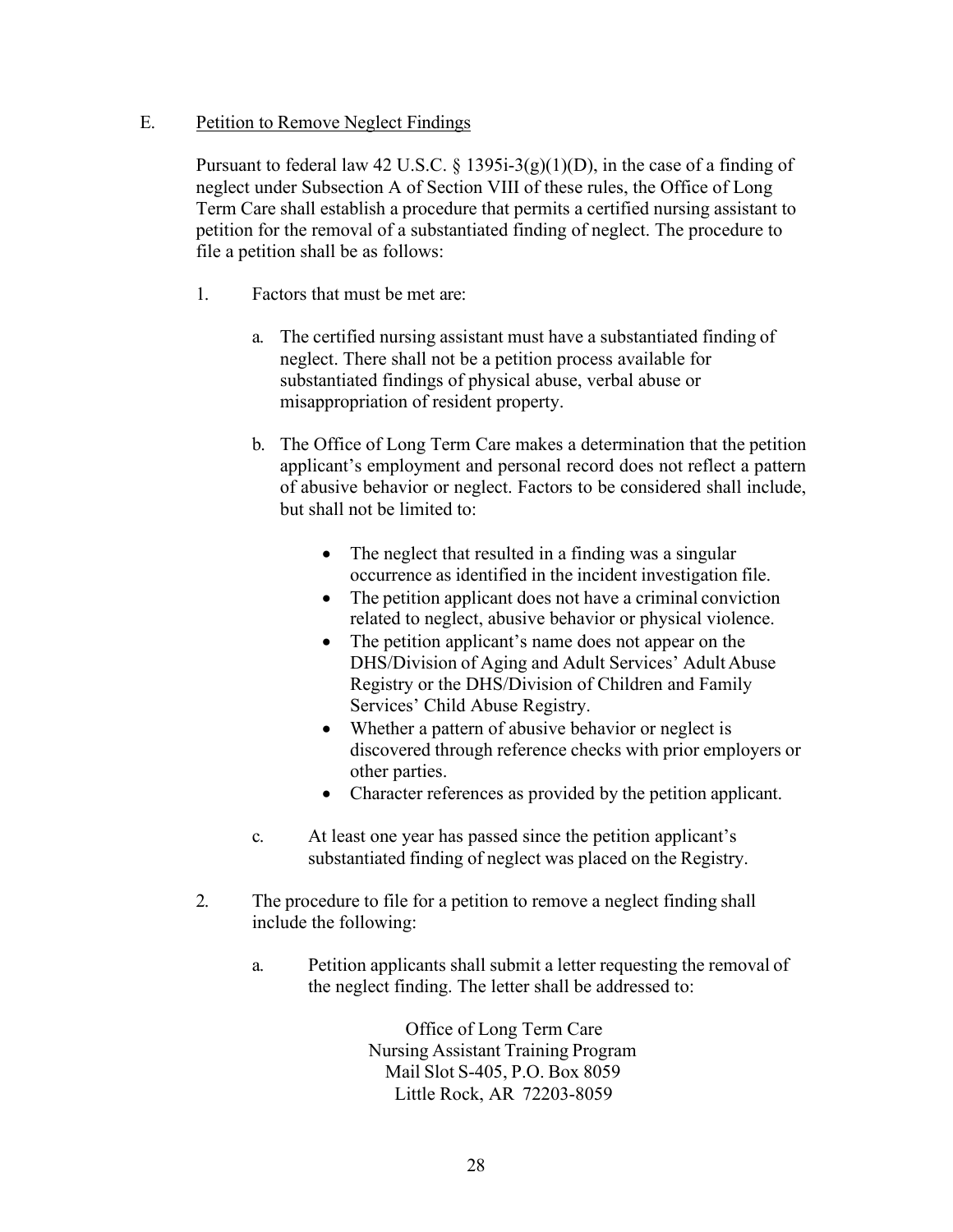- b. The petition applicant must provide the following information with their request letter:
	- Full name and current mailing address
	- Day-time phone number
	- Social Security Number
	- Date of birth
	- Name and day-time phone number of at least two personal character references
	- Letters of reference from any employment within the previous year from the date of the petition request. This letter must include a statement attesting to the petition applicant's work performance in relation to the lack of any incidents involving abusive or negligent behavior.
	- A current criminal record report from the Arkansas State Police. If the petition applicant is currently or has recently (within the previous 12 months) lived in another state, a criminal record report must be provided from that state. All criminal record reports must be an original document and copies will not be accepted.
- 3. The Office of Long Term Care shall review each petition request for consideration for removal of the neglect finding. The review shall be conducted by an administrative review panel consisting of at least three members appointed by the Office Director. The panel shall meet within thirty (30) days of any petition request. The review panel shall consider all information submitted by the petition applicant and may conduct additional research as needed.
- 4. The review panel shall render a decision within thirty (30) calendar days of the panel's review, and the petition applicant shall be notified in writing within 10 business days of the review committee's final determination.
- 5. If the petition to remove the neglect finding is approved, the Registry shall be updated within 10 work days to show the petition applicant no longer has the neglect record and shall be eligible for employment in Arkansas long term care facilities. Note that any CNA whose certification has been expired for over 24 months must successfully complete the state competency test to re-establish employment eligibility as a certified nursing assistant.
- 6. Any applicant whose petition has been denied may not re-apply for a subsequent petition request for a period of at least 12 months from the date of the previous denial.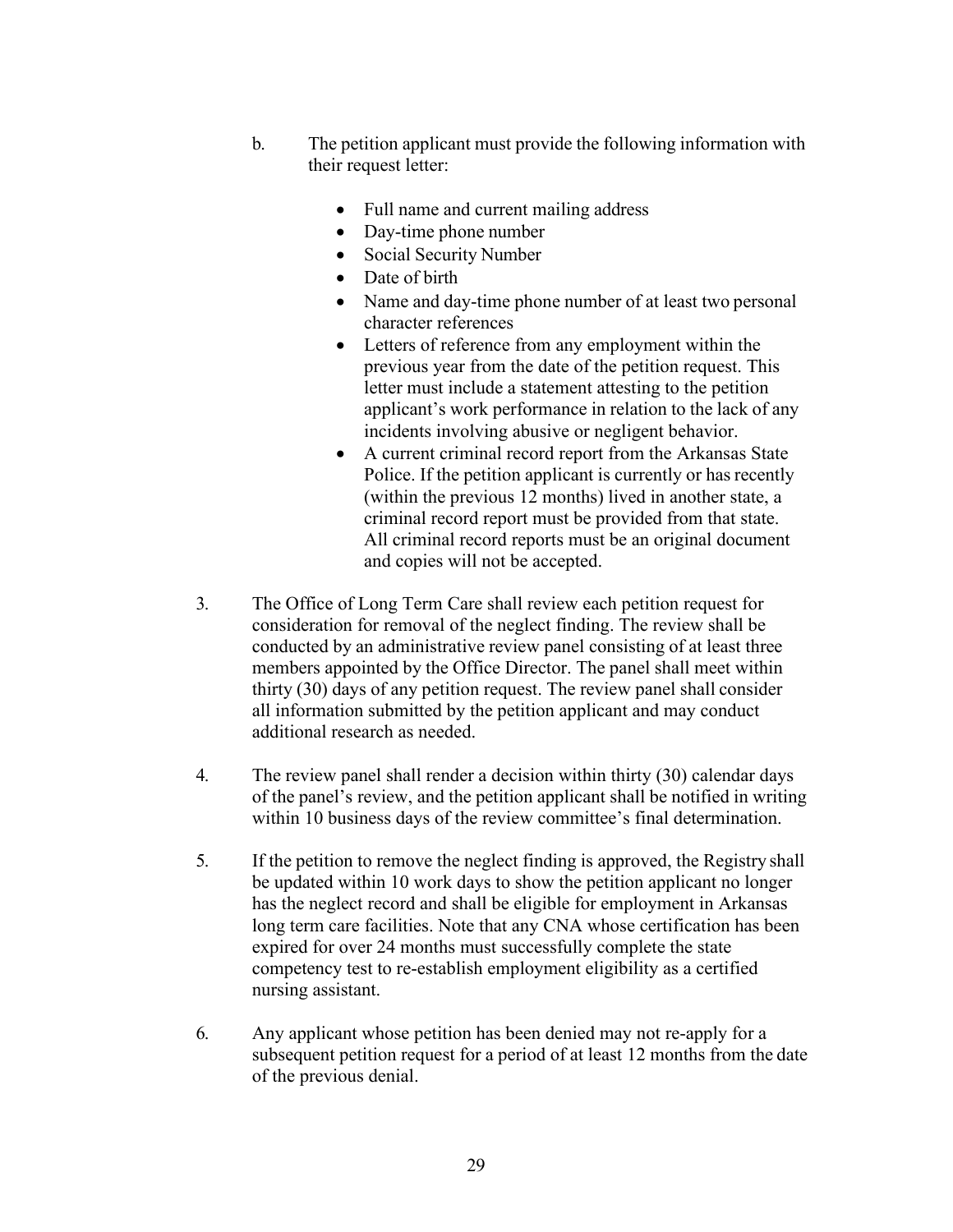- 7. If the petition to remove the neglect finding is denied by the review panel, any further appeals of the committee's determination shall be based on the appeals procedures as listed below:
	- a. Administrative hearings are available to persons, herein referred to as petitioners, who disagree with determinations to deny a petition to remove a neglect finding made by the Office of Long Term Care as described in these rules.
	- b. When a petitioner wishes to appeal, he/she may do so by mailing a written notice of appeal to Appeals and Hearings (Slot 1001), Office of Chief Counsel, Arkansas Department of Human Services, P.O. Box 1437, Little Rock, Arkansas 72203. The notice shall be mailed by certified mail, return receipt requested. The notice of appeal shall state the following:
		- 1. Name of the petitioner;
		- 2. Address of the petitioner;
		- 3. Date of birth of the petitioner;
		- 4. Phone number, if any, of the petitioner;
		- 5. The petitioner's place of employment;
		- 6. A short statement explaining why the petitioner believes the determination/decision is in error.
	- c. The notice of appeal must be received by the Appeals and Hearing Office within 30 calendar days from the mailing date of the notification document of the determination of petition denial. No appeal shall be accepted prior to such a determination/decision.
	- d. A hearing shall be conducted by the Appeals and Hearings Section, Office of Chief Counsel, Department of Human Services. The procedures to conduct the hearing are as follows:

1. The hearing record will contain all documents, exhibits and testimony admitted into evidence by the hearing officer. Within 20 calendar days of receipt of notice that a petitioner has requested a hearing, the petitioner and the Office of Long Term Care will prepare a file to be submitted to the Appeals and Hearings Section, and mail a copy of the file by certified mail, return receipt requested, to the other party. The file will contain only documentary evidence supporting or tending to support each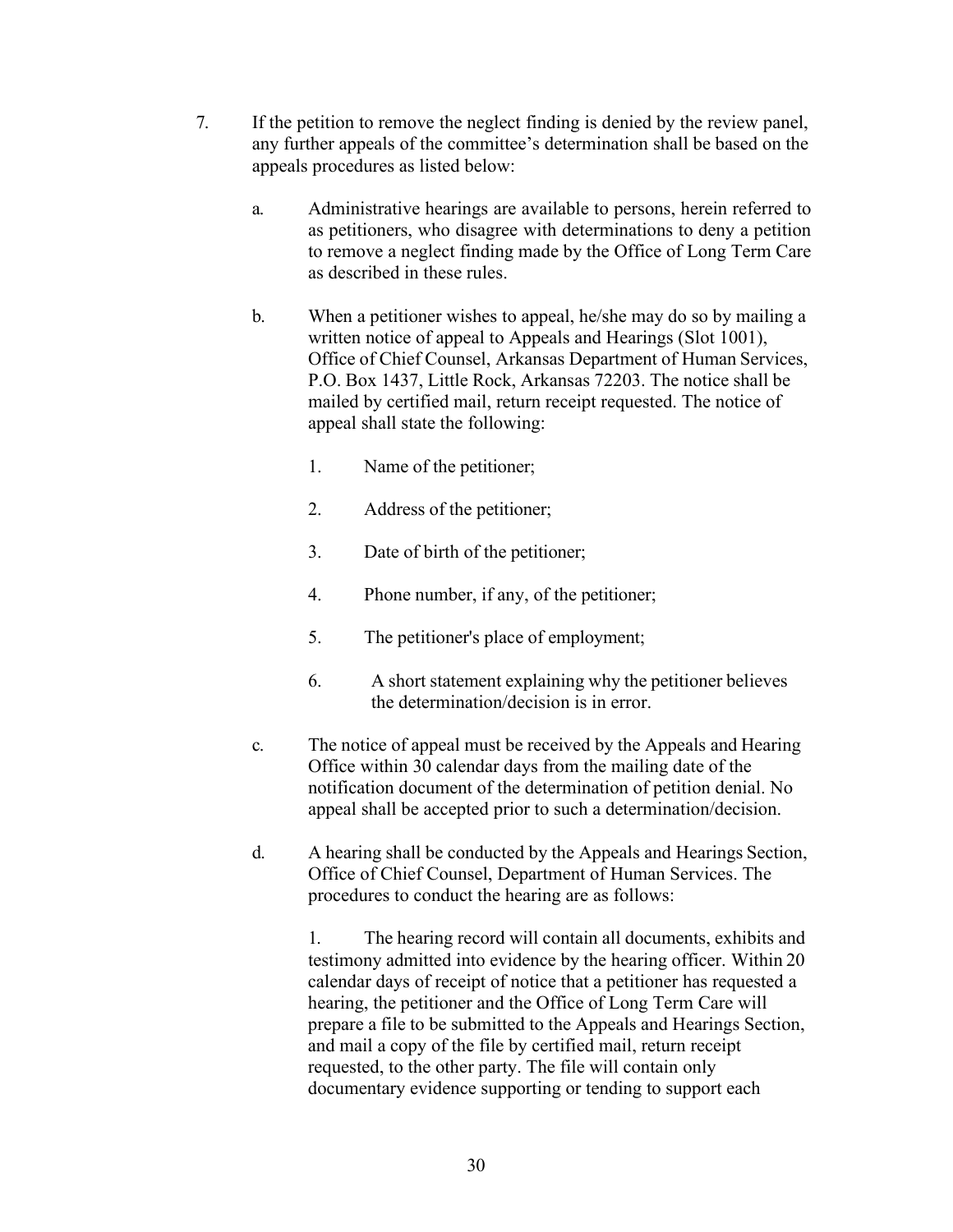party's allegations. The Office of Long Term Care will also submit an Administrative Hearing Statement summarizing the determination/decision. This statement is not evidence. Only such portions of each file as are determined by the hearing officer to be relevant shall be included in the Administrative Hearing Record.

2. Both parties will be advised by the Appeals and Hearings Section via certified mail, return receipt requested, that they have ten (10) calendar days from the date the certified mail receipt was signed to review the hearing file and submit a request to subpoena witnesses. The request shall include the name, address and telephone number of all witnesses not employed by the Department of Human Services (DHS). DHS employees will be expected to attend hearings and present testimony without the benefit of a subpoena and will be notified by the Appeals and Hearings Section of their required presence at the hearing. Each party will be notified of any witnesses requested and will have five (5) business days from the receipt of this notice to request subpoenas for rebuttal witnesses.

The Department of Human Services, Office of Chief Counsel, will issue the subpoenas, pursuant to the terms and authority of Ark. Code Ann. § 20-76-103.

3. After the time frame has expired for subpoenaing witnesses, the hearing officer will schedule the hearing to afford the petitioner, the Office of Long Term Care, and their attorneys, if any, at least ten (10) calendar days notice of the date, place and time of the hearing. The scheduling letter, sent via certified mail with return receipt requested, shall also contain the name of the hearing officer who will conduct the hearing. In the event the petitioner, the Office of Long Term Care representative, or an attorney representing the petitioner suffers from illness or cannot attend the hearing due to scheduling conflicts, that party may request the hearing be continued. The hearing will be rescheduled by the hearing officer upon a showing of good cause. A request for continuance made by the petitioner or the petitioner's attorney will constitute a waiver of any objection as to timeliness of the hearing. In each case, the hearing and hearing record must be completed within one hundred twenty (120) calendar days of receipt of the request for a hearing.

4. The hearing will take place at a place, time, and manner determined by the Appeals and Hearing Office. Hearings may be conducted by telephone, by personal appearance of the parties, or by record review by the Appeals and Hearings Office.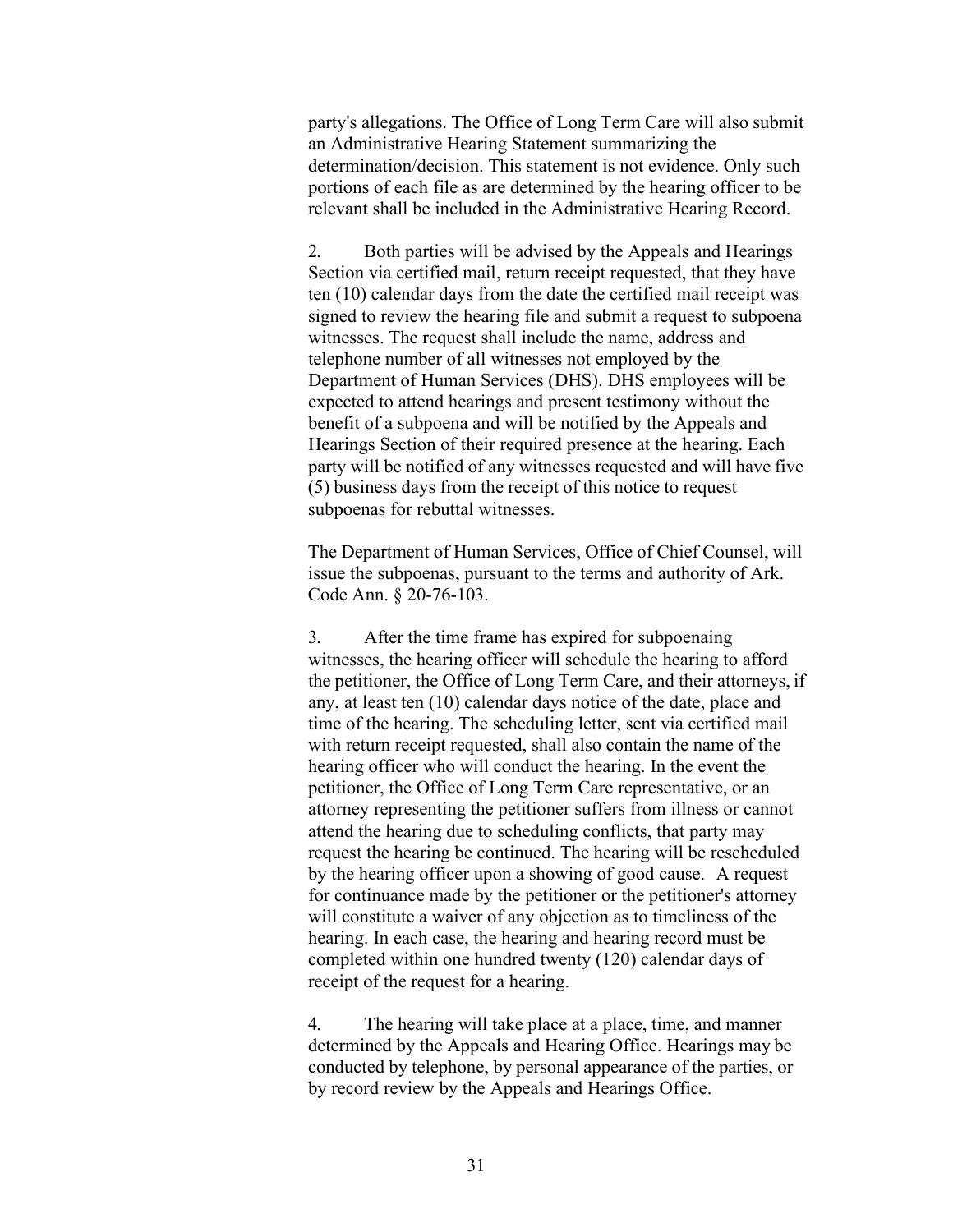5. If the petitioner fails to appear for the hearing when conducted by telephone or by personal appearance of the parties and does not contact the Appeals and Hearings Section prior to the date of the hearing of his/her inability to attend, the appeal will be deemed abandoned. The petitioner will be advised of this fact in the scheduling letter.

6. It is the responsibility of the Office of Long Term Care to designate a representative prior to the time of the hearing. The representative should be familiar with the circumstances of the determination/decision and be able to summarize the pertinent aspects of the situation and present the documentation to support the basis for the determination/decision. The representative should also be able to answer questions posed by the petitioner or the hearing officer relative to the issues and should be prepared to cross examine adverse witnesses. The representative may request the services of an Office of Chief Counsel attorney for representation at the hearing.

7. If any party is to be represented by an attorney, notice shall be given to all parties and to the Appeals and Hearings Section at least ten (10) calendar days prior to the hearing. Failure to furnish notice shall entitle other parties to a continuance to obtain counsel. Petitioner's failure to furnish notice shall constitute a waiver of objection as to timeliness of the hearing.

8. The hearing will be conducted by a hearing officer from the Appeals and Hearings Section who had no part in the determination/decision upon which the hearing is being conducted.

9. The petitioner may be accompanied by friends or other persons and may be represented by a friend, legal counsel, or other designated representative.

10. The hearing officer may not review the case record or other material either prior to or during the hearing unless such material is made available to the petitioner or his/her representative.

11. The hearing will be conducted in an informal but orderly manner. The hearing officer will explain the hearing procedure to the petitioner. The administrative hearing statement will be read by the Office of Long Term Care representative. The Office of Long Term Care shall then present its case. After completion of the Office's case, the petitioner's case will be presented. The parties shall have the opportunity to present witnesses, advance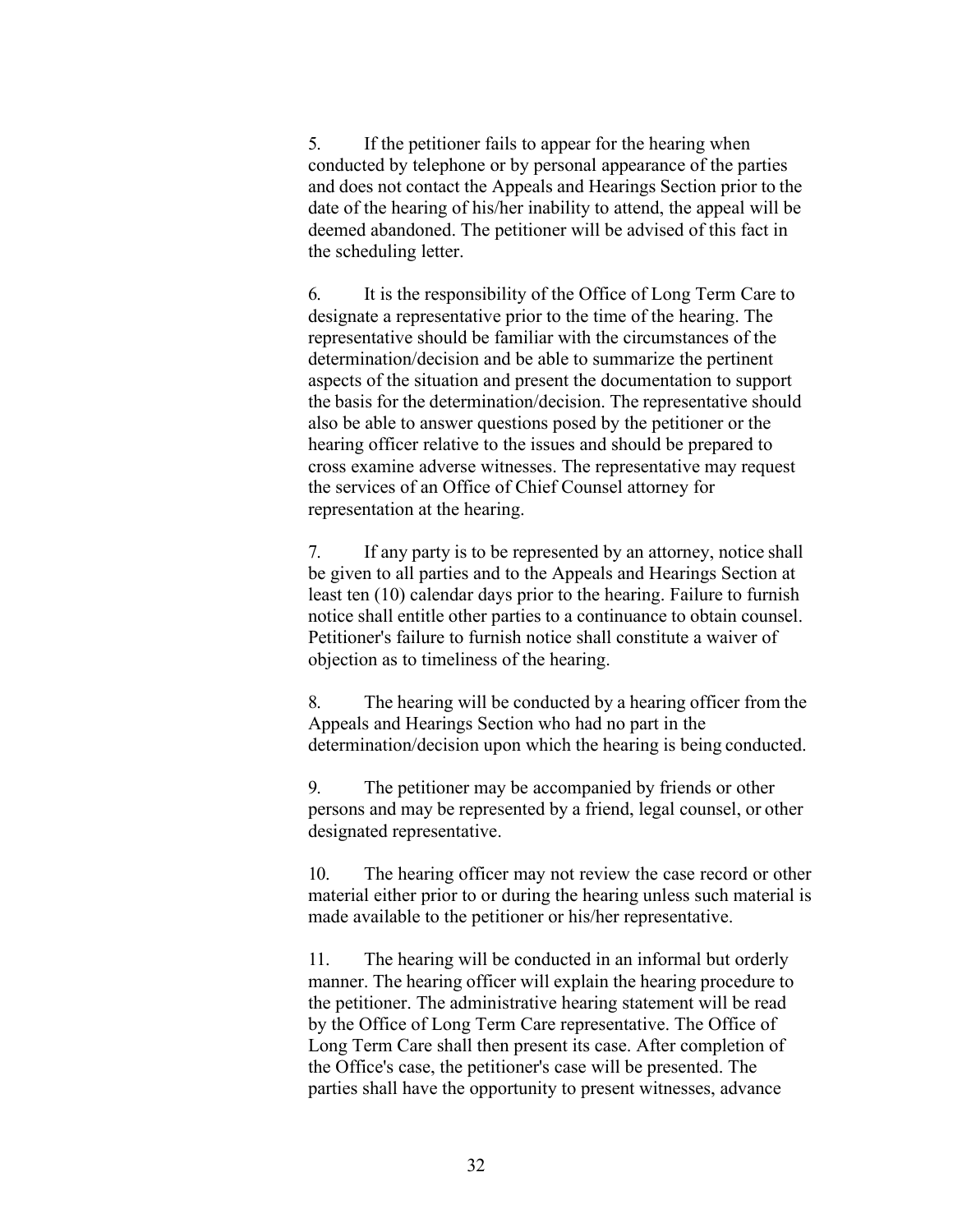arguments, offer additional evidence, and to confront and cross examine adverse witnesses. If the petitioner is unable to present his evidence in a logical manner, the hearing officer will assist the petitioner. Questioning of all parties will be confined to the issue(s) involved.

12. The hearing officer will prepare a comprehensive report of the proceedings. The report will consist of an introduction, findings of fact, conclusions of law and decision. The report shall constitute the final agency determination. The determination shall be mailed to the petitioner and the Office of Long Term Care.

e. Any further review must be pursued in accordance with the Administrative Procedure Act, Arkansas Code Annotated § 25-15-101 et seq.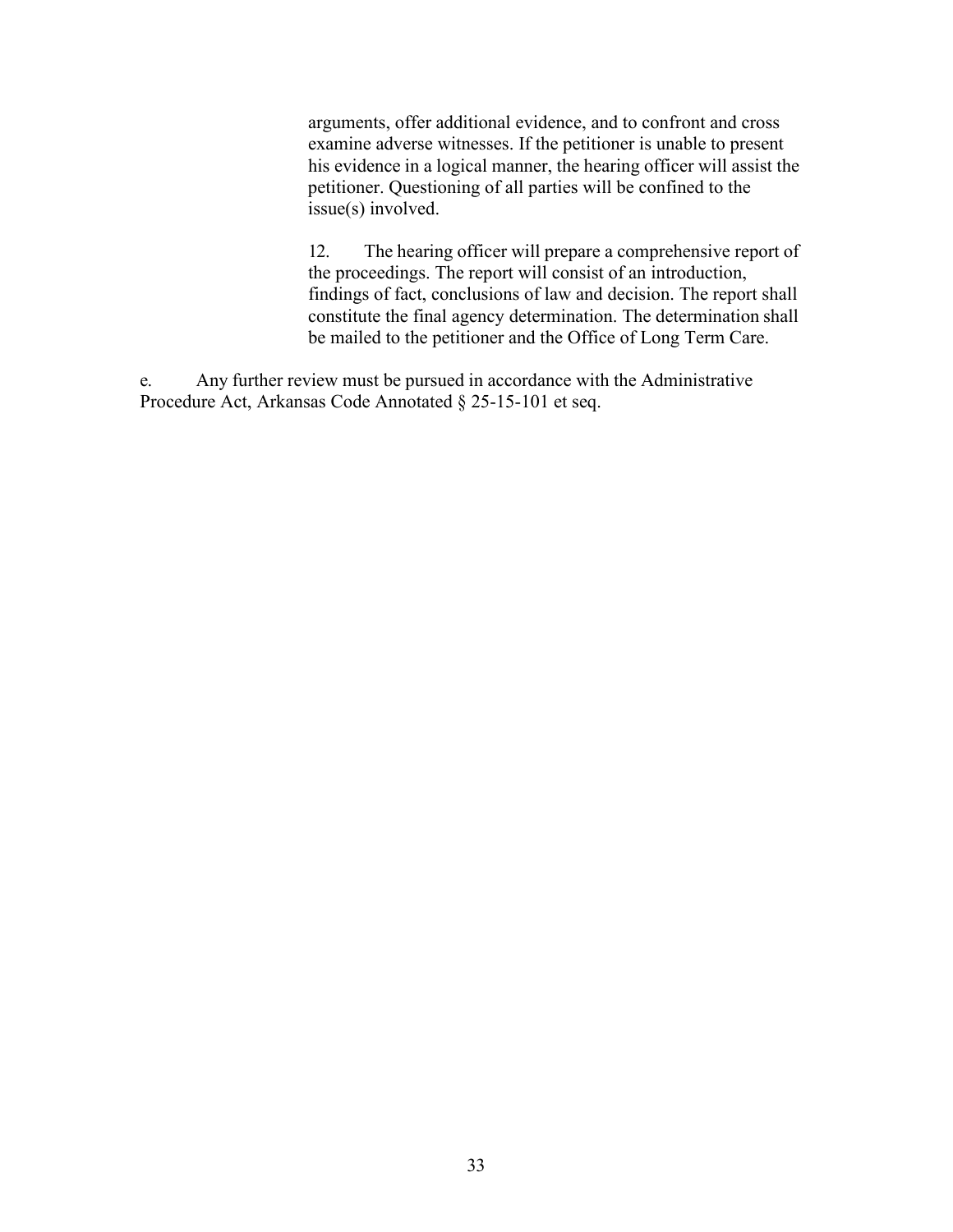#### Section IX METHODOLOGY FOR REVIEW OF COMPLIANCE WITH PROGRAM REQUIREMENTS

#### A. Monitoring

1. A program is subject to inspection at any reasonable time by personnel authorized by the Department. After initial approval of a training program, the Department shall do an on-site visit review to determine the program's implementation of and compliance with the requirements. The Department shall review the program on-site at least every two years.

2. Program reviews may be comprehensive or partial. Based on the findings of the most current review, a program may be reviewed with an increased frequency and depth.

3. An inspector will file a written report with the Department. The report will specify strengths and deficiencies of the program and be available to the program. The Department will terminate those programs not meeting minimum requirements and that do not provide an acceptable plan for correcting deficiencies within the specified time frame as established by the Office of Long Term Care.

#### B. Minimum Program Standards

1. Each training program shall provide for secure maintenance of records. Records to be maintained shall include but not be limited to:

- names of enrollees
- names of those who successfully complete the program
- − dates of initiation and termination of program
- − curricular revisions
- tests, grades, course documents, skills checklist
- − credentials of instructors
- − documentation of state approval
- record of complaints

2. The program monitoring shall review for compliance with requirements, at a minimum:

- (a) Program curriculum content
- (b) Program length
- (c) Ratio of classroom to skills training
- (d) Qualifications of instructors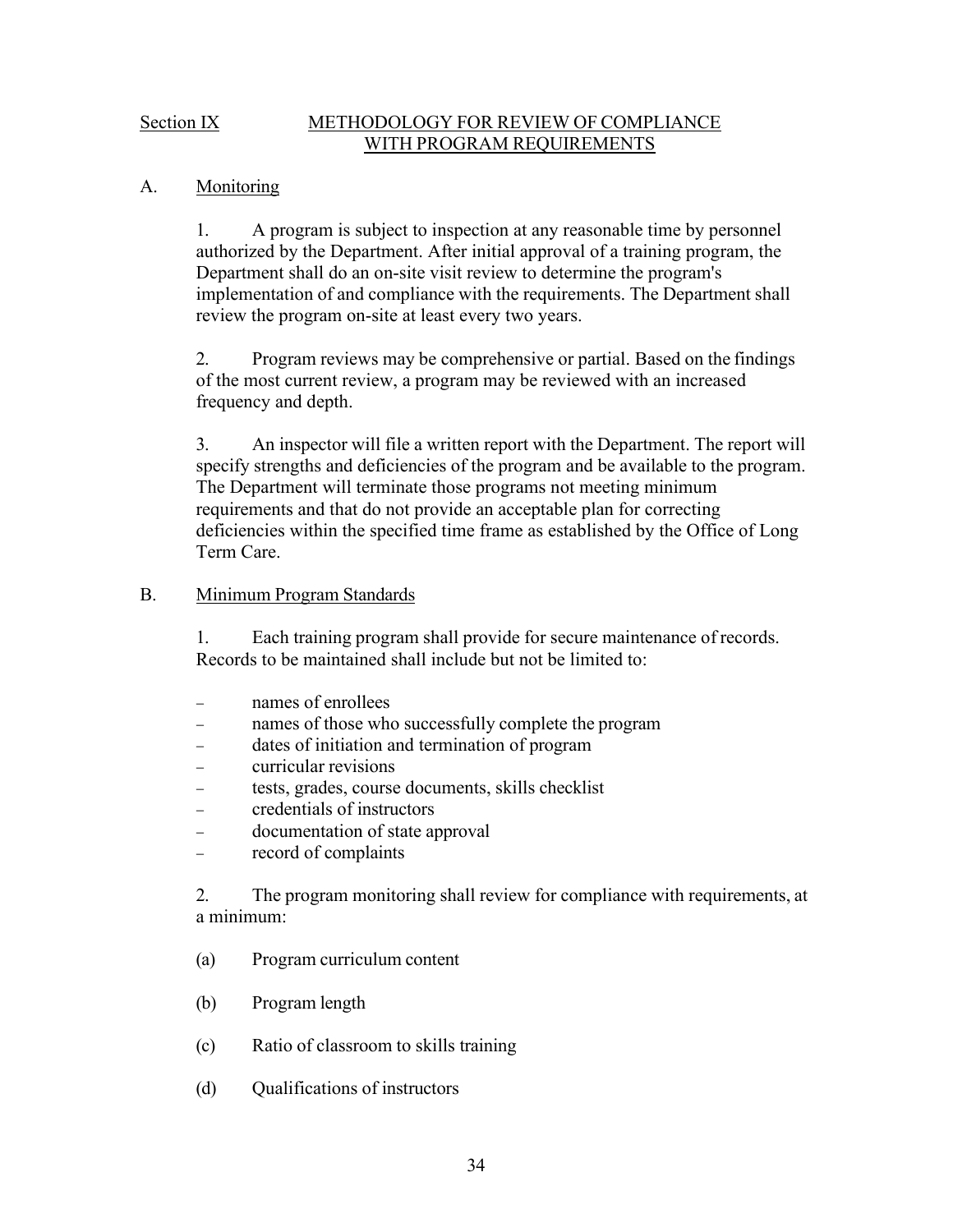(e) Quality of skills training supervision

(f) Access for clinical training in a nursing facility that was not disqualified based on criteria specified in Section V (B).

(g) Physical (classroom and lab) facilities

3. The quality of care provided by individual nursing assistants that is monitored during a licensure and/or survey and certification survey shall be one part of the program review. The monitoring of "quality of care" shall apply only to graduates of the facility-based training program being surveyed.

4. The graduates' success rate on the state competency examination will be monitored by the Department and shall be utilized as a criterion for revoking program approval.

5. Programs that do not meet these minimum standards shall be notified in form of a letter. This letter shall list all deficiencies that require corrective action. The program will be required to respond in writing within 15 business days specifying actions to correct the deficiencies. Failure to respond or inadequate corrective actions may cause withdrawal of the Department's approval of the program.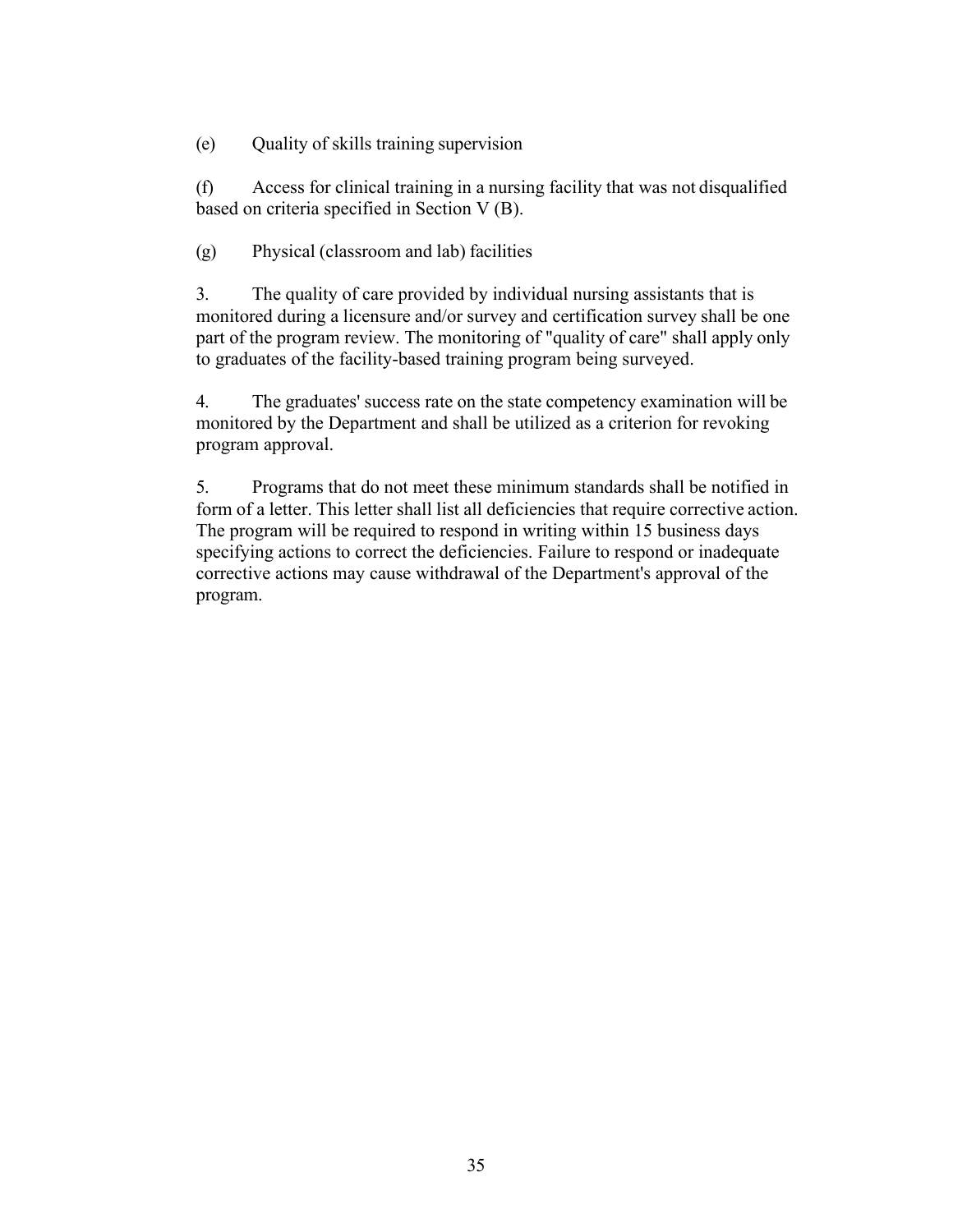#### Section X REIMBURSEMENTS

## A. General Provisions

1. This section sets forth policy for direct reimbursement for allowable nursing assistant training costs incurred by Medicaid certified nursing facilities. Allowable training costs will be separately tracked, documented and submitted monthly as described herein. All reimbursements shall be made directly to the Medicaid certified nursing facility.

2. Based on Federal regulations, nursing assistants who are employed by (or who have a "letter of intent" to be employed by) a Medicaid certified nursing facility may not be charged for any portion of the program (including any fees for textbooks or other required course material). The Department shall be responsible to pay for the training costs for individuals who are employed by, or have a "letter of intent" to be employed, by a Medicaid certified nursing facility as set forth in this Section.

The criteria required for reimbursements under the "letter of intent" arrangement must meet the following:

a. Letters of intent must be on the facility letterhead, dated within twelve (12) months immediately preceding the training and signed by the facility Administrator. Copies of the Administrator's signature are not allowed;

b. The facility must have on file a job application completed and signed by the individual receiving the letter of intent;

c. The facility must complete a criminal record check on the individual in accordance with Ark. Code Ann. § 20-38-101 et seq; and

d. The facility must retain copies of documents to verify compliance with these provisions as specified in Subsection E of this section.

3. Allowable costs for nursing assistant training reimbursement may include the costs for operation of an approved nursing assistant training program, the costs associated with a cooperative training effort with a neighboring approved training program (not claimed by that program) and the costs of having nursing assistants trained in an approved non-facility based training program (paid by the facility). **Nursing Assistant salaries and fringe benefits, including amounts paid while in training, and in-service/continuing education costs are not directly reimbursable but are included on the facility's annual cost report and reimbursed through the per diem rates.**

4. Reimbursement of nursing facility costs for training of nursing assistants must be allocated between Medicaid, Medicare and private pay patients.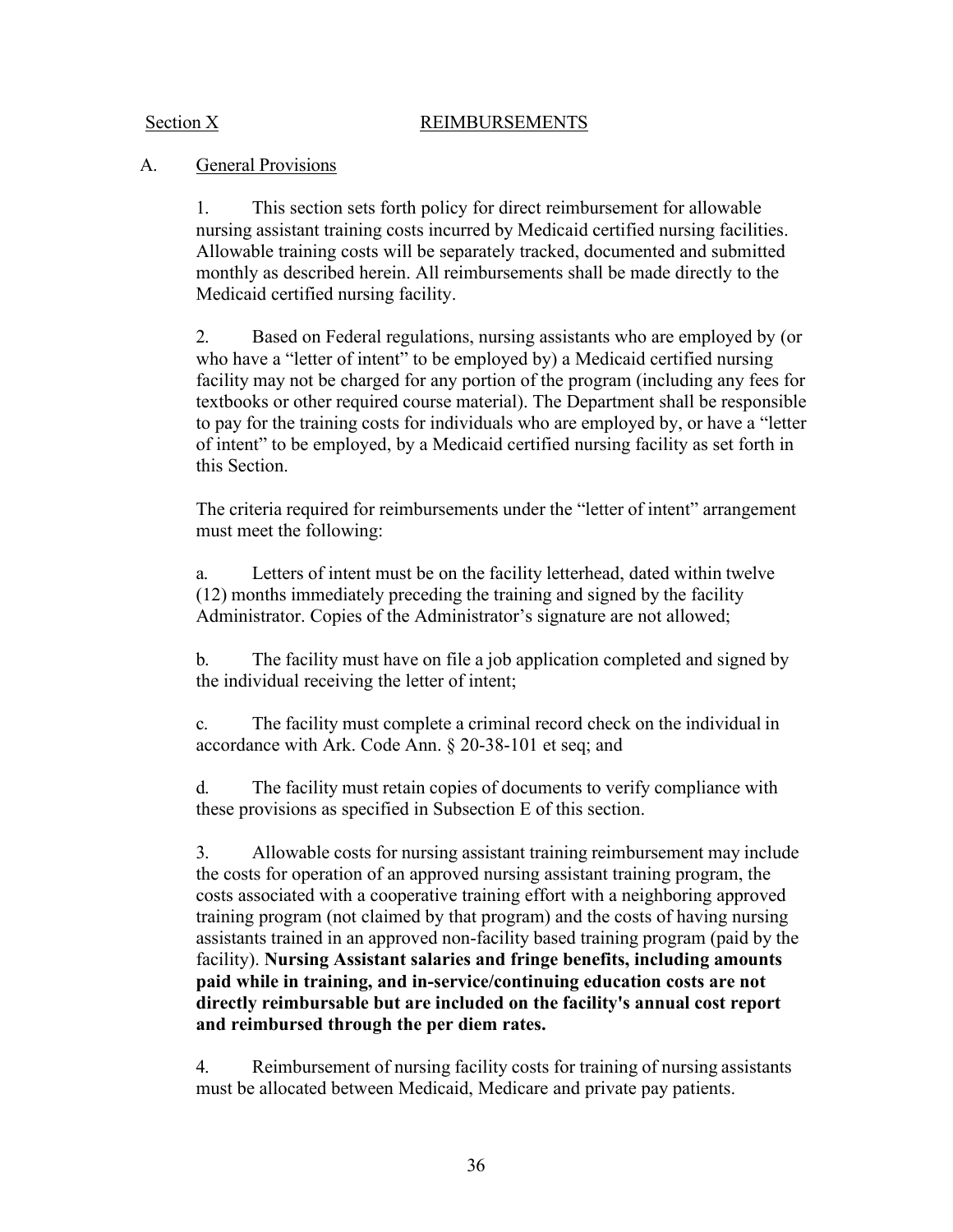Medicaid may not be charged for that portion of these costs that are properly charged to Medicare or private pay activities. Therefore, the Office of Long Term Care will pay only the percentage of the total billed or maximum limit (see item D) for nursing assistant training based on the percentage of Medicaid recipients indicated on the billing. Facilities should continue to bill for the total amount of expenses incurred. The recipient information should reflect the midnight census for the last day of the month.

#### B. Allowable Costs

The following costs are allowable for nursing assistant training:

- 1. Nursing Assistant Transportation Expenses. The dollar amount of transportation expenses paid directly to or reimbursed for the NA to attend training or to travel to a NA competency evaluation site.
- 2. Books. The dollar amount spent for books purchased specifically for use in the NA training program.
- 3. Instructional Equipment. The dollar amount spent for equipment such as overhead projectors, VCRs, film projectors, etc. purchased specifically for use in the NA training program.
- 4. Instructional Videos. The dollar amount spent for instructional videos, video disc(s), films, etc. purchased specifically for use in the NA training program.
- 5. Other Training Materials. The dollar amount spent for other training materials purchased specifically for use in the NA training program.
- 6. Training Space. The dollar amount spent for the rent of classroom space (outside the facility), lab equipment, etc. specifically for the NA training program. Construction costs for training facilities will not be authorized.
- 7. Instructor Wages. The dollar amount of wages paid to the NA Instructor for training time, only while the NA Instructor is not included in the NF's staffing pattern providing nursing services.

Facilities should not include the time spent proctoring the skills test as training activity reported to OLTC for reimbursement. Information reported to OLTC on the DMS-755 is strictly for training, **not testing activity**.

8. Instructor Fringe Benefits. The dollar amount paid for fringe benefits for the NA Instructor while training, only while the NA Instructor is not included in the NF's staffing pattern providing nursing services.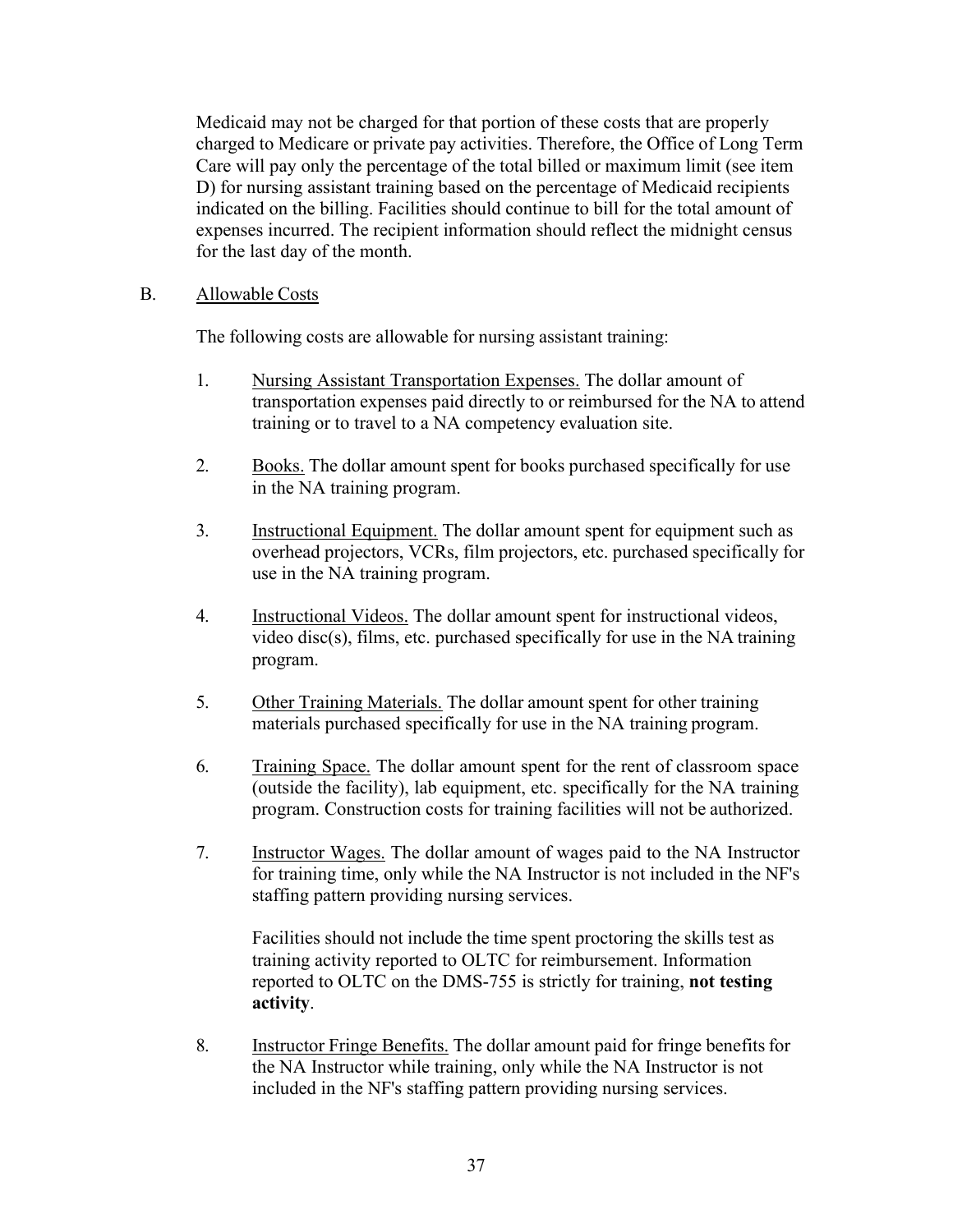- 9. Nursing Assistant Consultant Training Fees. The dollar amount paid to a consultant trainer for NA training.
- 10. Consultant Reimbursable Expenses. The dollar amount paid to a consultant trainer for reimbursable expenses such as travel and lodging.
- 11. **Instructor Workshop Fees.** The amount of tuition and registration fees paid for NA training program instructors to attend instructor workshops. Instructor workshops must meet requirements established by the Office of Long Term Care to qualify for reimbursement and participants must be approved for attendance by the Office of Long Term Care.
- 12. Instructor Workshop Travel Expenses. Travel expenses and lodging paid directly or reimbursed for NA training program instructors to attend instructor workshops.
- 13. Nursing Assistant Training Tuition. The dollar amount spent on tuition for employees (and potential employees given a "letter of intent", dated within 12 months immediately preceding the date of the completion of training) to attend NA training in an approved non-facility training program. The actual amount of tuition paid for a student, up to a **maximum of \$480.00 per student**, will be reimbursed as allowable cost. This amount is based on the provision of the minimum 90 hours training required by the Department.

## C. Claims Submission

1. Claims for reimbursement of expenses incurred for NA training costsshall be submitted to the Office of Long Term Care on a monthly basis on form DMS-755. Claims can be submitted no earlier than the first day of the month following the expense month. The report forms will be designed to capture the above cost categories by use area in either formal "approved" or combined/cooperative training. Therefore, documentation of these costs should be accounted for in a manner consistent with these categories.

2. Claims must be submitted to the Office of Long Term Care within 30 calendar days following the end of the expense month. **Claims not submitted timely or claims that are incomplete will not be accepted for payment and shall be returned to the facility. Corrected claims must be submitted within 15 calendar days of the date returned.**

3. A claim for reimbursement may not be submitted for any month in which no students completed training. Unclaimed costs in this circumstance may be carried over to the month when students complete training and will still be subject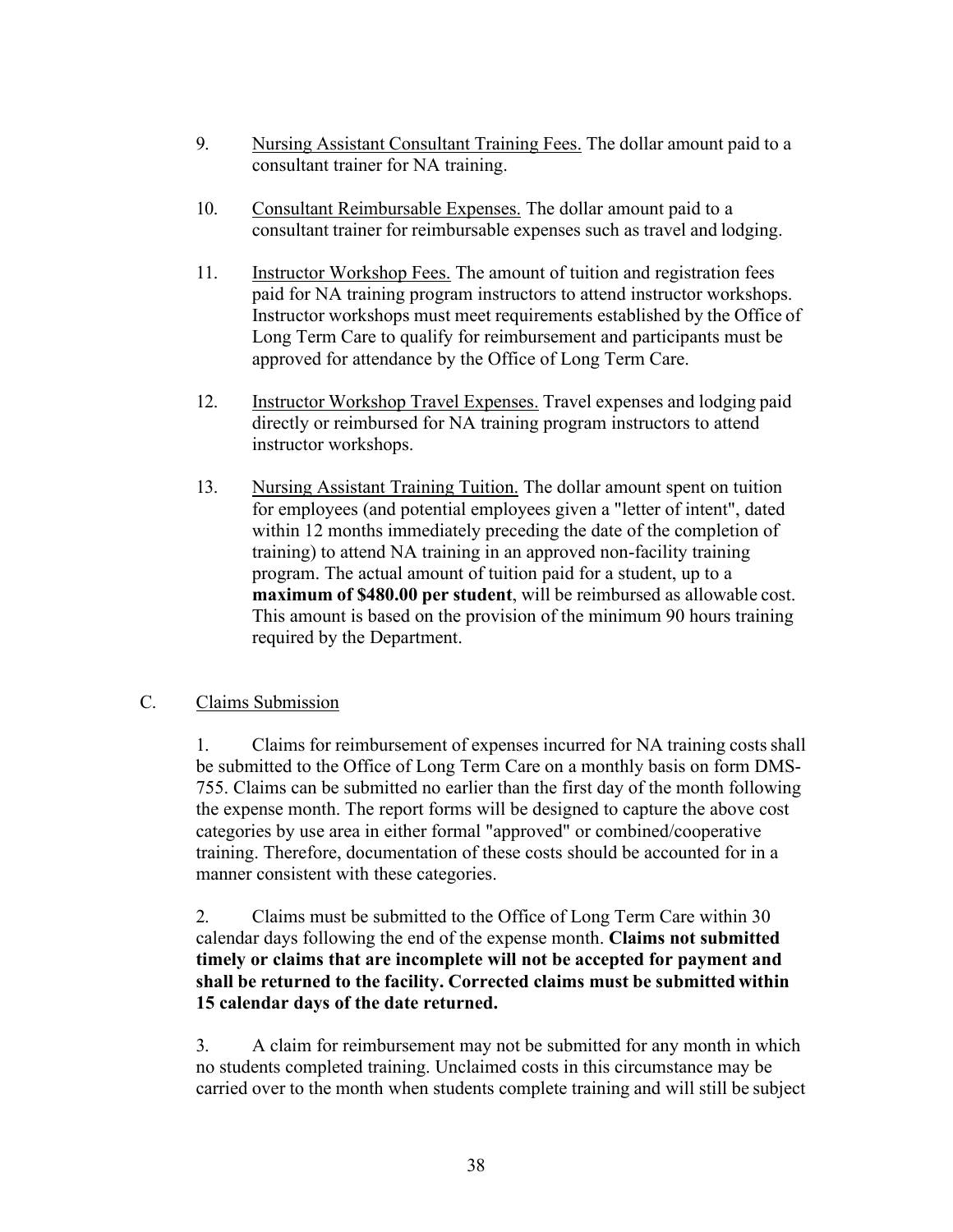to the \$480.00 maximum cost limit per student (see item D - Maximum Cost Limit).

4. All claims submitted must include a copy of each trainee's Certificate of Completion from the training program and a copy of the OLTC issued CRC Determination Letter. In accordance with Section 203.1 of the Rules for Conducting Criminal Record Checks for Employees of Long Term Care Facilities, the facility must complete the criminal record check for each trainee prior to conducting the nursing assistant training or prior to sponsoring the trainee through the "letter for intent to employ" provisions as specified in item A (2) and B (13) of this section.

## 5. **Reimbursements are not allowed and shall be denied to facilities for the following:**

**a. Individuals listed on the LTCF Employment Clearance Registry with a disqualification status due to a substantiated administrative finding of abuse, neglect, misappropriation of resident property or a disqualifying criminal record in accordance with Ark. Code Ann. § 20-38-101 et seq.** 

**b. Individuals listed on the LTCF Employment Clearance Registry with an expired certification. These individuals are not required to be retrained and may retest in accordance with Section VII (D) (6) of these rules.**

**c. Individuals who, prior to training, did not complete a criminal record check in accordance with Ark. Code Ann. § 20-38-101 et seq.** 

6. All claim forms (DMS-755) must be submitted with original signatures of the nursing facility Administrator. "Copied" signatures will not be accepted.

## D. Maximum Cost Limit

1. In efforts to establish proper and efficient administration of training costs reimbursements, a reasonable maximum cost limit shall be imposed. Based on analysis of nursing assistant training costs, \$480.00 per student will be the maximum paid to facilities on their claims. This limit shall be imposed based on the number of students who finish the training program. Claims must show actual costs incurred and reimbursements will be made for actual costs but not to exceed the maximum limit of \$480.00 per student who complete the training.

2. Example: Claim form shows actual costs is \$1250.00 with four students completing the course. As  $$1250.00$  is less than  $$1920.00$  (4 students x  $$480 = $$ 1920 maximum) the actual costs will be reimbursed. If this example had only two students completing, the maximum would be \$960.00 (2 students x \$480) and the reimbursement would be capped at \$960.00 rather than paying the full \$1250.00 actual expenses.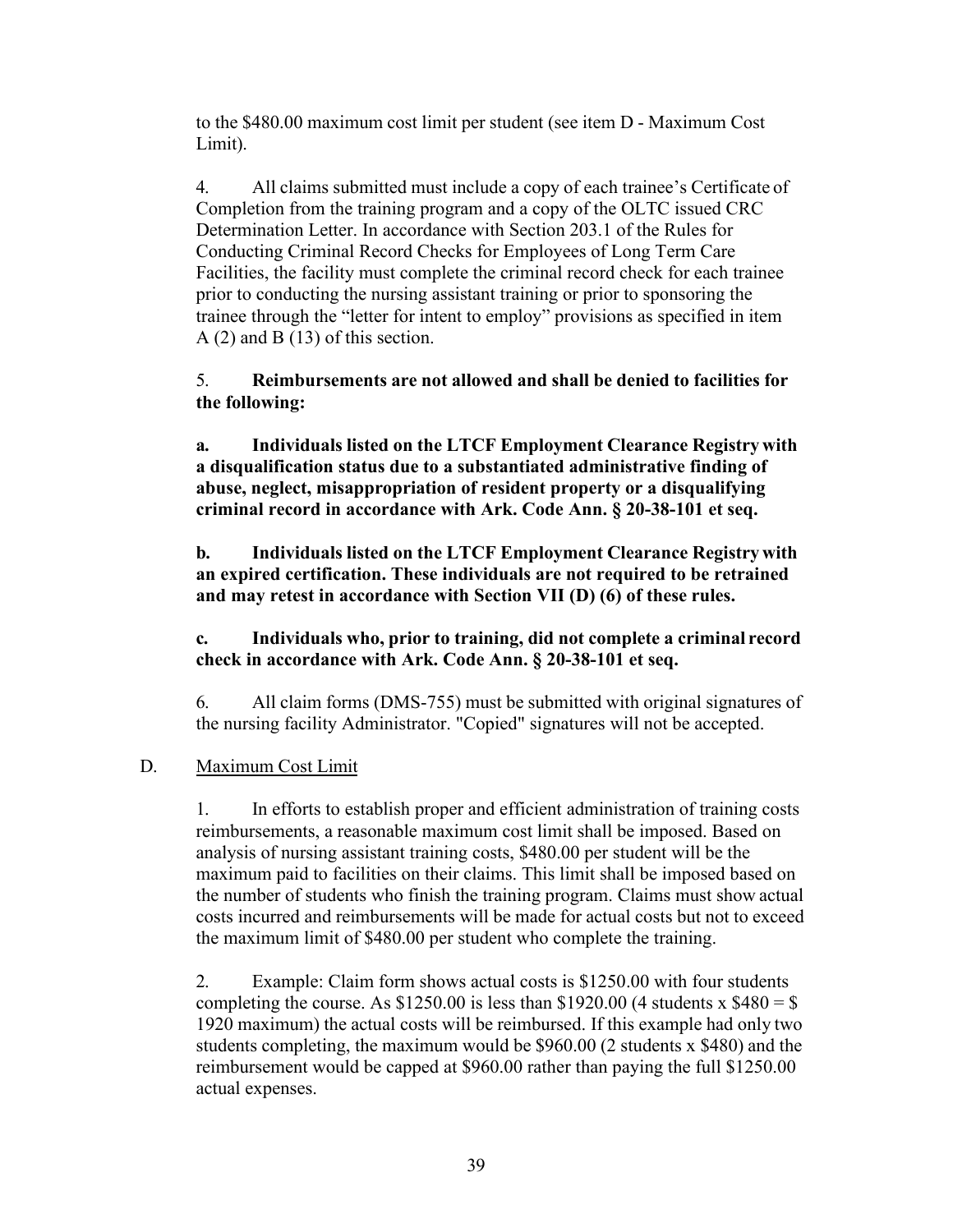#### E. Cost Reporting and Record Retention

1. NA training costs directly reimbursed by the Department of Human Services shall be included in the nursing facility's annual Financial and Statistical Cost Report (FSR) and shall be reported as revenue offsets to NA training costs. Facilities must retain receipts/documentation of NA training costs submitted to the OLTC for reimbursement for a period of not less than five (5) years or until all audit findings are final. Any facility claiming reimbursement for costs not actually incurred or not properly documented will be required to provide restitution to the Department of Human Services and will be subject to fines and/or prosecution as authorized by State and/or Federal Statutes.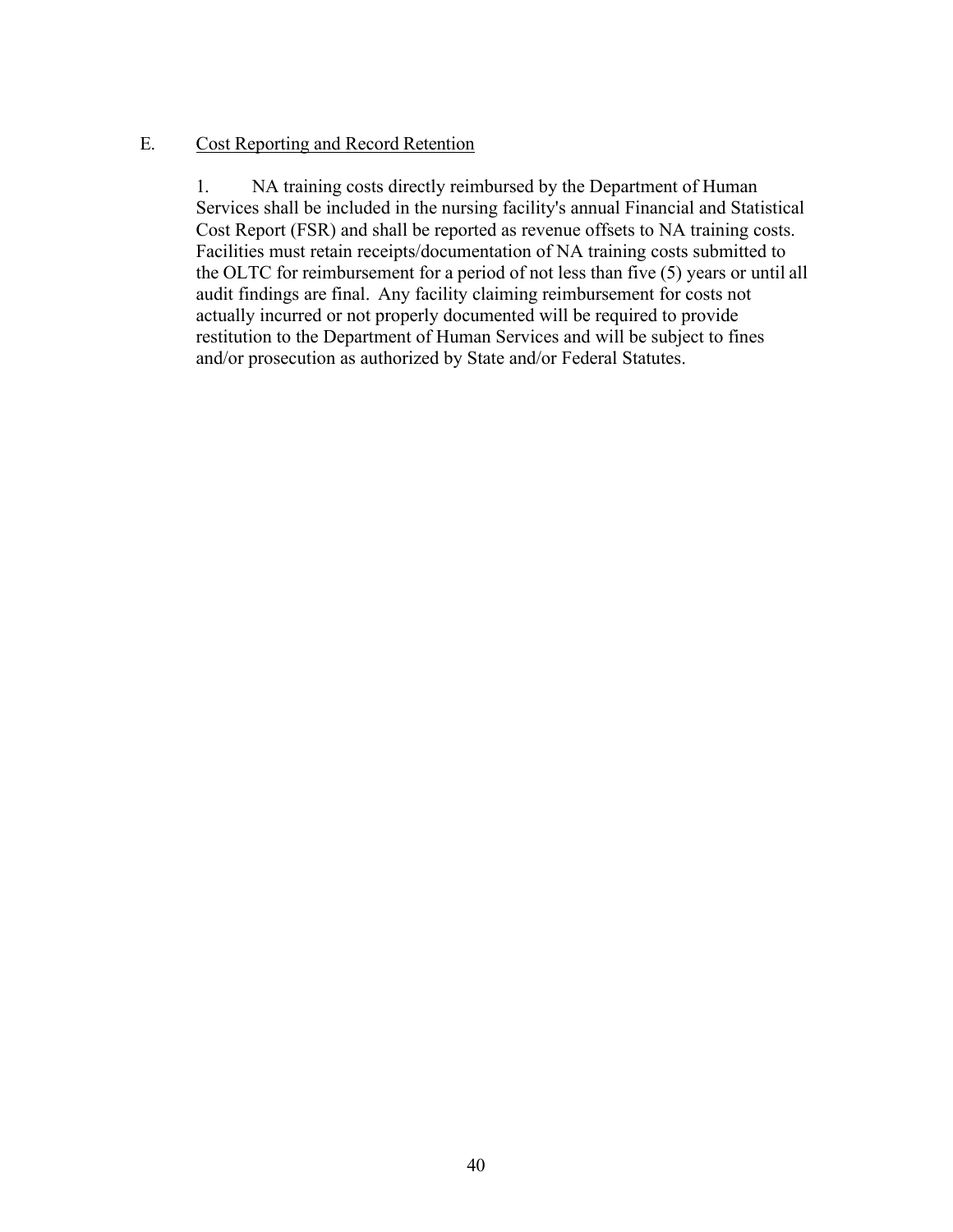# **Nursing Assistant Training Cost Reimbursement Claim Form**

The Nursing Assistant Training Cost Reimbursement Claim Form (DMS-755) is specific to each facility; the form is not generic.

To obtain a form DMS-755, please call 501-320-6461 or email Billie Kaiser at [Billie.Kaiser@dhs.arkansas.gov.](mailto:Billie.Kaiser@dhs.arkansas.gov) Below is an example of the form for reference purposes only.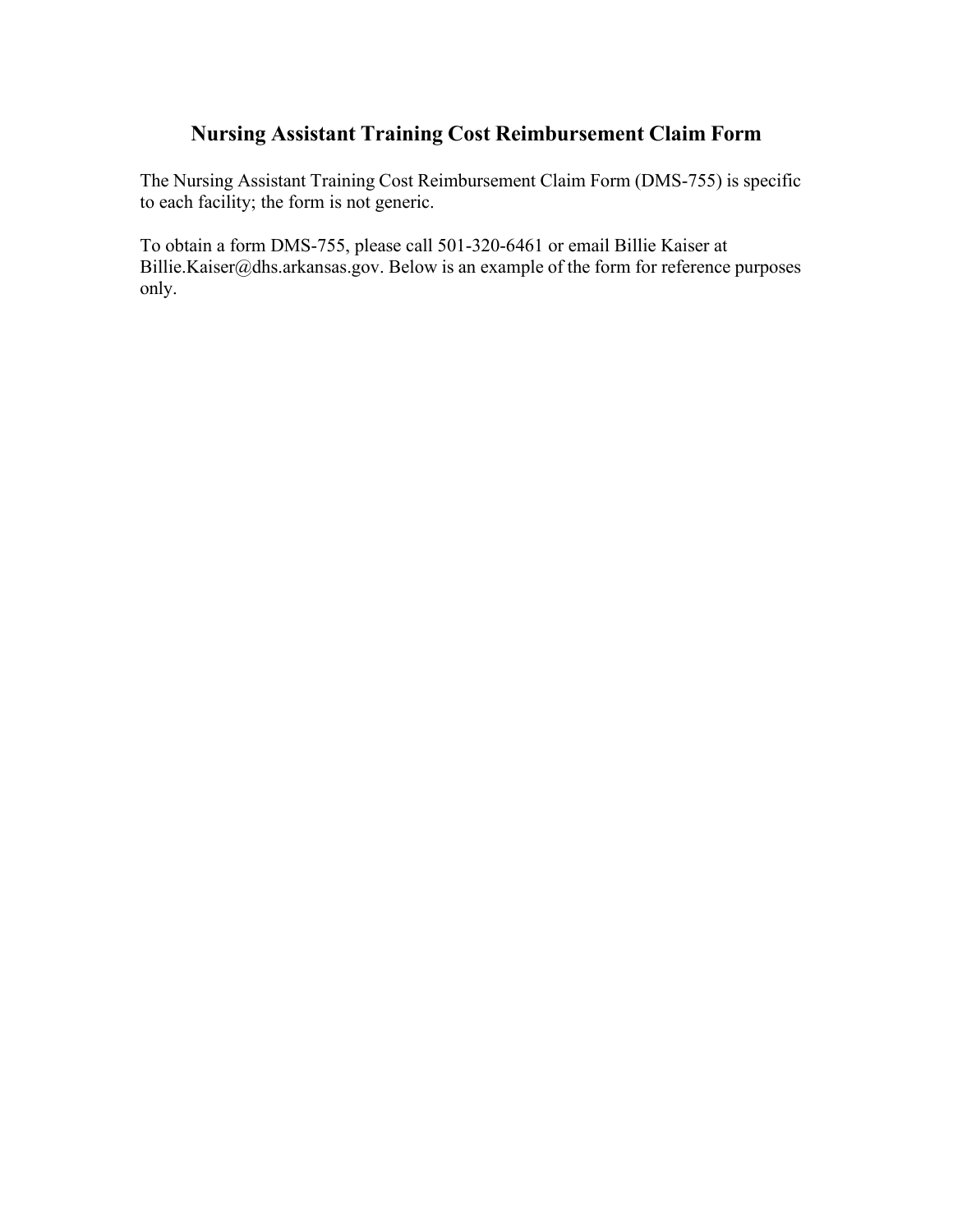#### **Arkansas Department of Human Services Division of Medical Services Office of Long Term Care P.O. Box 8059, Mail Slot S405 Little Rock, AR 72203-8059**

**NURSING ASSISTANT TRAINING COST REIMBURSEMENT CLAIM FORM**

|          | INVOICE DATE:                                                                                                                                                                                                                  | MM/DD/YYYY (last day of the month) |                                       |                                                                                                                               |
|----------|--------------------------------------------------------------------------------------------------------------------------------------------------------------------------------------------------------------------------------|------------------------------------|---------------------------------------|-------------------------------------------------------------------------------------------------------------------------------|
|          |                                                                                                                                                                                                                                |                                    |                                       |                                                                                                                               |
|          | DATE OF SERVICE: MM/YYYY                                                                                                                                                                                                       |                                    |                                       |                                                                                                                               |
|          | <b>AASIS Vendor Number:</b>                                                                                                                                                                                                    |                                    |                                       |                                                                                                                               |
|          | Name of Facility:                                                                                                                                                                                                              |                                    |                                       |                                                                                                                               |
| Address: |                                                                                                                                                                                                                                |                                    |                                       |                                                                                                                               |
|          | Number of Residents:____________Medicaid____________Private____________Medicare___________Other ____                                                                                                                           |                                    |                                       |                                                                                                                               |
|          | Number of Students that Completed Training:                                                                                                                                                                                    |                                    | 2. Completion of Training Certificate | Attach the following documents for each student being claimed:<br>1. State Criminal Background Determination Letter from OLTC |
|          | <b>EXPENSE</b>                                                                                                                                                                                                                 |                                    | <b>TRAINING COST</b>                  | FOR OFFICE USE ONLY:                                                                                                          |
| 1.       | NA Transportation Expense                                                                                                                                                                                                      | \$                                 |                                       | #<br>of<br>Students                                                                                                           |
| 2.       | <b>Books</b>                                                                                                                                                                                                                   | \$                                 |                                       | Multiplied by Cap Amount:                                                                                                     |
| 3.       | Instructional Equipment                                                                                                                                                                                                        | $\frac{1}{2}$                      |                                       |                                                                                                                               |
| 4.       | <b>Instructional Videos</b>                                                                                                                                                                                                    | \$                                 |                                       | <b>Total Approved Cost:</b>                                                                                                   |
| 5.       | <b>Other Training Materials</b>                                                                                                                                                                                                | \$                                 |                                       |                                                                                                                               |
| 6.       | <b>Training Space</b>                                                                                                                                                                                                          | \$                                 |                                       | Percent<br>Ratio: ____                                                                                                        |
| 7.       | <b>NA Instructor Wages</b>                                                                                                                                                                                                     |                                    |                                       | Amount to be Reimbursed:                                                                                                      |
| 8.       | NA Instructor Fringe Benefits                                                                                                                                                                                                  |                                    |                                       | <u> Alexandria (Alexandria Alexandria Alexandria Alexandria Alexandria Alexandria Alexandria Alexandria Alexandri</u>         |
| 9.       | Nursing Assistant Consultant Fees                                                                                                                                                                                              |                                    |                                       |                                                                                                                               |
| 10.      | <b>Consultant Reimbursable Expenses</b>                                                                                                                                                                                        |                                    | $\frac{1}{2}$                         |                                                                                                                               |
| 11.      | Instructor Workshop Fees                                                                                                                                                                                                       |                                    | $\frac{1}{2}$                         |                                                                                                                               |
| 12.      | Instructor Workshop Travel                                                                                                                                                                                                     | \$                                 |                                       | Pay: 2008                                                                                                                     |
| 13.      | <b>Nursing Assistant Tuition</b><br>(Amount paid to "outside" training course)                                                                                                                                                 | \$                                 |                                       | Invoice Reference#<br>TNATP                                                                                                   |
|          |                                                                                                                                                                                                                                |                                    |                                       | Date: <u>Date:</u>                                                                                                            |
|          |                                                                                                                                                                                                                                |                                    |                                       | Approved by:                                                                                                                  |
|          | TOTAL TRAINING EXPENSE                                                                                                                                                                                                         |                                    | $\frac{1}{2}$                         |                                                                                                                               |
|          | Administrator Signature New York Changes and Changes and Changes and Changes and Changes and Changes and Changes and Changes and Changes and Changes and Changes and Changes and Changes and Changes and Changes and Changes a |                                    |                                       |                                                                                                                               |
|          |                                                                                                                                                                                                                                |                                    |                                       |                                                                                                                               |

DMS-755 (Revised 07/11)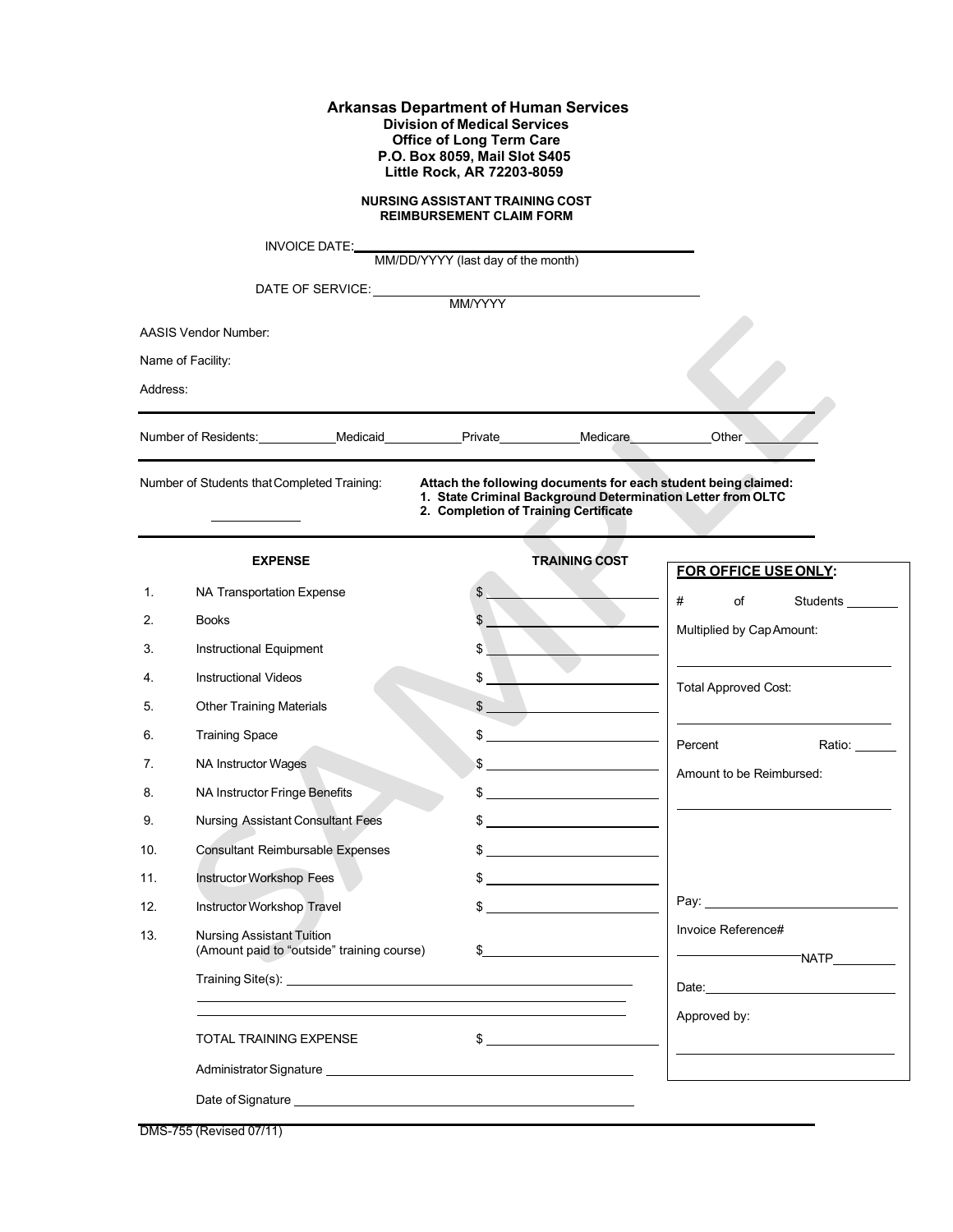#### **Nursing Assistant Training Costs Reimbursement Claim Form**

#### **PURPOSE OF FORM**

The Nursing Assistant Training Costs Reimbursement Claim Form is used by nursing facilities to claim reimbursement for allowable nursing assistant training costs.

#### **COMPLETION OF FORM**

Month and Year Section:

Complete the invoice date section for the month and year in which expenses are being claimed. Use the last day of the month as the invoice date. Use the month and year for the service date.

Name and Address of Facility Section:

Contact this office if the facility name or address has changed.

Number of Residents Section:

1. Provide the total number of residents on the last day of themonth.

2. Provide the number of residents covered by or eligible for Medicaid (or pending Medicaid) as of the last day of the month.

3. Provide the number of residents whose care was paid for privately or by private insurance, etc. as of the last day of the month.

- 4. Provide the number of residents whose care was paid for by Medicare as of the last day of the month. (Medicare certified facilities only).
- 5. Provide the number of residents that do not fall into the previous categories as of the last day of the month.

Number of Students that Completed Training Section:

Provide the number of students that completed the nursing assistant training course. Do not include any students that failed to pass or complete the training.

You must provide a copy of the State Criminal Background Determination letter from OLTC and a copy of the Completion of Training Certificate for each student being claimed.

Expense and Training Cost Section:

Complete by line the dollar and cent amount of cost for each expense category. Complete the Total Training Expense.

For item #13, list the non-facility training program that provide training during the month and the tuition costs paid on behalf of the new trainees. If more than one approved non-facility training program was used by the facility, list all programs.

Refer to the Nursing Assistant Training Cost Reimbursement policy, Section X of the Rules for the Arkansas Long Term Care Nursing Assistant Training Program for details concerning allowable cost items.

Administrator Signature and Date of Signature Section:

The reimbursement claim for monthly nursing assistant training program costs must be signed by the Nursing Facility Administrator for the facility. The date of the signature is the date the claim form is signed (claims may not be submitted earlier than the first day of the month following the expense month).

Leave the For Office Use Only Section blank.

#### **Submit original form and signature. Copies are not acceptable. Route completed forms to:**

**Department of Human Services Office of Long Term Care P.O. Box 8059, Mail Slot S405 Little Rock, Arkansas 72203-8059**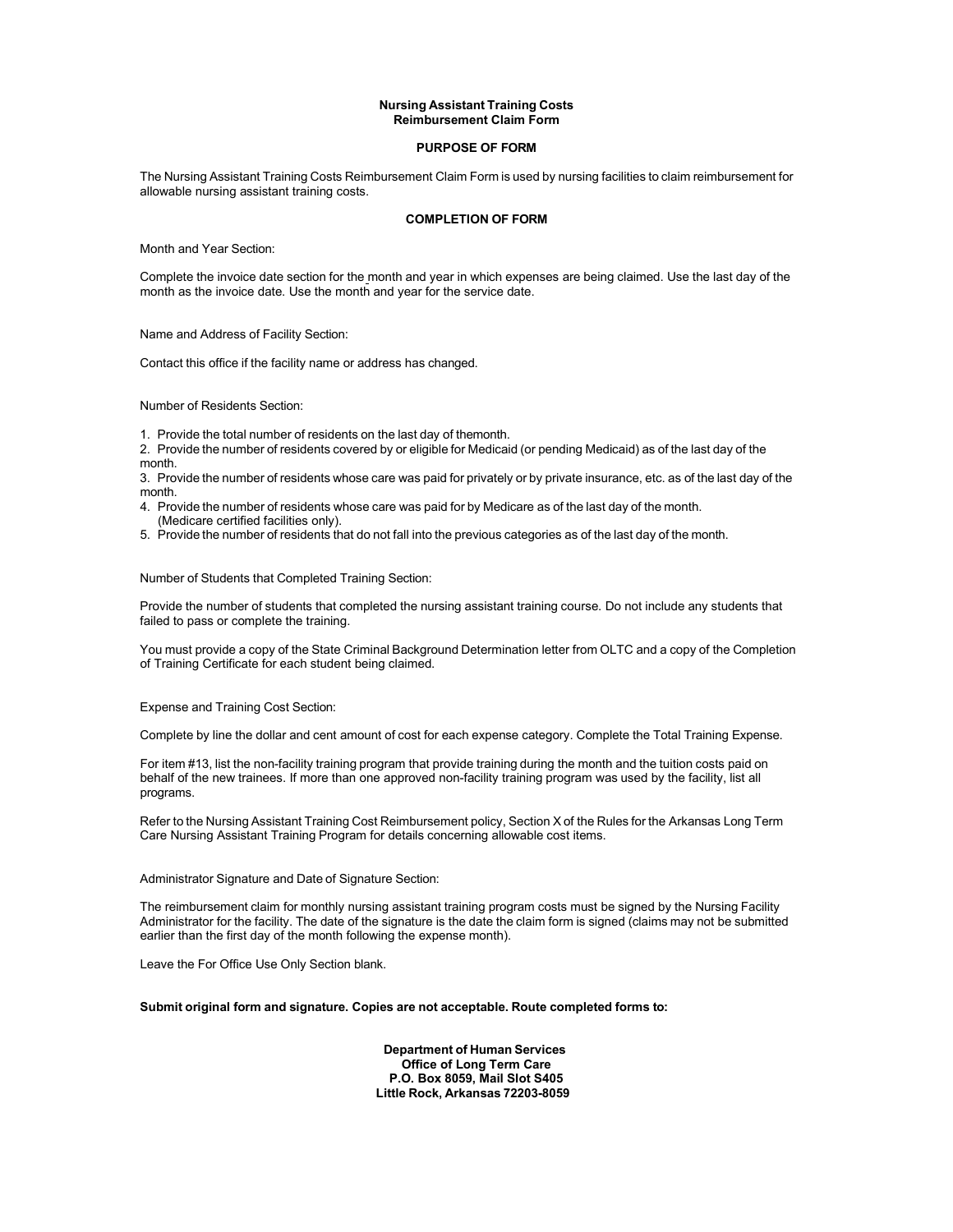#### **ARKANSAS DEPARTMENT OF HUMAN SERVICES DIVISION OF MEDICAL SERVICES OFFICE OF LONG TERM CARE NURSING ASSISTANT TRAINING PROGRAM SLOT S405**

#### **P. O. BOX 8059**

# **LITTLE ROCK, AR 72203-8059**

**Telephone: 501-320-6276 Fax: 501-682-8551 TDD: 501-682-6789**

**Website: <http://humanservices.arkansas.gov/dms/Pages/oltcHome.aspx>**

#### **NURSING ASSISTANT TRAINING PROGRAM (NATP) APPLICATION INSTRUCTIONS**

- 1. Review Rules for the Arkansas Long Term Care Facility Nursing Assistant Training Program. Pay special attention to Section IV. B. Implementation Requirements, C. Nursing Assistant Trainee Activities, and Section V.
- 2. Respond to all application items in compliance with the standards (above) and as required within instructions for each item.
- 3. Obtain agreements from any and all nursing facilities that will be used as clinical training or testing sites and attach a copy of each agreement. Agreements must either (a) be current, i.e. signed by facility authority within the past six months, or (b) specify the time period for which the agreement is valid. Facility authority is the facility administrator or corporate officer who is a designated authority.
- 4. Mail application with original notarized signatures along with attachments to:

Arkansas Department of Human Services Division of Medical Services Office of Long Term Care Nursing Assistant Training Program Slot S405 P.O. Box 8059 Little Rock, AR 72203-8059

#### **You Need to Know:**

- Incomplete applications will be returned, which will delay the approval of your program
- If the application contains errors or discrepancies, you will be notified within 15 days of Department's receipt of the application and you will be given an opportunity to make corrections. This may delay the date of approval of your program.
- You should allow AT LEAST 20 DAYS from the date you mail your application before inquiring about the status of the application.
- Training shall not be conducted until approval for instructors, classrooms and/or clinical sites has been received by the training program.
- Programs offered in or by nursing facilities that have been subject to one or more of the following actions will not be approved as per Arkansas Code 20-70-01 et seq.:
	- (1) Waiver for nurse staffing requirements in excess of 48 hours during the week;
	- (2) Extended or partial extended survey\*;
	- (3) Assessment of civil money penalty in excess of \$5000;
	- (4) Denial of payment for new admissions for Medicare/Medicaid;
	- (5) Appointment of temporary management;
	- (6) Transfer of residents;
	- (7) Termination from Medicare/Medicaid;
	- (8) Closure of facility.
		- Extended survey is defined for this provision as a survey that includes a review of facility policy and procedures pertinent to Level A deficiencies in Resident Rights, Resident Behavior and Facility Practices, Quality of Life, or Quality of Care. Partial extended survey is defined as a survey conducted as a result of a deficiency in Level A requirements other than those listed above in the extended survey definition.
- Nursing facilities that are prohibited due to one of the actions above will not be approved as a clinical training or testing site for any nursing assistant training program. Sanctioned nursing facilities may apply for a training waiver by submitting a written request to this office.
- Public training programs MUST contact the Arkansas State Board of Private Career Education, 501 Woodlane, Suite 312S, Little Rock, AR 72201, 501-683-8000, to apply for a license to operate a proprietary educational program in Arkansas.

DMS-724 (R. 07/11) Page 1 of 3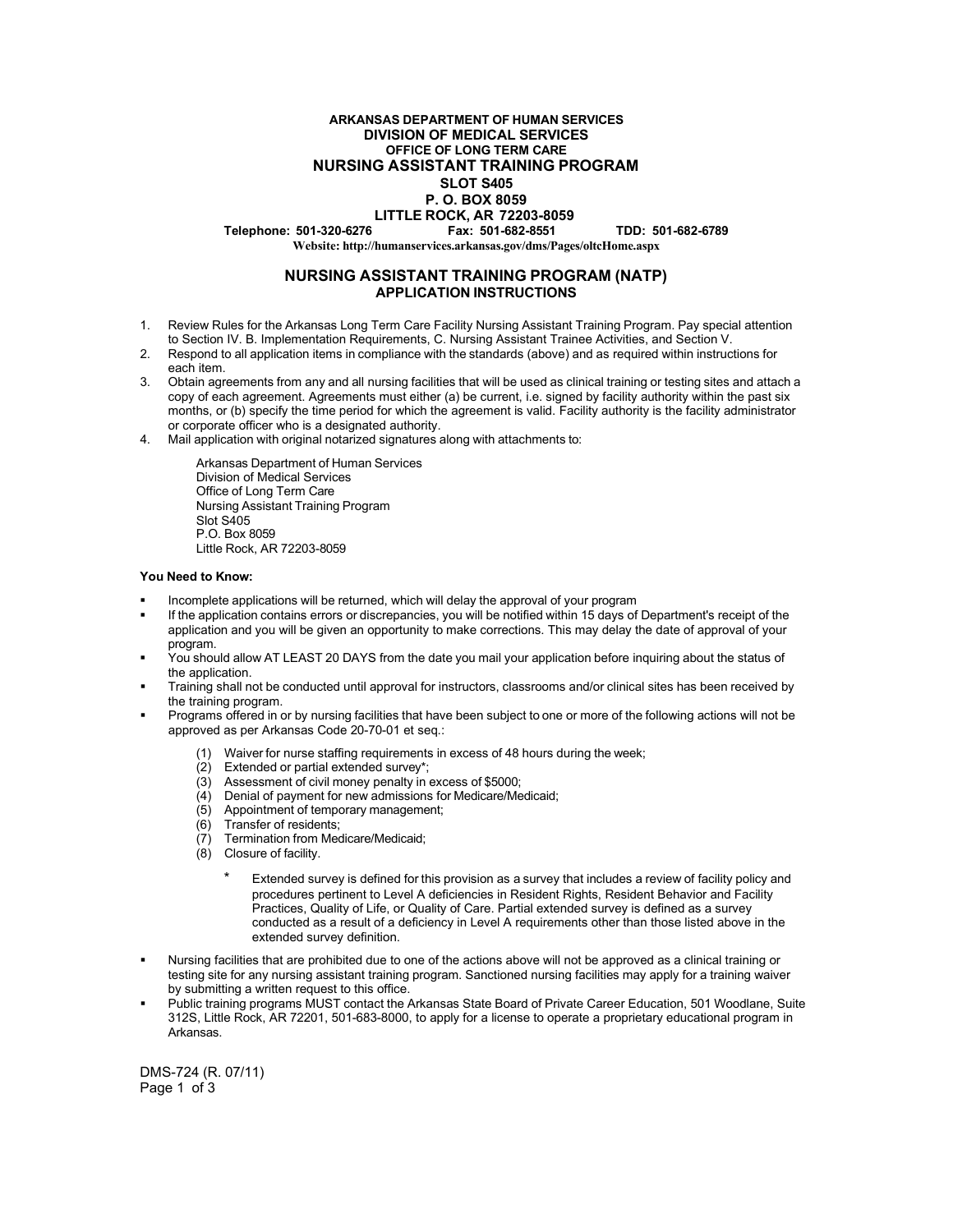#### **ARKANSAS DEPARTMENT OF HUMAN SERVICES DIVISION OF MEDICAL SERVICES OFFICE OF LONG TERM CARE NURSING ASSISTANT TRAINING PROGRAM SLOT S405 P. O. BOX 8059 LITTLE ROCK, AR 72203-8059**

**Telephone: 501-320-6276 Fax: 501-682-8551 TDD: 501-682-6789**

**Website: <http://humanservices.arkansas.gov/dms/Pages/oltcHome.aspx>**

#### **APPLICATION FOR NURSING ASSISTANT TRAINING PROGRAM**

| <b>Enter Nursing Assistant Training Program Name:</b>                                                                         |                                                                                                                                                                                                                            |  |  |  |  |
|-------------------------------------------------------------------------------------------------------------------------------|----------------------------------------------------------------------------------------------------------------------------------------------------------------------------------------------------------------------------|--|--|--|--|
| If the name of the Nursing Assistant Training Program has changed, enter the new name here:                                   |                                                                                                                                                                                                                            |  |  |  |  |
| <b>Check application type:</b>                                                                                                |                                                                                                                                                                                                                            |  |  |  |  |
| <b>NEW</b>                                                                                                                    | Check NEW for initial application or if program is not currently approved.                                                                                                                                                 |  |  |  |  |
| <b>RENEWAL</b><br>Check RENEWAL if program is currently approved and you have received ADHS<br>Renewal notice.<br>NATP Code # |                                                                                                                                                                                                                            |  |  |  |  |
| <b>CHANGE</b><br>NATP Code #                                                                                                  | Check CHANGE if program is currently approved and you are requesting<br>approval for program changes. Complete entries for all items that have changed<br>& certify changes by signature in Block #10 of this application. |  |  |  |  |

| <b>Check Program Category:</b>                                                                                                                                                                                                                                                                                                                                                                                                                                                                                                                                                                                    |
|-------------------------------------------------------------------------------------------------------------------------------------------------------------------------------------------------------------------------------------------------------------------------------------------------------------------------------------------------------------------------------------------------------------------------------------------------------------------------------------------------------------------------------------------------------------------------------------------------------------------|
| <b>Non-facility based</b> program (not offered in or by a facility)                                                                                                                                                                                                                                                                                                                                                                                                                                                                                                                                               |
| <b>Facility-based program</b> (offered in and by a facility)                                                                                                                                                                                                                                                                                                                                                                                                                                                                                                                                                      |
| Note: Applications under Arkansas Code 20-10-701 et seq. may not be completed by the facility that has been prohibited<br>from training. The Department shall not approve a program offered by or in a nursing facility which, in the previous two<br>years: a) has operated under a waiver of the nurse staffing requirements in excess of 48 hours during the week; b) has<br>been subject to an extended (or partial extended) survey; or c) has been subject to a civil money penalty of not less than<br>\$5,000, denial of payment, appointment of temporary management, closure, or transfer of residents. |

|                               | <b>Primary Instructor Name:</b> |                                                                                                                                                                              |                                                                                | E-Mail Address:         |  |  |  |  |
|-------------------------------|---------------------------------|------------------------------------------------------------------------------------------------------------------------------------------------------------------------------|--------------------------------------------------------------------------------|-------------------------|--|--|--|--|
|                               |                                 |                                                                                                                                                                              |                                                                                |                         |  |  |  |  |
| Arkansas R.N. License Number: |                                 |                                                                                                                                                                              |                                                                                | Social Security Number: |  |  |  |  |
|                               |                                 |                                                                                                                                                                              |                                                                                |                         |  |  |  |  |
| <b>Yes</b>                    | No                              |                                                                                                                                                                              | Check responses to the following questions about the Primary Instructor:       |                         |  |  |  |  |
|                               |                                 | а.                                                                                                                                                                           | Does the Primary Instructor have at least two (2) years of nursing experience? |                         |  |  |  |  |
|                               |                                 | Is at least one (1) year of the required nursing experience in the provision of long term care facility services in<br>b.<br>a nursing facility or skilled nursing facility? |                                                                                |                         |  |  |  |  |
|                               |                                 | Has the Primary Instructor completed a course in teaching adults or have experience in teaching adults or<br>c.<br>supervising Nursing Assistants?                           |                                                                                |                         |  |  |  |  |
|                               | $\sim$                          |                                                                                                                                                                              | - -<br>.<br>.                                                                  | .<br>.<br>.             |  |  |  |  |

| 5.     | <b>Contact/Mailing Address:</b> Enter a single, physical address and telephone number for the training program. All<br>correspondence from the Office of Long Term Care will be sent to this address and all on-site NATP surveys will be<br>conducted at this address. |    |          |       |  |
|--------|-------------------------------------------------------------------------------------------------------------------------------------------------------------------------------------------------------------------------------------------------------------------------|----|----------|-------|--|
| Street |                                                                                                                                                                                                                                                                         |    |          |       |  |
| City   |                                                                                                                                                                                                                                                                         | ST | Zip Code | Phone |  |

DMS-724 (R. 07/11) Page 2 of 3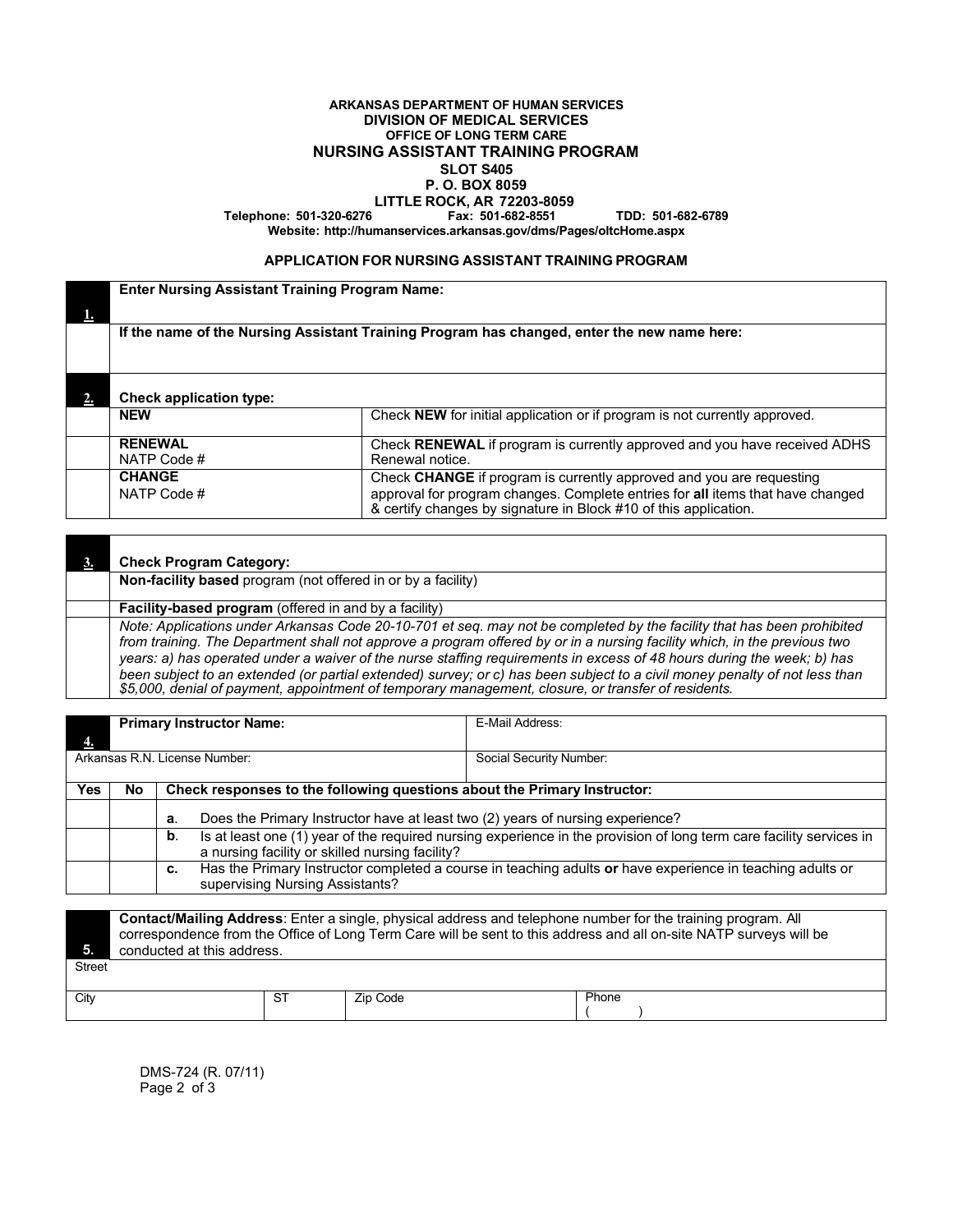| Additional Instructor(s): List the name(s) and requested information below for individuals who will conduct the actual NATP training.<br>Attach a copy of each instructor's current Arkansas nursing license.<br>- 6. |           |             |                                                                                                   |    |  |  |
|-----------------------------------------------------------------------------------------------------------------------------------------------------------------------------------------------------------------------|-----------|-------------|---------------------------------------------------------------------------------------------------|----|--|--|
|                                                                                                                                                                                                                       |           | Discipline: | Does Instructor have at least one (1) year of<br>nursing experience in a long term care facility? |    |  |  |
| Name:                                                                                                                                                                                                                 | <b>RN</b> | LPN         | Yes                                                                                               | No |  |  |
|                                                                                                                                                                                                                       |           |             |                                                                                                   |    |  |  |
|                                                                                                                                                                                                                       |           |             |                                                                                                   |    |  |  |
|                                                                                                                                                                                                                       |           |             |                                                                                                   |    |  |  |
|                                                                                                                                                                                                                       |           |             |                                                                                                   |    |  |  |

| . .           | <b>Classroom Location:</b> Enter a single classroom name and location. Attach additional sheets as needed. |     |          |       |  |  |
|---------------|------------------------------------------------------------------------------------------------------------|-----|----------|-------|--|--|
| Name          |                                                                                                            |     |          |       |  |  |
|               |                                                                                                            |     |          |       |  |  |
| <b>Street</b> |                                                                                                            |     |          |       |  |  |
|               |                                                                                                            |     |          |       |  |  |
|               |                                                                                                            |     |          |       |  |  |
| City          |                                                                                                            | -S1 | Zip Code | Phone |  |  |
|               |                                                                                                            |     |          |       |  |  |
|               |                                                                                                            |     |          |       |  |  |

| 8.  | Please check responses to the following questions: |                                                                                                            |                                                                                                                                                                              |  |  |  |  |  |
|-----|----------------------------------------------------|------------------------------------------------------------------------------------------------------------|------------------------------------------------------------------------------------------------------------------------------------------------------------------------------|--|--|--|--|--|
| Yes | No                                                 |                                                                                                            |                                                                                                                                                                              |  |  |  |  |  |
|     |                                                    | Does this program teach the Arkansas Curriculum for Nursing Assistants in Long Term Care Facilities?<br>а. |                                                                                                                                                                              |  |  |  |  |  |
|     |                                                    | b.                                                                                                         | Does this program exceed both the curriculum content and minimum hours indicated above? If Yes, enter the number of<br>hours offered:<br>Classroom:<br>Clinical <sup>.</sup> |  |  |  |  |  |
|     |                                                    | C.                                                                                                         | Does this program have adequate textbooks, audio-visual materials and other supplies and equipment necessary for<br>training?                                                |  |  |  |  |  |
|     |                                                    | d.                                                                                                         | Do the classroom and skills training rooms provide for adequate space, cleanliness, safety, lighting and temperature<br>controls to promote safe and effective learning?     |  |  |  |  |  |

| 9.            | Clinical Training Site(s): In the space(s) provided below, list all certified nursing facilities that will be used for the required clinical<br>training for the NATP. (Additional sites may be listed on a separate sheet). |           |          |       |  |  |  |
|---------------|------------------------------------------------------------------------------------------------------------------------------------------------------------------------------------------------------------------------------|-----------|----------|-------|--|--|--|
|               | <b>Facility Name</b>                                                                                                                                                                                                         |           |          |       |  |  |  |
| a.            |                                                                                                                                                                                                                              |           |          |       |  |  |  |
| <b>Street</b> |                                                                                                                                                                                                                              |           |          |       |  |  |  |
| City          |                                                                                                                                                                                                                              | <b>ST</b> | Zip Code | Phone |  |  |  |
| b.            | Facility Name                                                                                                                                                                                                                |           |          |       |  |  |  |
| <b>Street</b> |                                                                                                                                                                                                                              |           |          |       |  |  |  |
| City          |                                                                                                                                                                                                                              | <b>ST</b> | Zip Code | Phone |  |  |  |

**10.** I certify that the information submitted in this application and attachments is true and correct. I agree to provide prior notification to the Office of Long Term Care of any change in information presented in this application by submitting a Program Change Application as required. I acknowledge that failure to comply with Arkansas DHS Rules for the Arkansas Long Term Care Facility Nursing Assistant Training Program may result in withdrawal of NATP approval. Signature of Primary Instructor (MUST be signed before a notary). (Notary Stamp/Seal): Sworn and subscribed before me on this **constant of the system of the system of the system of the system of the system of the system of the system of the system of the system of the system of the system of the system of th** of , 20 In County, in the State of COUNTER COUNTER COUNTER THE STATE OF THE STATE OF THE STATE OF THE STATE OF THE STATE OF THE STATE OF THE STATE OF THE STATE OF THE STATE OF THE STATE OF THE STATE OF THE STATE OF THE STATE OF TH Notary Signature: \_

DMS-724 (R. 07/11) Page 3 of 3